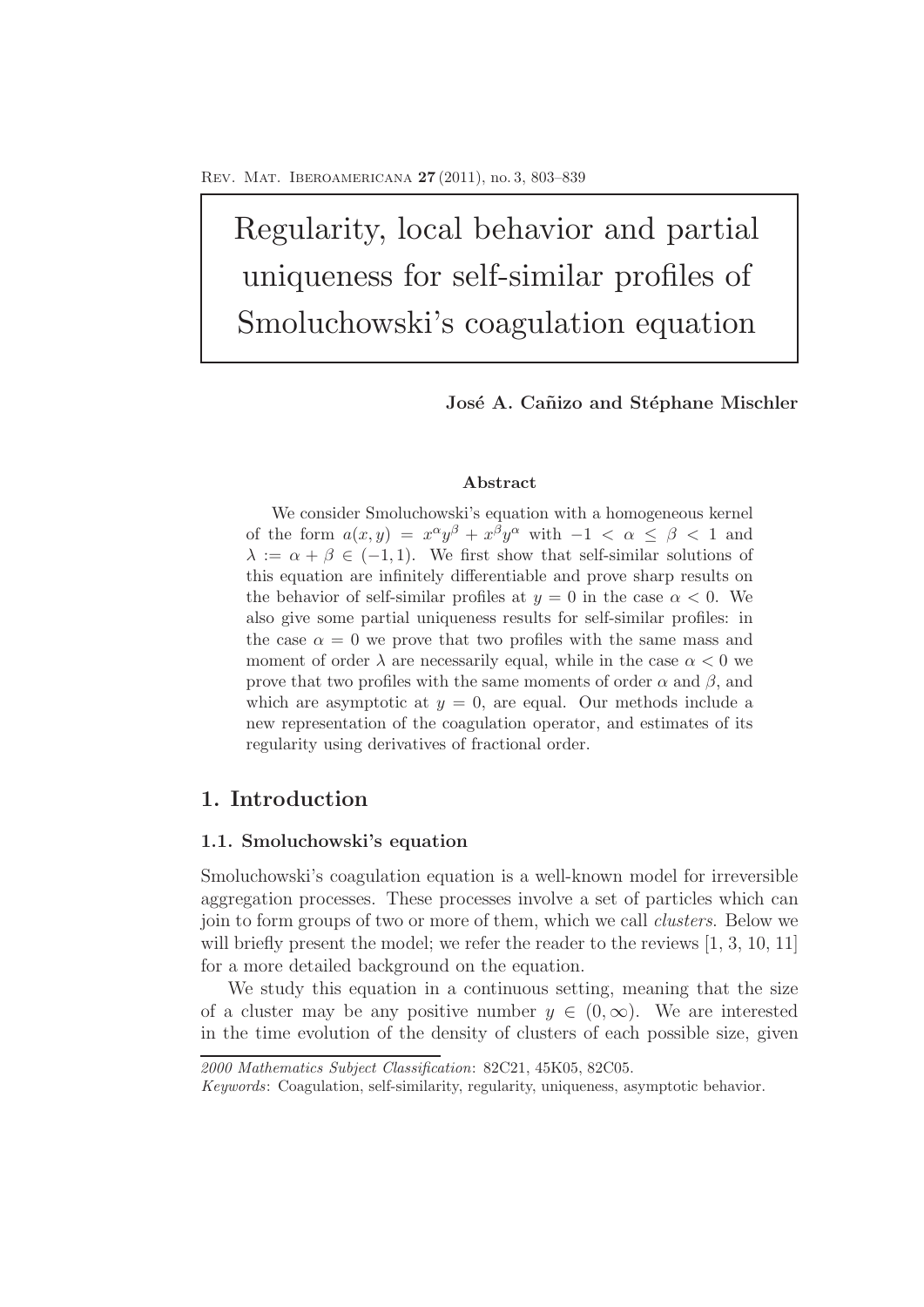by a function  $f = f(t, y)$  which depends on the time t and cluster size y. The mass of f at a given time t is given by its first moment  $\int_0^\infty y f(t, y) dy$ . The continuous Smoluchowski equation reads:

(1.1) 
$$
\partial_t f(t, y) = C(f(t), f(t))(y),
$$

where

(1.2) 
$$
C(f, f)(y) := \frac{1}{2} \int_0^y a(z, y - z) f(z) f(y - z) dz - \int_0^\infty a(z, y) f(z) f(y) dz,
$$

where the *coagulation kernel*  $a = a(x, y)$  is a given nonnegative symmetric function defined on  $(0, +\infty) \times (0, +\infty)$ , which governs the time rate at which a cluster of size x and cluster of size y aggregate. We write  $C(f, f)$  to emphasize that  $C$  is a quadratic operator, in agreement with later discussions in which we consider its associated symmetric bilinear form  $C(f, g)$ .

In many physical models the coagulation kernel  $\alpha$  is a homogeneous function [1] in the sense that for some  $\lambda \geq 0$  it holds that

$$
a(hx, hy) = h^{\lambda}a(x, y) \quad \text{ for } x, y, h > 0.
$$

For our results we will take that as a hypothesis, and in fact we will assume that a is of the following form:

(1.3a) 
$$
a(x,y) := x^{\alpha}y^{\beta} + x^{\beta}y^{\alpha} \quad \text{for } x, y > 0,
$$

(1.3b) 
$$
-1 < \alpha \leq \beta < 1, \qquad \lambda := \alpha + \beta \in (-1, 1).
$$

In some places, we allow a to be a finite linear combination of such terms.

When the kernel is homogeneous, one may look for *self-similar solutions*, also called scaling solutions: solutions which are given by a rescaling of some fixed function g for all times. In other words, a solution  $f = f(t, y)$ to Smoluchowski's equation is self-similar if there exists some nonnegative function g such that

$$
f(t, y) = q(t) g(p(t)y) \quad \text{for all } t, y > 0
$$

for some functions  $q(t)$ ,  $p(t) > 0$ . Such a function q is called a *self-similar* profile (or scaling profile). In this work we will always consider self-similar solutions with finite mass. If a is homogeneous of degree  $-1 < \lambda < 1$ , it is known (e.g., [4]) that for f to be a self-similar solution it must happen that

$$
q(t) = (t_0 + t)^{-\frac{2}{1-\lambda}}
$$
 and  $p(t) = (t_0 + t)^{-\frac{1}{1-\lambda}}$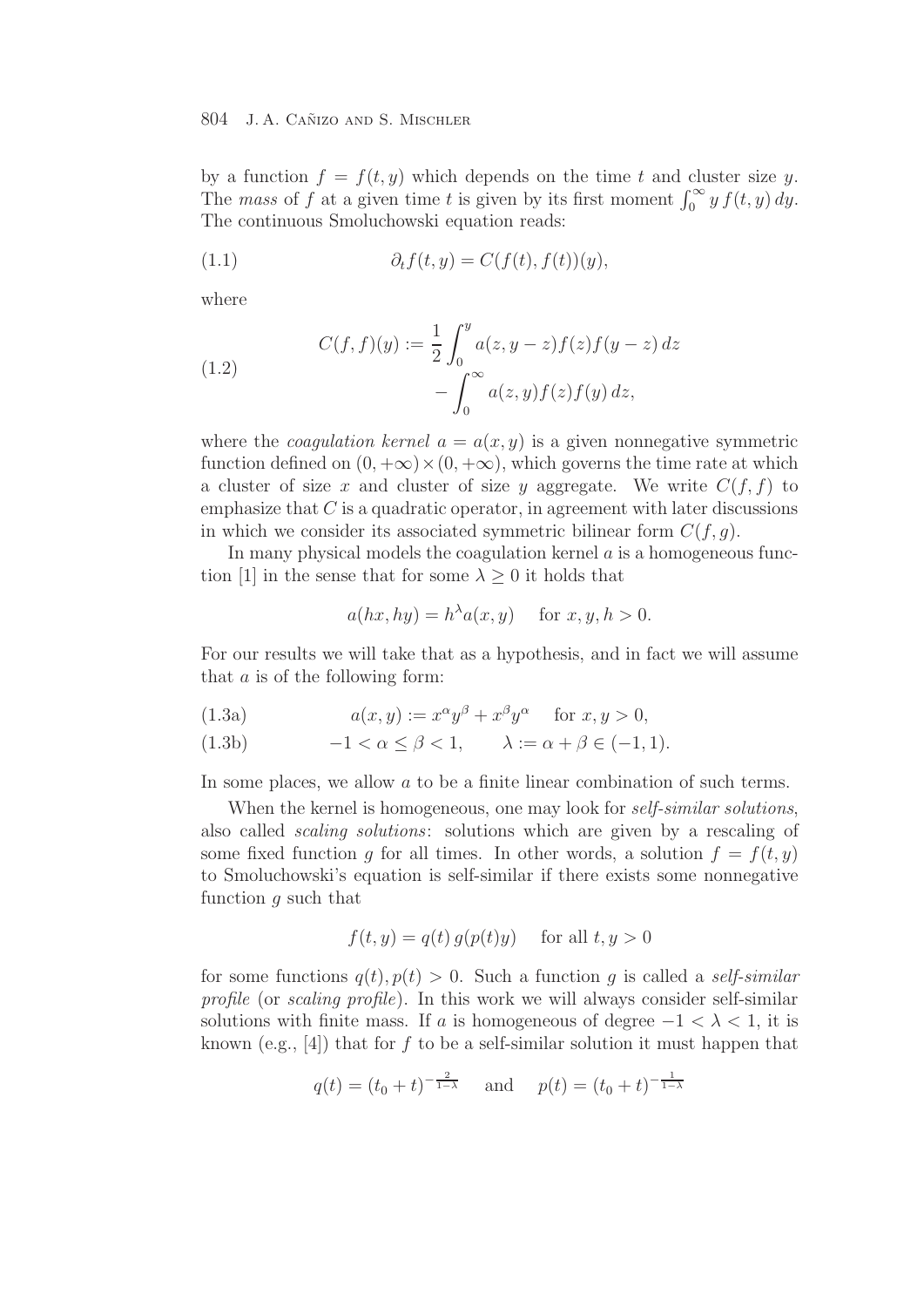for some constant  $t_0 > 0$ , and that g satisfies the self-similar profile equation:

(1.4) 
$$
2g + y\partial_y g + (1 - \lambda)C(g, g) = 0.
$$

The existence of self-similar profiles has been established in [6, 4] for a general class of coefficients which in particular cover the case of  $a(x, y)$  satisfying (1.3). It is expected (and has been proved in some particular cases) that in general conditions solutions exhibit a universal self-similar behavior in the long time, meaning that they are eventually close to a self similar solution of the equation. The conjecture that this behavior does in fact hold is called the dynamical scaling hypothesis, and a lot of effort has been done to rigorously prove its validity. In particular, it is expected that with "regular" initial conditions (such as compactly supported data) solutions become eventually close to a self-similar solution with finite mass. For the special cases  $a(x, y) = 1$  or  $a(x, y) = x + y$  rather complete results have been proved [9, 12, 13], but for a general coefficient almost no information is available. It seems likely that further study of the scaling profiles is needed before a more complete understanding of dynamical scaling can be obtained, and our results aim in this direction.

### **1.2. Description of the main results**

We first give a proof of the infinite differentiability of self-similar profiles. This fact was already known in the case  $\alpha < 0$  [4], and here we generalize this result to include the  $\alpha \geq 0$  case:

**Theorem 1.1.** Assume that the coefficient a is of the form  $(1.3)$ , or is a finite linear combination of terms of that form, all with the same homogeneity degree  $\lambda$ . Then, any self-similar profile with finite mass for Smoluchowski's equation is infinitely differentiable on  $(0, \infty)$ .

We remark that in the paper [7], self-similar profiles for  $\alpha = 0$  were shown to be  $\mathcal{C}^1$ , and in [4, Th. 4.3] solutions for  $\alpha > 0$  were proved to have a  $C^{0,\theta}$  Hölder regularity for any  $0 \leq \theta \leq 1 - \lambda$ .

Regarding the asymptotic behavior of scaling profiles at 0 and  $\infty$ , some estimates have been rigorously proved [6, 5, 4], and are consistent with the very complete previous formal calculations by van Dongen and Ernst [17]. Exponential decay of solutions as  $y \to \infty$  was proved in [4, 7], but the rate of decay is still far from the rate expected by formal calculations in [17]. As for the behavior at  $y = 0$ , one has to separately treat the  $\alpha = 0$ ,  $\alpha > 0$ and  $\alpha < 0$  cases:

1. For  $\alpha = 0$ , a very precise result was given by Fournier and Laurençot in [7], making rigorous the conclusions in [17]: a self-similar solution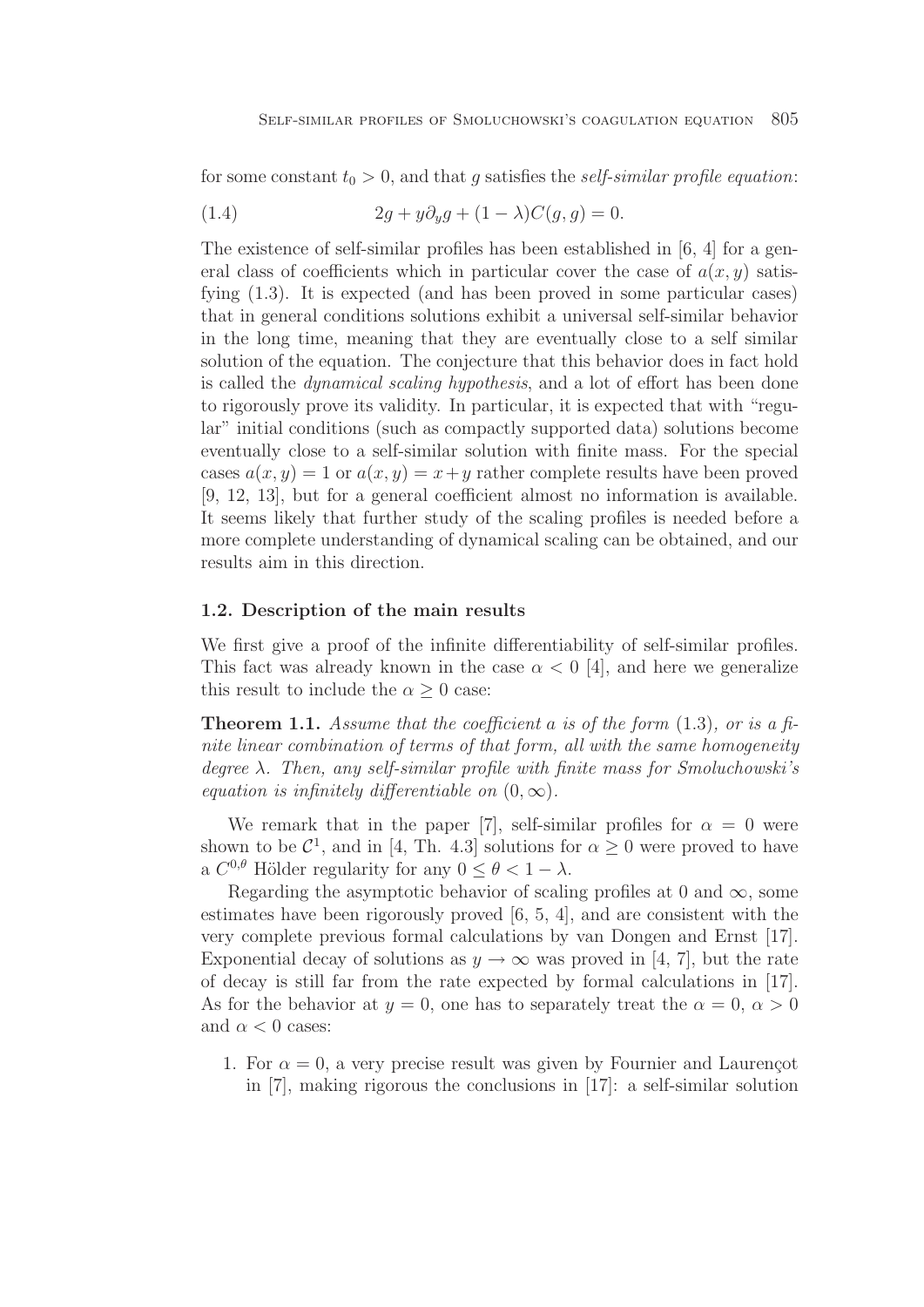is asymptotic to a constant times  $y^{-\tau}$  as  $y \to 0$ , for some  $1 < \tau <$  $\min\{3/2, 1 + \lambda\}.$  An intriguing property of this result is that in order to know the numerical value of  $\tau$  one needs to compute the solution itself, as  $\tau$  is given in terms of the  $\lambda$ -moment of the solution.

- 2. For  $\alpha > 0$ , the formal arguments in [17] suggest that a scaling profile q should be asymptotic to a constant times  $y^{-1-\lambda}$  when  $y \to 0$ . So far, it has been rigorously proved that all the moments of order  $\sigma > \lambda$  of g are finite, while all moments of order  $\sigma < \lambda$  are infinite.
- 3. For  $\alpha < 0$ , exponential decay of solutions at  $y = 0$  was proved in [4]. Our contribution here is a refinement of this behavior which coincides with the formal result in [17], and which is needed in the proof of uniqueness for  $\alpha < 0$ .

Our precise result for  $\alpha < 0$  is the following:

**Theorem 1.2.** Assume that the coagulation kernel is of the form  $(1.3)$  with  $\alpha$  < 0. Then, if q is a (nonzero) self-similar profile for Smoluchowski's coagulation equation, it holds that

(1.5) 
$$
g(y) \sim K_0 e^{-\Lambda(y)} \quad \text{as } y \to 0
$$

for some strictly positive constant  $K_0$ , where

$$
\Lambda(y) := 2 \log y - (1 - \lambda) \left( \frac{M_\beta}{\alpha} y^\alpha + \frac{M_\alpha}{\beta} y^\beta \right),
$$

and  $M_{\alpha}$ ,  $M_{\beta}$  are the moments of order  $\alpha$  and  $\beta$  of g. In addition, the function  $y \mapsto q(y)e^{\Lambda(y)}$  is decreasing on  $(0, \infty)$ .

**Remark 1.3.** Notice that in the case  $\beta > 0$  the term in  $y^{\beta}$  inside  $\Lambda$  does not play any role in the behavior of g as  $y \to 0$ .

**Remark 1.4.** The constant  $K_0$  that appears here is just the one related to the asymptotic behavior of a particular self-similar profile  $q$ ; in particular, it may be different for different self-similar profiles.

We do not prove the asymptotic behavior of self-similar profiles at  $y = 0$ in the case  $\alpha = 0$  because this was already proved in [7]. However, the same techniques employed in this paper, in particular the rewriting of the equation in Section 5, may be used to give a proof of it which is somewhat different from the one in [7]. Lemma 5.4 below easily implies the following additional information on a profile g: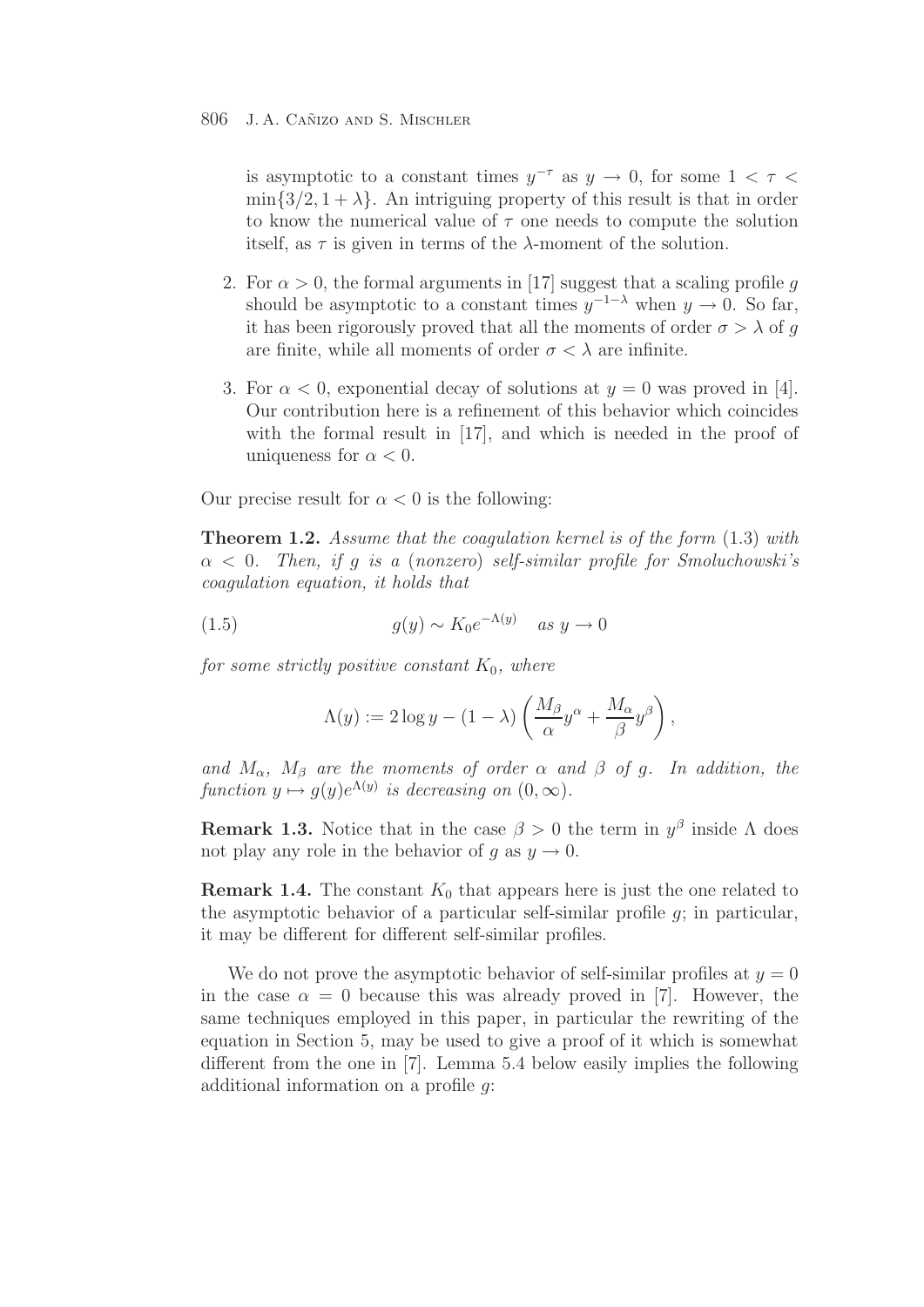**Theorem 1.5.** Assume that the coagulation kernel is of the form  $(1.3)$  with  $\alpha = 0$ . If q is a self-similar profile for Smoluchowski's coagulation equation, then the function  $y \mapsto y^{\tau-1} \int_y^{\infty} g(z) dz$  is decreasing on  $(0, \infty)$ , where

$$
\tau := 2 - (1 - \lambda) M_{\lambda}[g].
$$

We also prove the following partial uniqueness results:

**Theorem 1.6.** Consider a coagulation kernel of the form  $(1.3)$  with  $\alpha = 0$ . Assume that  $q_1$  and  $q_2$  are two self-similar profiles of the same mass for Smoluchowski's equation, and also that  $M_{\lambda}[g_1] = M_{\lambda}[g_2]$ . Then,  $g_1 = g_2$ .

Here and in the rest of the paper we use the notation  $M_{\mu}[g]$  to denote the  $\mu$ -moment of a function g, for any  $\mu \in \mathbb{R}$ :

(1.6) 
$$
M_{\mu}[g] := \int_0^{\infty} y^{\mu} g(y) \, dy.
$$

For coefficients with  $\alpha < 0$  our result is:

**Theorem 1.7.** Consider a coagulation kernel of the form  $(1.3)$  with  $\alpha < 0$ . Assume that  $g_1$  and  $g_2$  are two self-similar profiles for Smoluchowski's equation such that

(1.7) 
$$
M_{\alpha}[g_1] = M_{\alpha}[g_2] =: M_{\alpha},
$$

$$
(1.8) \t\t M\beta[g1] = M\beta[g2] =: M\beta,
$$

(1.9) 
$$
\lim_{y \to 0} g_1(y) e^{\Lambda(y)} = \lim_{y \to 0} g_2(y) e^{\Lambda(y)},
$$

where

$$
\Lambda(y) := 2 \log y - (1 - \lambda) \left( \frac{M_\beta}{\alpha} y^\alpha + \frac{M_\alpha}{\beta} y^\beta \right).
$$

Then,  $q_1 = q_2$ .

**Remark 1.8.** The limit at  $y = 0$  which appears in this result is proved to exist in Section 6; see Theorem 1.2 below. Using it it is easy to see that condition (1.9) in the above theorem is equivalent to the requirement that  $g_1 \sim g_2$  when  $y \to 0$ , this is,  $\lim_{y \to 0} g_1(y)/g_2(y) = 1$ .

To our knowledge, no uniqueness result at all was available for self-similar profiles of Smoluchowski's equation. The natural conjecture is that the full uniqueness result should hold, this is, that two scaling profiles with the same mass are necessarily equal. This does hold in the better understood cases with  $a(x, y) = 1$  and  $a(x, y) = x + y$ , but the techniques we use here do not seem enough to show this for general  $\lambda$ . A central difficulty is the fact that the moments of the equation ( $M_{\lambda}$  when  $\alpha = 0$ , or  $M_{\alpha}$ ,  $M_{\beta}$  when  $\alpha < 0$ ) are a global property of the solution that cannot be computed a priori (unlike the  $a(x, y) = 1$  or  $a(x, y) = x + y$  cases), and which are even not easy to approximate numerically [2].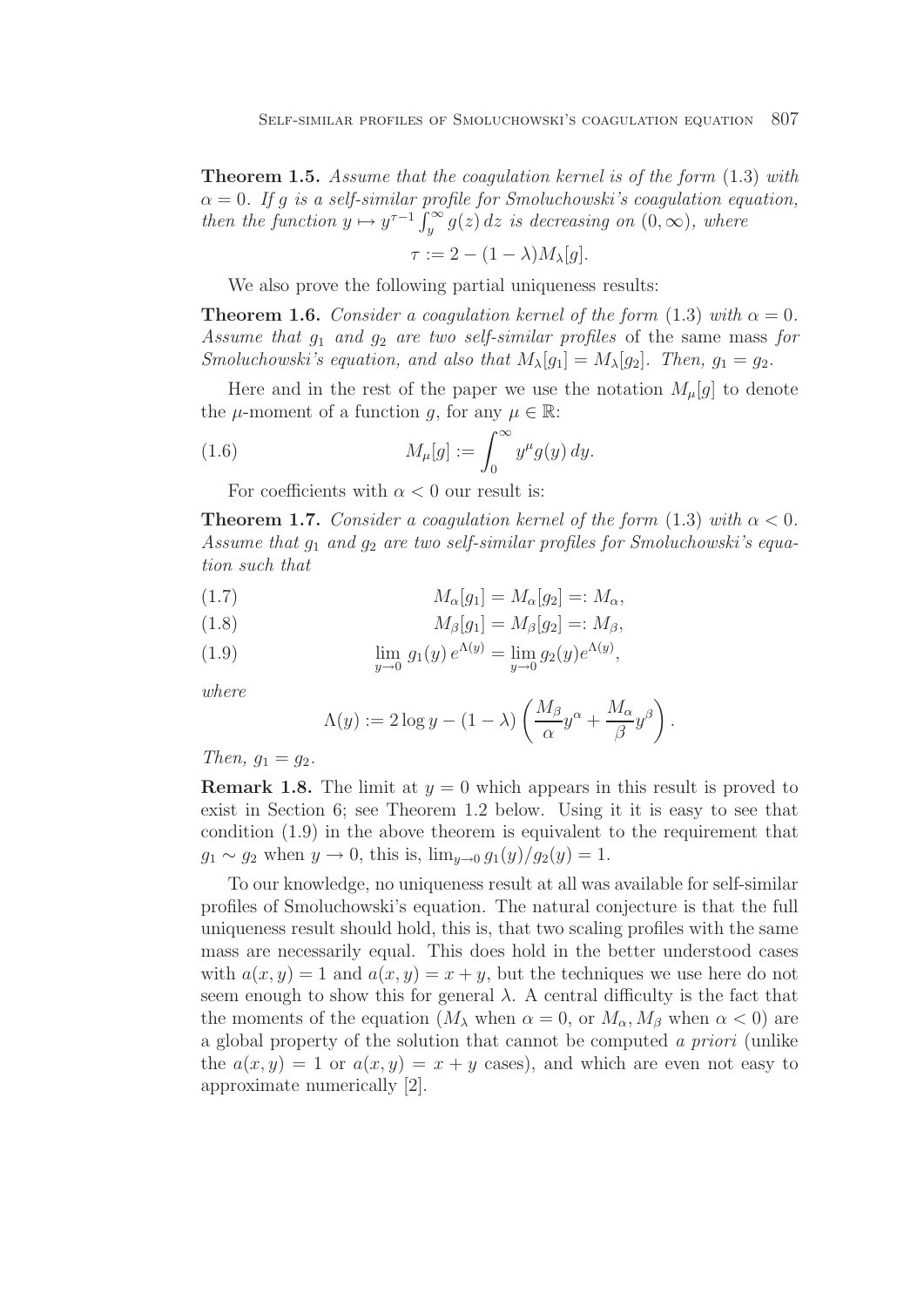### **1.3. Tools and method of proof**

Among the tools used to prove the above results we highlight a new representation of the coagulation operator, which is given in Section 3, and a rewriting of the self-similar profile equation, given in Section 5. Let us comment on them briefly.

In order to rewrite the coagulation operator, define a distribution associated to any function  $f$  of finite mass. We use the Banach space  $L_1^1$  of real measurable functions on  $(0, \infty)$  with finite first moment:

(1.10) 
$$
L_1^1 := L^1((0, \infty); y \, dy).
$$

In general, we use the notation

(1.11) 
$$
L_k^1 := L^1((0, \infty); y^k dy)
$$

for  $k \in \mathbb{R}$ .

**Definition 1.9.** (Distribution associated to  $f \in L_1^1$ ). Given a function  $f \in L_1^1$ , we define the distribution  $\{f\}$  on  $\mathbb R$  as

(1.12) 
$$
\langle \{f\}, \phi \rangle := \int_0^\infty f(z) \left( \phi(z) - \phi(0) \right) dz \quad \text{for } \phi \in C_0^\infty(\mathbb{R}).
$$

Note that when  $f$  is not absolutely integrable at 0, this is just the classical definition of the finite part of the integral  $\int_0^\infty \phi(y) f(y) dy$  [16]. Here, we keep the same expression even when  $f$  is integrable. Then, for a coagulation kernel of the form (1.3), the coagulation operator may be written as

$$
C(g,g) = \{y^{\alpha}g\} * \{y^{\beta}g\}.
$$

Here we are considering  $C(g, g)$  defined as a distribution; for a more precise statement, see Section 3.

The above expression has the advantage of being simple and lending itself to convenient and perfectly rigorous manipulations. For example, it is easy to recover the known expression for the primitive of  $C(g, g)$ , as the convolution above commutes with integration and derivation operators. Furthermore, it gives some insight into the way  $C(q, q)$  works: if we are working, say, in the case  $\alpha = 0$ , where  $g(y) \sim K y^{-\tau}$  when  $y \to 0$  for some  $K > 0$ , one can see that  $C(q, q)$  is in many respects analogous to a fractional derivative of q of order  $\tau - 1$ , as a fractional derivative of this order is precisely the convolution with  $\{y^{-\tau}\}\$ , times a constant. This is crucially used in the proof of the differentiability of profiles in Section 4, where we carry out a bootstrap argument which shows that if a profile  $q$  is k times differentiable, then the self-similar profile equation implies that it must be in fact  $k + 1 - \lambda$ times differentiable. The use of fractional derivatives comes naturally in this context, and actually a different version of this bootstrap argument has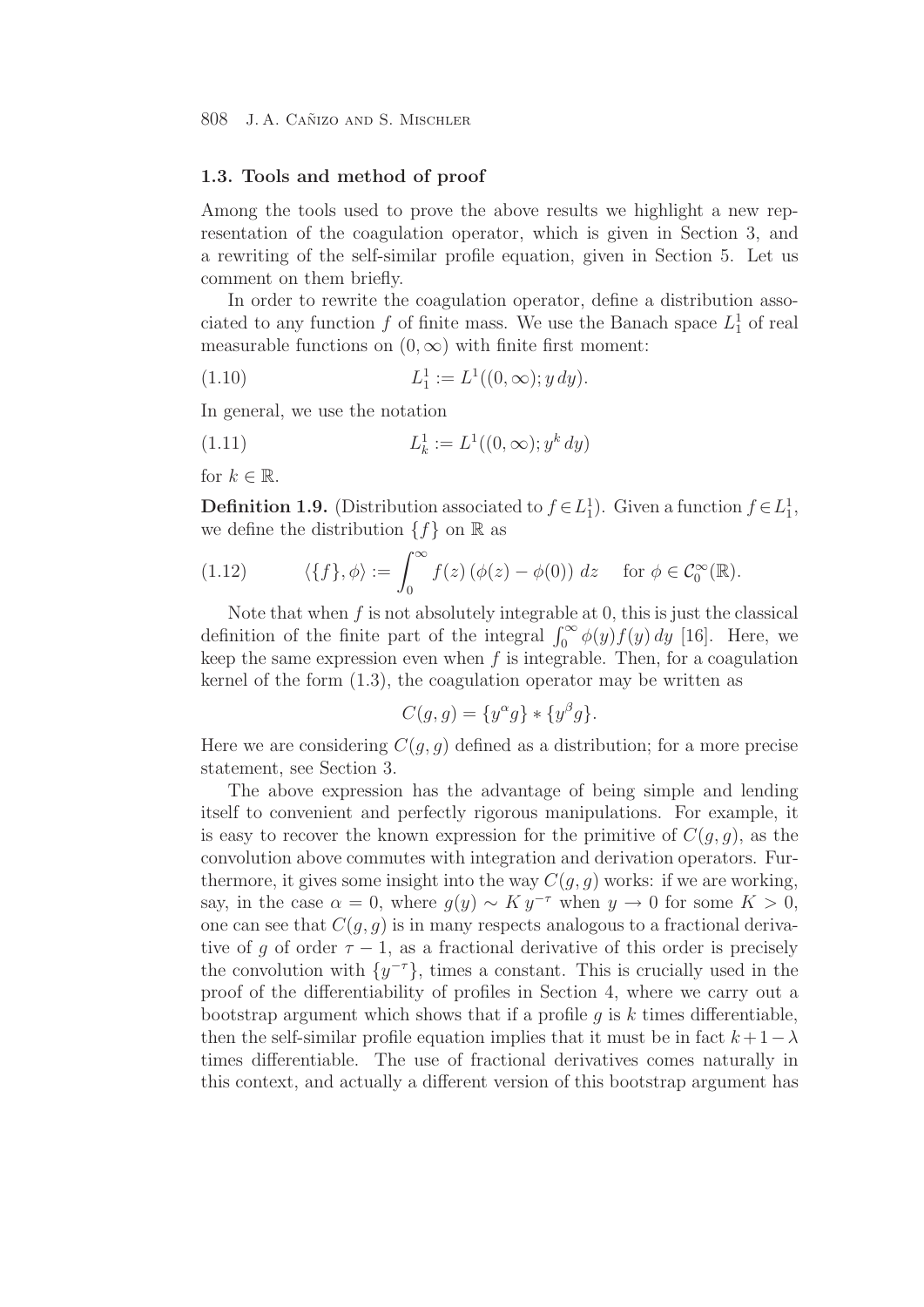already been used in [7] to show that profiles for  $\alpha = 0$  are  $\mathcal{C}^1$ . There, it was necessary to first show a certain Hölder regularity of the solution, and then use this information to obtain  $\mathcal{C}^1$  regularity. Formulating this in terms of gain of fractional derivatives makes it easy to iterate the argument to obtain  $\mathcal{C}^{\infty}$  regularity and extend it to other kernels.

For the study of the behavior of solutions near  $y = 0$  and the proof of uniqueness we rewrite the self-similar profile equation by solving the differential part, along with any other term which can be separated and solved; see Section 5 for a statement of this.

Finally, let us sketch the idea of the proof of our uniqueness result. A fundamental obstacle that makes equation (1.4) difficult to study is the fact that it involves the nonlocal term  $C(g, g)$ , which makes it very different from an ordinary differential equation. However, the coagulation operator for a constant coefficient has a gain part which only uses values of the function g less than  $y$ , and a loss part which is nonlocal only through the appearance of the integral of  $q$ . The idea is then to solve the latter part of the equation, which is simpler, *assuming the value of the involved moments is given*, and then look at the remaining part as an equation which is local near  $\theta$ , to which the kind of arguments used in the theory of o.d.e.s can be adapted.

This idea works well for coefficients with  $\alpha < 0$ , as then the solution decays rapidly near  $y = 0$ , but it is not directly applicable for coefficients with  $\alpha = 0$ , as then solutions are known not to be integrable near 0 and the gain and loss parts cannot be separated in the same way (one cannot separate the integral of  $q$ , as this term does not make sense). But, one can still find a way to separate the equation *for the primitive of g* in a similar way, and then carry out the argument on it. This line of reasoning is followed in Section 7, where Theorems 1.6 and 1.7 are proved. This idea depends crucially on the fact that in the case  $\alpha \leq 0$  the self-similar solution behaves better than  $y^{-1-\lambda}$ near  $y = 0$ , so that the linear operator  $L_q(f) := C(f, g)$  is regularizing near  $y = 0$ . Hence, this method does not give new information in the case  $\alpha > 0$ , where solutions are expected to be asymptotic to  $y^{-1-\lambda}$  [17].

### **1.4. Organization of the paper**

In the next section we give the basic definitions of self-similar profile, and precisely define the coagulation operator as a distribution on  $(0, \infty)$ . In Section 3 we give the representation of this operator in the way mentioned above, which in particular extends it naturally to a distribution on  $(0, \infty)$ . This result is a central idea in the proof of infinite differentiability of scaling profiles, to which Section 4 is devoted. Section 5 proves that the self-similar profile equation can be rewritten, as we briefly explained before, in a way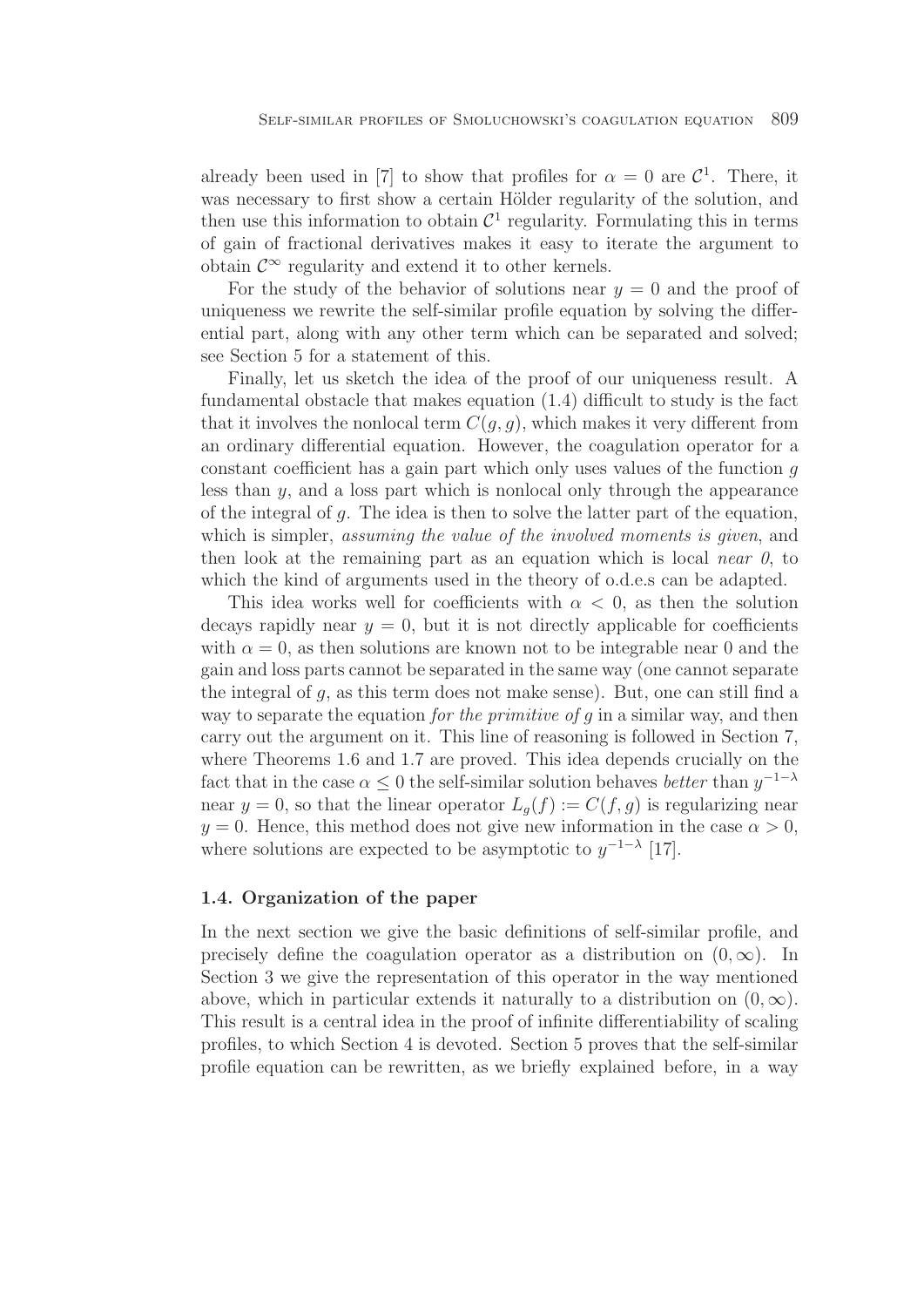which is very useful to prove the asymptotic behavior of  $\alpha < 0$  profiles at  $y = 0$  (given in Section 6). Finally, we prove our uniqueness Theorems 1.6 and 1.7 in Section 7.

In an appendix (Section 8) we include a very brief introduction to fractional derivatives in order to clarify the notation and definitions we are using, as they are not completely standard in the literature. We also prove some simple but delicate results on fractional differentiation which are used in this paper, and for which we could not find a reference which gives the explicit statement.

# **2. Preliminaries: self-similar profiles**

When one wants to define precisely the concept of self-similar profile, it is a well-known inconvenience that in order for  $C(q, q)$  to be well defined by expression  $(1.2)$ , g must meet certain conditions; the ones which are usually imposed are finiteness conditions on certain moments near 0 and  $\infty$ , which *are not satisfied* by the natural solutions of  $(1.4)$ , known to have a nonintegrable singularity at  $y = 0$  [7, 17, 4, 6]. Hence, the definition of  $C(q, q)$  is often changed for a less restrictive weak formulation by integrating against a suitably regular test function  $\phi$  with compact support on  $(0, \infty)$ , which we will do next. Also,  $C(q, q)$  is quadratic in g, and we will need to consider its associated symmetric bilinear operator, so we actually give a weak definition for the latter:

**Definition 2.1.** Let a be a symmetric nonnegative measurable function defined on  $(0, \infty) \times (0, \infty)$ , and f, g be locally integrable functions defined on  $(0, \infty)$  such that

(2.1) 
$$
\int_0^\infty \int_0^\infty a(y, z) y z |f(y)g(z)| dy dz < \infty.
$$

We define the coagulation operator  $C(f, g)$  associated to the coagulation coefficient a as the following distribution on  $(0, \infty)$ :

$$
(2.2) \quad \langle C(f,g), \phi \rangle = \frac{1}{2} \int_0^\infty \int_0^\infty a(y,z) f(y) g(z) (\phi(y+z) - \phi(y) - \phi(z)) dx dz
$$
  
for  $\phi \in C_0^\infty(0,\infty)$ .

**Remark 2.2.** For  $\phi \in C_0^{\infty}(0, \infty)$  there is always a constant  $M > 0$  (which depends on the compact support of  $\phi$ ) such that

$$
|\phi(y+z) - \phi(y) - \phi(z)| \le C y z, \quad \text{for } y, z > 0,
$$

which can be readily seen by the Mean Value Theorem. Then, the integral  $(2.2)$  is finite by  $(2.1)$ .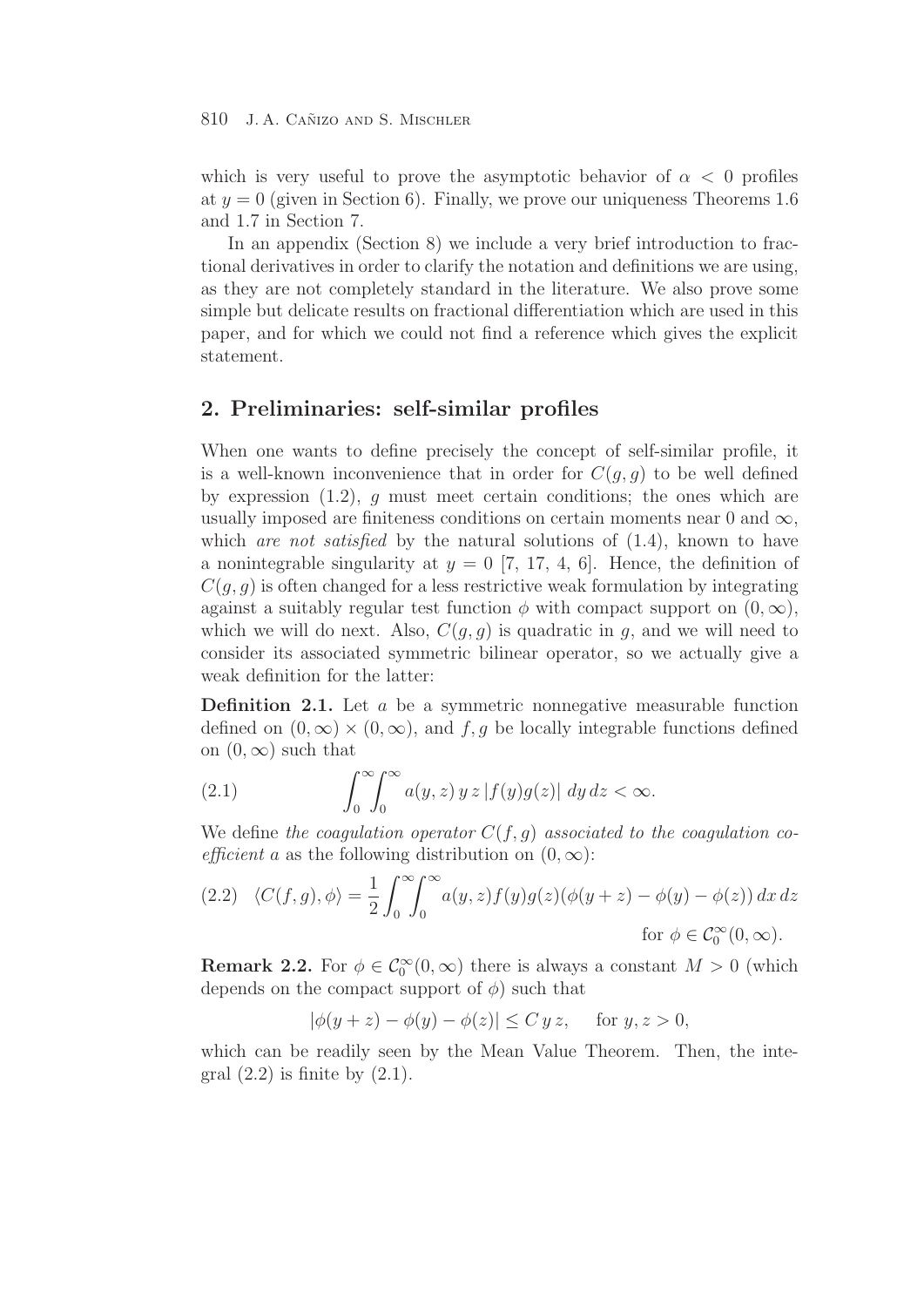When f is regular enough,  $\langle C(f, f), \phi \rangle$  can be see to be equal to the integral  $\int_0^\infty \phi(y) C(f, f)(y) dy$ , where  $C(f, f)(y)$  is given by expression (1.2). Condition (2.1) can be somewhat weakened in some cases by loosening the integrability condition on f at  $+\infty$ , but the above one is simpler and will be enough for our purposes.

**Definition 2.3.** (Self-similar profile). Assume that the coagulation coefficient a is homogeneous of degree  $\lambda$ . A nonnegative locally integrable function  $q:(0,\infty)\to[0,\infty)$  for which

$$
\int_0^\infty y g(y) dy < \infty,
$$
  

$$
\int_0^\infty \int_0^\infty a(y, z) y z |g(y)g(z)| dy dz < \infty
$$

is a *self-similar profile* for Smoluchowski's coagulation equation if equation (1.4) holds in the sense of distributions on  $(0, \infty)$ ; this is, if

(2.3) 
$$
2g + y \, \partial_y g + (1 - \lambda) C(g, g) = 0.
$$

## **3. A representation of the coagulation operator**

In this section we want to give a representation of the coagulation operator when a has the form  $(1.3)$  which sheds some light on its structure, and in particular will be very helpful to prove our regularity results later. To begin with, let us give a natural extension of  $C(f, g)$  from Definition 2.1 to a distribution on R:

**Definition 3.1.** Take a coagulation coefficient a and functions  $f, g$  in the conditions of Definition 2.1. We define the coagulation operator associated to the coagulation coefficient a, applied to  $f, g$ , as the distribution  $C(f, g)$ on  $\mathbb R$  given by

(3.1)  
\n
$$
\langle C(f,g), \phi \rangle := \frac{1}{2} \int_0^\infty \int_0^\infty a(x,z) f(x) g(z) (\phi(x+z) - \phi(x) - \phi(z) + \phi(0)) dx dz
$$
\nfor all  $\phi \in C_0^\infty(\mathbb{R})$ .

It is easy to see that this is well defined as a distribution on R, even with the weak requirements on  $f$  and  $g$ , and that it extends Definition 2.1. Note the addition of the term  $\phi(0)$ , which does not make a difference when  $\phi$  has compact support on  $(0, \infty)$ ; later we will see how this extension comes about naturally. To give our representation for  $C(f, g)$  we will use the notation from Definition 1.9. Let us initially treat the case of a constant coefficient  $a \equiv 1$ , and then see how it extends to other coefficients: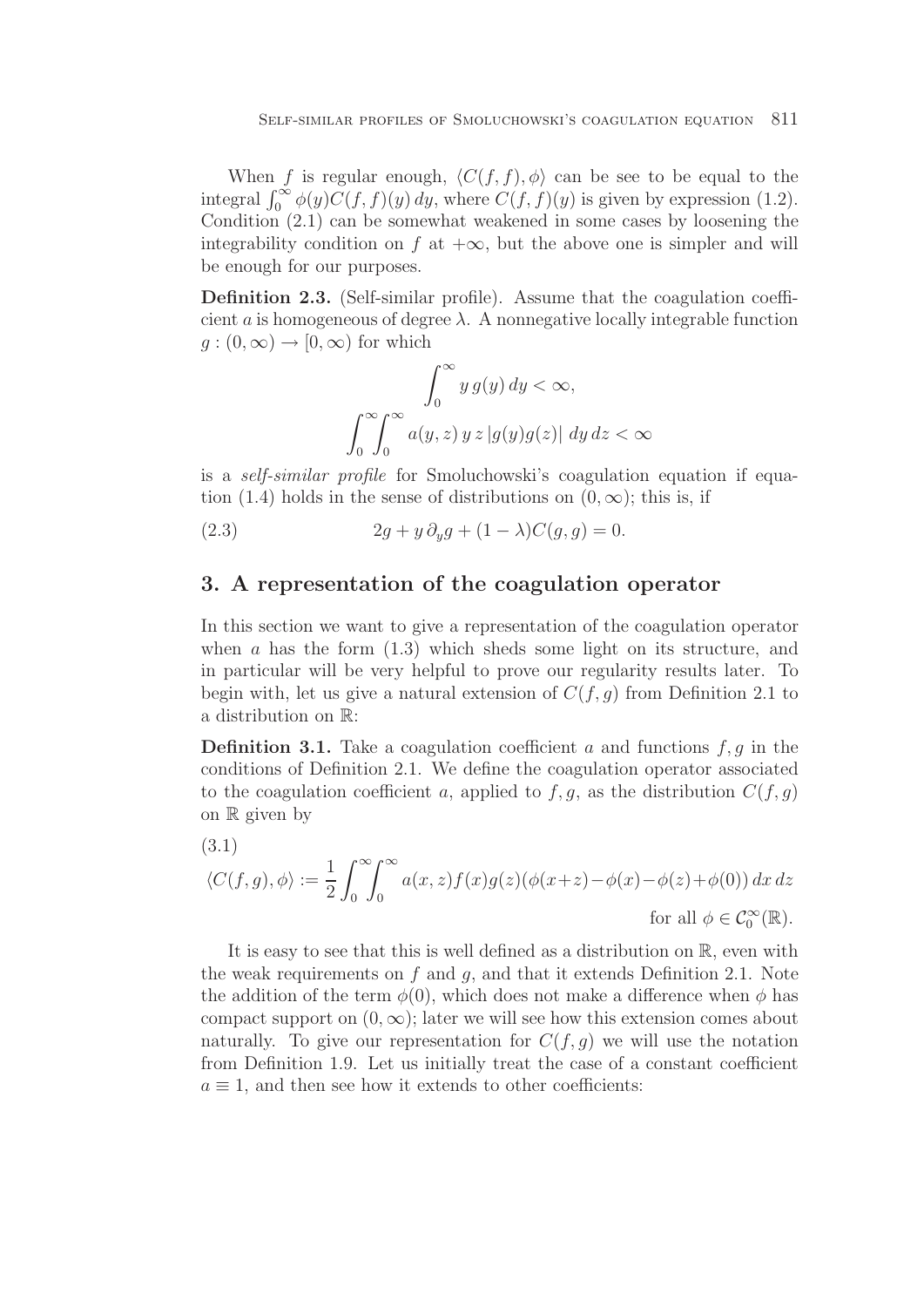**Proposition 3.2.** Take  $f, g \in L_1^1$ , and let  $C_0$  be the coagulation operator with a constant coefficient  $a \equiv 1$  as given in Definition 3.1. Then,

$$
C_0(f,g) = \frac{1}{2}\{f\} * \{g\} \quad \text{as distributions on } \mathbb{R}.
$$

Here, the convolution  $\{f\} * \{g\}$  is understood as a convolution of distributions with compact support to the left [16]. This expression is surprisingly simple, and is well-suited for the study of the coagulation operator when the functions  $f, g$  have a singularity at 0, which is the case with some self-similar profiles. Its proof just consists of writing out the definitions:

**Proof.** For  $\phi \in C_0^{\infty}(\mathbb{R}),$ 

(3.2) 
$$
\langle \{f\} * \{g\}, \phi \rangle = \langle \{f\}, (\mathcal{R}\{g\}) * \phi \rangle,
$$

(where R is the reflection operator,  $\mathcal{R}\phi(y) := \phi(-y)$ , defined by duality on distributions) and

$$
((\mathcal{R}{g}) * \phi)(x) = \langle {g}, \tau_{-x} \phi \rangle = \int_0^\infty g(z) (\phi(x+z) - \phi(x)) dz,
$$

so from (3.2) we have

$$
\langle \{f\} * \{g\}, \phi \rangle = \int_0^\infty f(x) \big( ((\mathcal{R}\{g\}) * \phi)(x) - ((\mathcal{R}\{g\}) * \phi)(0) \big) dx
$$
  
= 
$$
\int_0^\infty f(x) \Bigg( \int_0^\infty g(z) (\phi(x+z) - \phi(x)) dz
$$
  

$$
- \int_0^\infty g(z) (\phi(z) - \phi(0)) dz \Bigg) dx
$$
  
= 
$$
\int_0^\infty \int_0^\infty f(x) g(z) (\phi(x+z) - \phi(x) - \phi(z) + \phi(0)) dx dz,
$$

which is our result, in view of expression  $(3.1)$ .

This directly gives a representation of the coagulation operator  $C(f, g)$ with a coagulation kernel  $\alpha$  satisfying  $(1.3)$ , as the following relation holds for any  $f, g$  satisfying  $(2.1)$ :

$$
C(f,g) = C_0(y^{\alpha}f, y^{\beta}g) + C_0(y^{\beta}f, y^{\alpha}g),
$$

where  $C(f, g)$  is the operator associated to a, and the equality is an equality of distributions on R.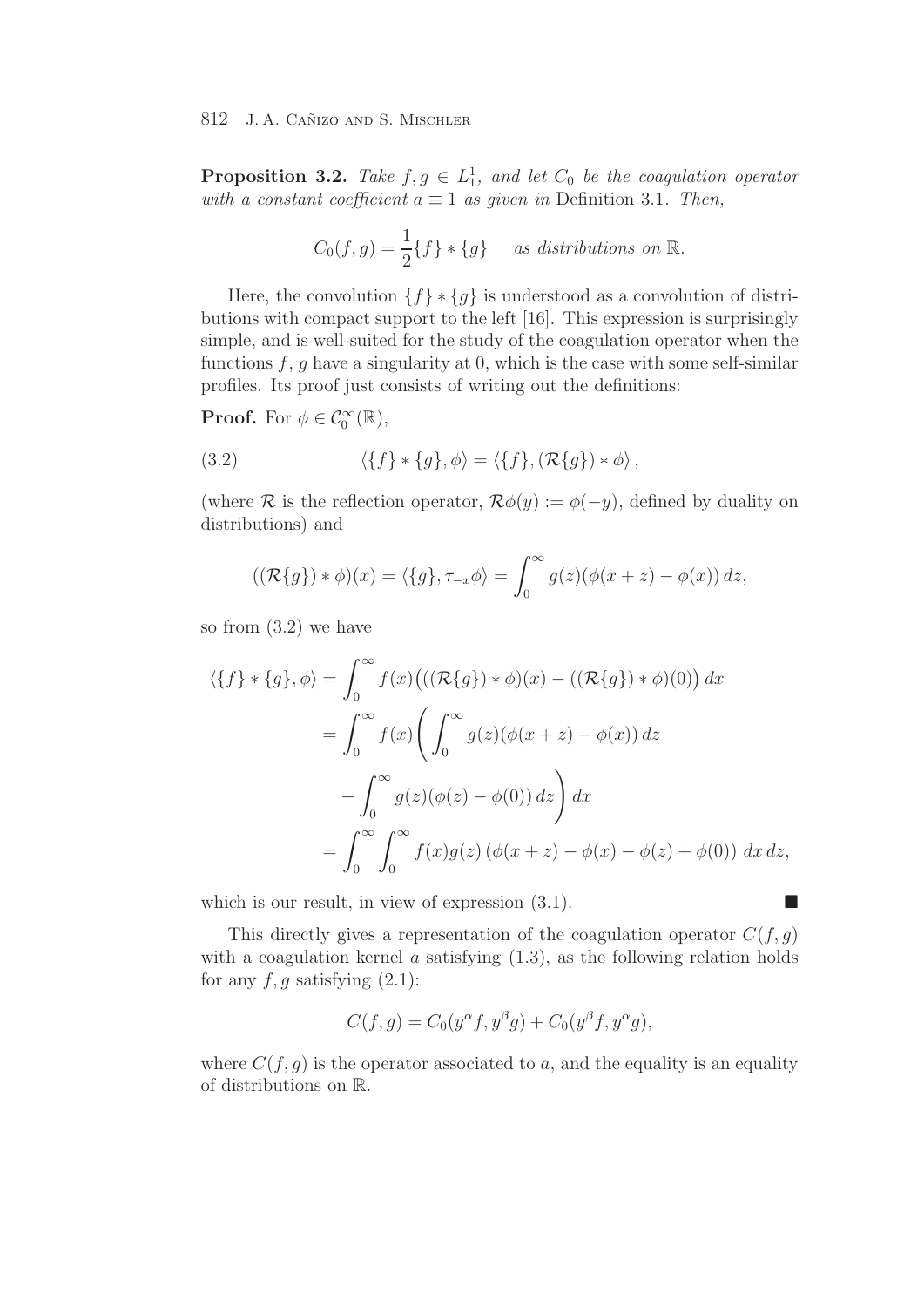**Theorem 3.3.** Assume that the coagulation operator a is of the form  $(1.3)$ , and take  $f, g$  which satisfy  $(2.1)$ . Then, the coagulation operator associated to a (as given in Definition 3.1) can be written as

$$
C(f,g) = \frac{1}{2} \left( \{ y^{\alpha} f \} * \{ y^{\beta} g \} + \{ y^{\beta} f \} * \{ y^{\alpha} g \} \right),
$$

where equality holds as distributions on R.

We emphasize that this operator is defined as a distribution on  $\mathbb R$  and, as pointed out after Definition 3.1, extends the usual operator C from Definition 2.1 (which is a distribution on  $(0, \infty)$ ).

# **4. Local regularity**

With the representation of the coagulation operator  $C(q, q)$  given in Theorem 3.3, the study of its regularity can be viewed as the study of the regularity of convolutions of the above type, which is a more manageable problem. The difficulty here is that when  $\alpha \geq 0$  a scaling solution g is not integrable near 0, but is expected to be very regular locally, and hence we need to study the convolution of functions which have singularities at 0. Precisely, the following general result on the local integrability of scaling profiles near  $y = 0$  is known (see [6] or [4] for a proof):

**Proposition 4.1.** Assume that the coagulation coefficient a is of the form (1.3), or is a finite linear combination of terms of that form, all with the same homogeneity degree  $\lambda$ . Then, all self-similar profiles q for Smoluchowski's equation (in the sense of Definition 2.3) satisfy that

$$
\int_0^R y^k g(y) dy < \infty \quad \text{ for all } R > 0 \text{ and all } k > \lambda.
$$

For convenience, we will measure the regularity of a function by looking at how many of its derivatives are locally integrable on  $(0, \infty)$ . To study the regularity of  $C$  we will need to use an interesting relationship between the kind of singularity of a function near 0 and the local integrability of its fractional integrals, which we give in lemma 4.3 below. Let us start with the following elementary lemma that we state without proof:

**Lemma 4.2.** For  $0 < k < 1$ ,

(4.1) 
$$
\int_0^\infty (x^{k-1} - (z+x)^{k-1}) dx = \frac{1}{k} z^k \quad \text{for } z > 0.
$$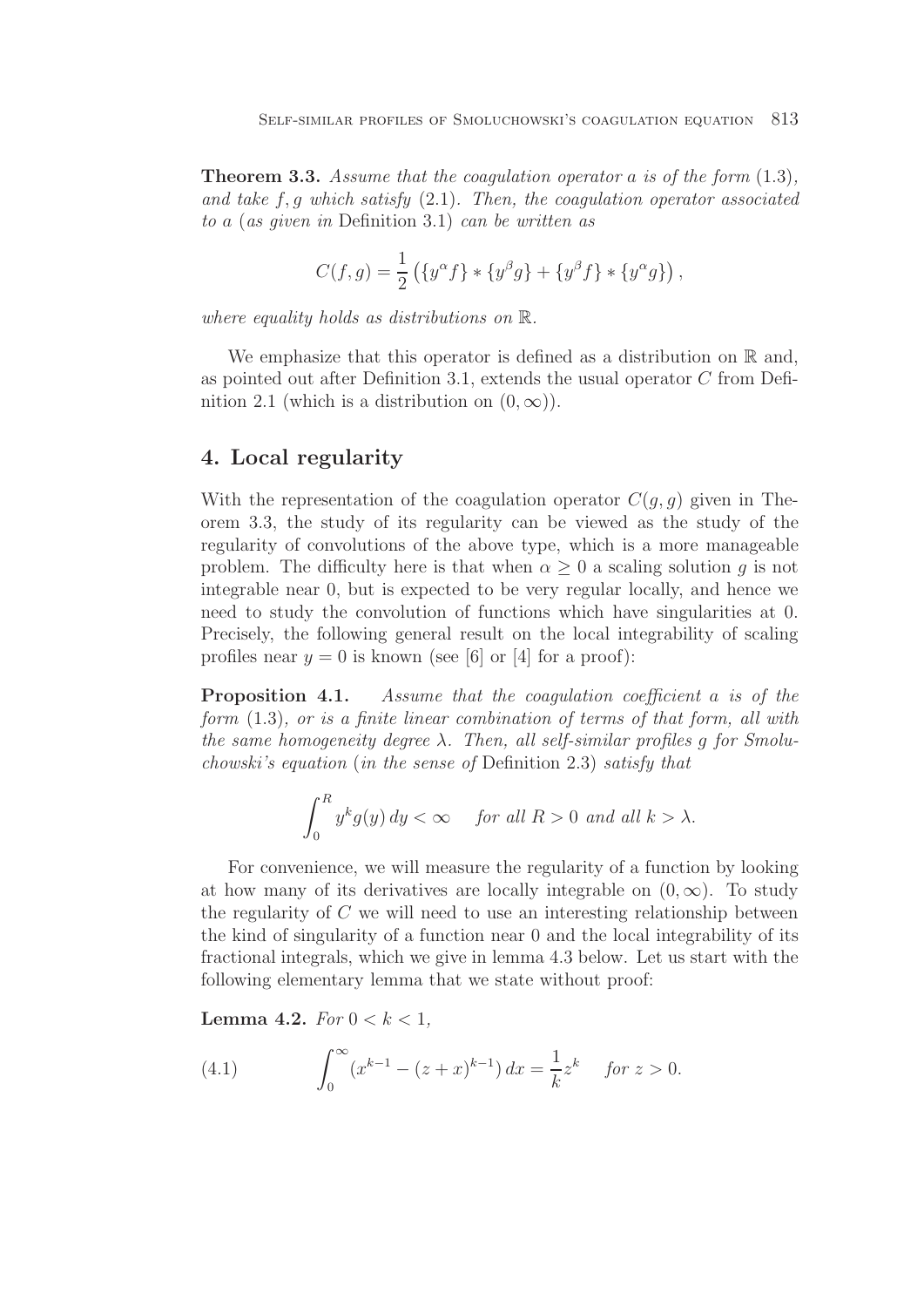**Lemma 4.3.** If  $f \in L^1_k$ , with  $0 < k \leq 1$ , then

$$
||D^{-k}{f}||_{L^{1}(\mathbb{R})} \leq \frac{2}{\Gamma(k+1)} ||y^{k}f||_{L^{1}(0,\infty)}.
$$

**Remark 4.4.** We recall that we denote  $L_k^1 := L^1((0, \infty); y^k dy)$  as in equation (1.11) tion (1.11).

**Proof.** For any  $\phi \in C_0^{\infty}(\mathbb{R})$  we will prove that

(4.2) 
$$
|\langle D^{-k}{f}, \phi \rangle| \leq \frac{2}{\Gamma(k+1)} ||y^k f||_{L^1(0,\infty)} ||\phi||_{\infty},
$$

which is equivalent to our inequality. We have:

(4.3) 
$$
\langle D^{-k}{f}, \phi \rangle = \langle {f}, D_{-k}\phi \rangle = \int_0^\infty f(z) (D_{-k}\phi(z) - D_{-k}\phi(0)) dz,
$$

and the part inside the parentheses is

$$
(4.4) \quad D_{-k}\phi(z) - D_{-k}\phi(0) =
$$
  
=  $\frac{1}{\Gamma(k)} \int_z^{\infty} \phi(x)(x - z)^{k-1} dx - \frac{1}{\Gamma(k)} \int_0^{\infty} \phi(x)x^{k-1} dx$   
=  $\frac{1}{\Gamma(k)} \int_z^{\infty} \phi(x) ((x - z)^{k-1} - x^{k-1}) dx - \frac{1}{\Gamma(k)} \int_0^z \phi(x)x^{k-1} dx.$ 

We put back this these two terms in (4.3), and bound them separately. The first term is 0 when  $k = 1$ , and for  $0 < k < 1$  we have

(4.5) 
$$
\int_0^{\infty} |f(z)| \int_z^{\infty} |\phi(x)| |(x-z)^{k-1} - x^{k-1}| dx dz \le
$$

$$
\leq ||\phi||_{\infty} \int_0^{\infty} |f(z)| \int_z^{\infty} |(x-z)^{k-1} - x^{k-1}| dx dz
$$

$$
= \frac{1}{k} ||\phi||_{\infty} \int_0^{\infty} z^k |f(z)| dz,
$$

thanks to Lemma 4.2. As for the second term in  $(4.4)$ , putting it into  $(4.3)$ we have

(4.6) 
$$
\int_0^{\infty} |f(z)| \int_0^z |\phi(x)| x^{k-1} dx dz \le ||\phi||_{\infty} \int_0^{\infty} |f(z)| \int_0^z x^{k-1} dx dz
$$

$$
= \frac{1}{k} ||\phi||_{\infty} \int_0^{\infty} z^k |f(z)| dz.
$$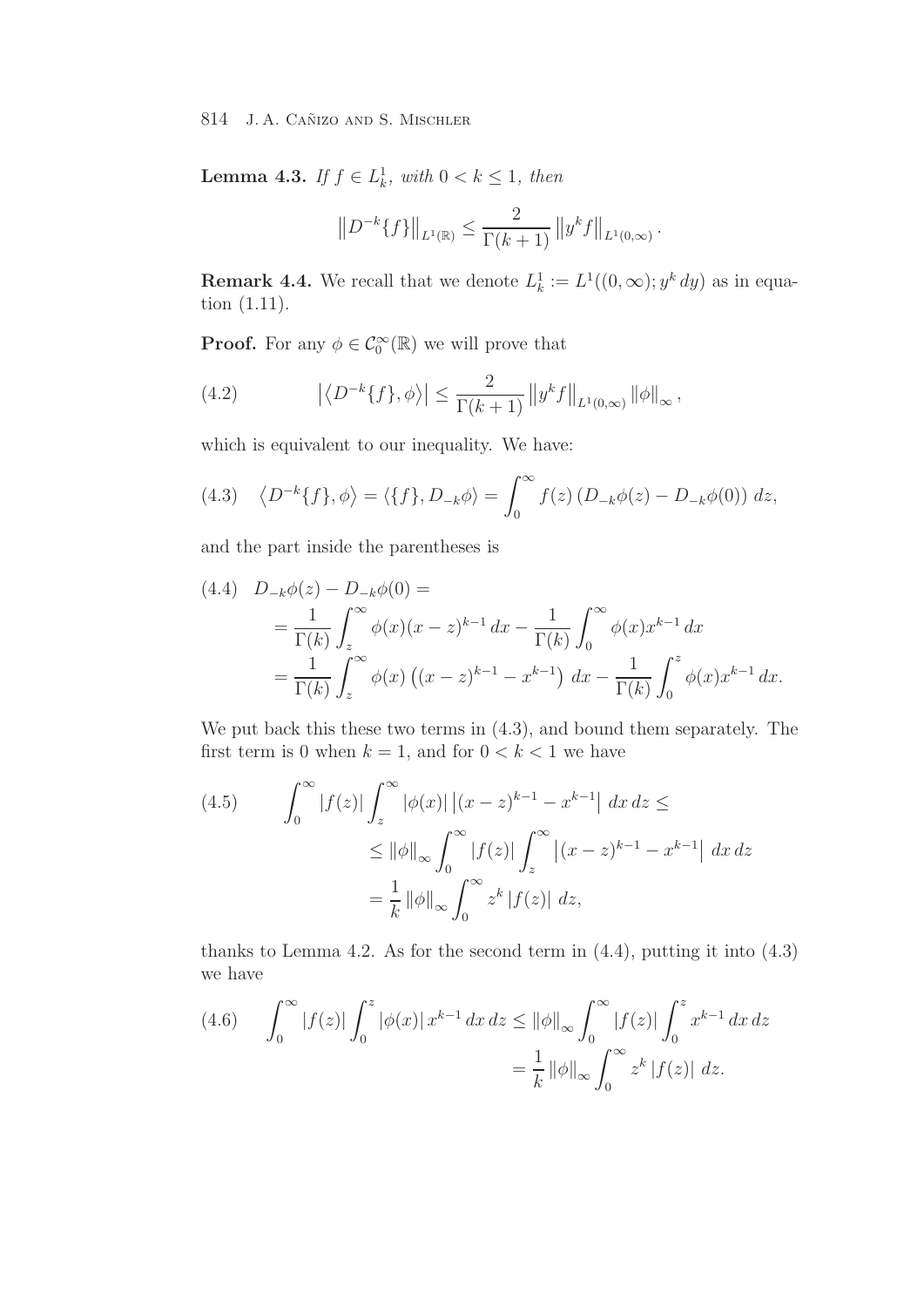Then, equations  $(4.3)$ – $(4.6)$  prove that

$$
\left| \left\langle D^{-k}{f} \},phi \right\rangle \right| \leq \frac{2}{k\Gamma(k)} \left\| \phi \right\|_{\infty} \int_0^{\infty} z^k \left| f(z) \right| \, dz,
$$

which proves inequality (4.2), taking into account that  $k\Gamma(k) = \Gamma(k+1)$ .

In the light of the above lemma, our next result can be understood as saying: if two functions are locally regular but have a nonintegrable singularity at 0, their convolution is slightly less regular. How much less regular it is depends on the nature of the singularity. In particular, the local regularity of the convolution depends only on local properties of the initial functions, which is a general property of the convolution operation. In the next lemma, the reader can keep in mind that  $\mu$  will be negative when we use it, so a function f for which  $D^{\mu}f$  is integrable may well be not integrable near 0, as Lemma 4.3 makes clear.

**Lemma 4.5.** Let T, S be two distributions on R with support on  $[0, \infty)$  $(this is, T, S \in \mathcal{D}'_L), and assume that$ 

- 1. For some  $\nu \in \mathbb{R}$ ,  $D^{\nu}T$  and  $D^{\nu}S$  are locally integrable on  $(0, \infty)$ .
- 2. For some  $\mu \leq \nu$ ,  $D^{\mu}T$ ,  $D^{\mu}S$  are locally integrable on  $\mathbb{R}$ .

Then, the distribution  $D^{\mu+\nu}(T*S)$  is locally integrable on  $(0,\infty)$ .

**Proof.** We break T and S into a part near 0, an intermediate part, and a part near  $\infty$ . For this, choose  $0 < \epsilon < 1/4$ . We can find smooth nonnegative cutoff functions  $\Phi_0$ ,  $\Phi_1$ ,  $\Phi_2$  on  $(0, \infty)$  such that

$$
\Phi_0 \equiv 1 \text{ on } (0, \epsilon), \qquad \Phi_0 \equiv 0 \text{ on } (2\epsilon, \infty)
$$
  
\n
$$
\Phi_1 \equiv 1 \text{ on } \left(2\epsilon, \frac{1}{\epsilon}\right), \qquad \Phi_1 \equiv 0 \text{ on } (0, \epsilon) \cup \left(\frac{2}{\epsilon}, \infty\right)
$$
  
\n
$$
\Phi_2 \equiv 1 \text{ on } \left(\frac{2}{\epsilon}, \infty\right), \qquad \Phi_2 \equiv 0 \text{ on } \left(0, \frac{1}{\epsilon}\right)
$$

and such that

$$
\Phi_0 + \Phi_1 + \Phi_2 \equiv 1 \text{ on } (0, +\infty).
$$

In other words,  $\Phi_0$ ,  $\Phi_1$ ,  $\Phi_2$  form a partition of unity on  $(0, \infty)$  subordinated to the open cover  $(0, 2\epsilon) \cup (\epsilon, 2/\epsilon) \cup (1/\epsilon, \infty)$ . Then,

$$
S = S\Phi_0 + S\Phi_1 + S\Phi_2 =: S_0 + S_1 + S_2,
$$
  
\n
$$
T = T\Phi_0 + T\Phi_1 + T\Phi_2 =: T_0 + T_1 + T_2,
$$

where we have denoted  $S_i := S\Phi_i$ ,  $T_i := T\Phi_i$  for  $i = 0, 1, 2$ . We can break the convolution  $S \times T$  by using this decomposition. Note that for  $i = 0, 1, 2$ ,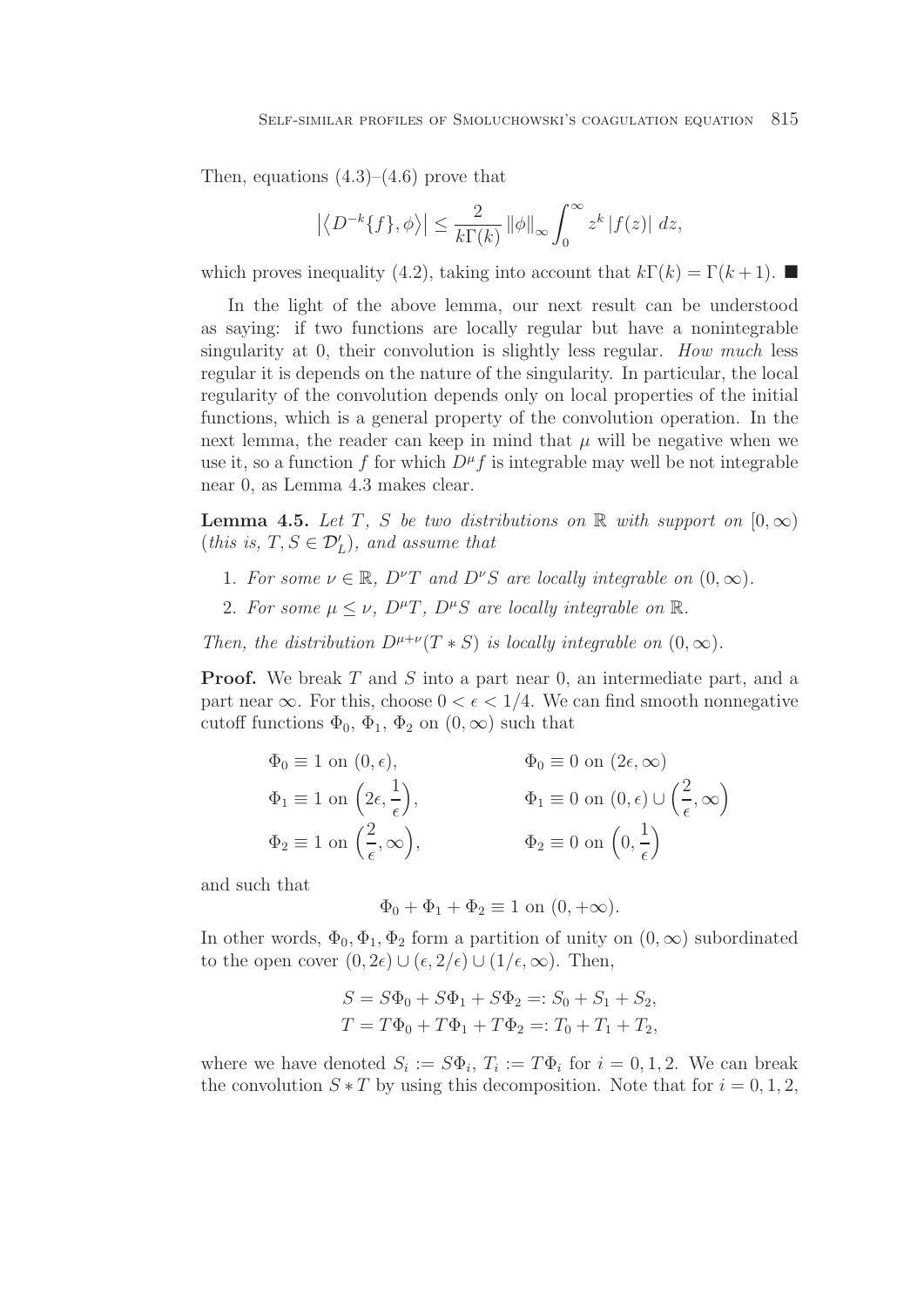$S_2 * T_i$  is zero on  $(0, 1/\epsilon)$ , and the same happens with S, T interchanged; as we are only interested in studying the regularity of  $S * T$  on a bounded interval, we can disregard these terms and write

$$
S * T = S_0 * T_0 + S_0 * T_1 + S_1 * T_0 + S_1 * T_1 \quad \text{on } (0, 1/\epsilon).
$$

Similarly, the term  $S_0 * T_0$  is zero on  $(4\epsilon, \infty)$ , so we have

(4.7) 
$$
S * T = S_0 * T_1 + S_1 * T_0 + S_1 * T_1 \text{ on } (4\epsilon, 1/\epsilon).
$$

Then, we can write  $D^{\mu+\nu}$  of each of these terms by using Theorem 8.8:

(4.8)  $D^{\mu+\nu}(S_0*T_1)=(D^{\mu}S_0)*(D^{\nu}T_1)$ 

(4.9) 
$$
D^{\mu+\nu}(S_1*T_0)=(D^{\nu}S_1)*(D^{\mu}T_0)
$$

(4.10)  $D^{\mu+\nu}(S_1 * T_1) = (D^{\mu}S_1) * (D^{\nu}T_1).$ 

By the hypotheses of the lemma, we can see that all of the terms that take part in the convolutions on the right hand side are integrable functions, as the product by  $\Phi_0$  or  $\Phi_1$  does not change their local regularity properties (Theorem 8.10). Let us do the reasoning for  $D^{\mu}S_1$ : as  $D^{\nu}S$  is integrable on  $(4\epsilon, 1/\epsilon)$  by hypothesis, we have that  $D^{\nu}(S\Phi_1) = D^{\nu}S_1$  is integrable on that interval by Theorem 8.10; then, thanks to Lemma 8.11,  $D^{\mu}S_1$  is also, as  $\mu \leq \nu$ . The rest of the terms can be treated analogously, and are seen to be integrable without the help of Lemma 8.11.

Then, all the terms on the right hand side of  $(4.8)$ – $(4.10)$  are convolutions of integrable functions, and hence are integrable, and (4.7) then proves that  $D^{\mu+\nu}(S*T)$  is integrable on  $(4\epsilon, 1/\epsilon)$ .

**Proposition 4.6.** Take a coagulation coefficient a which is of the form  $(1.3)$ with  $\alpha \geq 0$ , and C the coagulation operator associated to a (given by Definition 3.1). Assume that  $g:(0,\infty)\to\mathbb{R}$  is such that

- 1.  $y^k q$  is locally integrable on  $[0, \infty)$  for some  $1 \geq k \geq \beta$ ,
- 2. and  $D^{\nu}g$  is locally integrable on  $(0,\infty)$  for some  $\nu \geq 0$ .

Then,  $D^{\alpha-k+\nu}C(q, q)$  is locally integrable on  $(0, \infty)$ .

**Remark 4.7.** The hypothesis that  $\alpha > 0$  is given for convenience, as we only need the result in that case; however, the lemma is true and proved in the same way also for negative  $\alpha$  with the additional requirement that  $1 + \alpha \geq k \geq \beta$ , so that  $\{y^{\alpha}g\}$  makes sense according to Definition 1.9.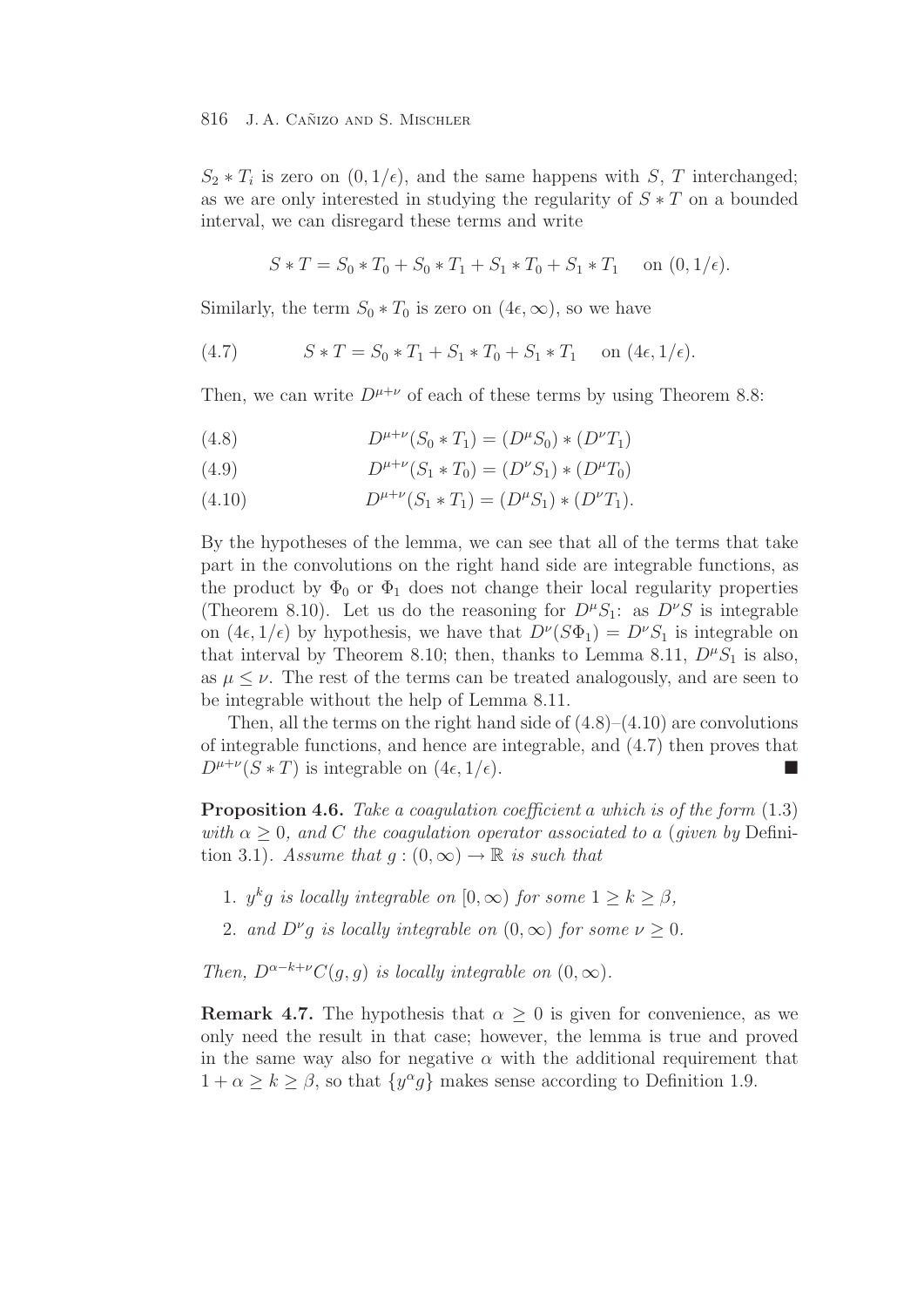**Remark 4.8.** The result works also when a is a linear combination of terms of the form (1.3) with the same  $\lambda$ . In this case, if  $\alpha_i, \beta_i$  are the exponents in the  $i$ -th term in the linear combination, the proposition is true taking  $\beta := \max_i {\{\beta_i\}}$  and  $\alpha := \min_i {\{\alpha_i\}}$ .

**Proof.** It is enough to prove it for a coagulation coefficient of the form  $(1.3)$ with  $\alpha \geq 0$ , as then we can apply the result to each term of the linear combination. For such a coefficient, the representation Theorem 3.3 shows we can write  $C(q, q)$  as

$$
C(g,g) = \{y^{\alpha}g\} * \{y^{\beta}g\}.
$$

As  $y \mapsto y^k q(y)$  is locally integrable on  $[0, \infty)$ , we know that

- $u^{k-\alpha}u^{\alpha}q$  is locally integrable on  $[0,\infty)$ , and
- $y^{k-\beta}y^{\beta}q$  is locally integrable on  $[0,\infty)$ ,

and hence from Lemma 4.3

- $D^{\alpha-k}\lbrace u^{\alpha}q \rbrace$  is locally integrable on  $\mathbb{R}$ , and
- $D^{\beta-k}{y^{\beta}g}$  is locally integrable on  $\mathbb{R}$ , so  $D^{\alpha-k}{y^{\beta}g}$  is also (as  $\beta \geq \alpha$ ; see Lemma 8.11).

In addition, both  $D^{\nu}\lbrace y^{\alpha}g \rbrace$  and  $D^{\nu}\lbrace y^{\beta}g \rbrace$  are locally integrable on  $(0, \infty)$ , as  $\{y^{\alpha}g\}$ ,  $\{y^{\beta}g\}$  are equal to the functions  $y^{\alpha}g$ ,  $y^{\beta}g$ , respectively, on that set, and then Theorem 8.10 applies there. Hence, we obtain our result as an application of Lemma 4.5 with  $S := \{y^{\alpha}g\}, T := \{y^{\beta}g\}$  and  $\mu := \alpha - k$ 

Now we can finally prove Theorem 1.1:

**Proof of Theorem 1.1.** Take any  $\lambda < k < 1$ , with  $\lambda$  the homogeneity degree of a. Then,  $y^k g$  is locally integrable on  $[0, \infty)$  as recalled in Proposition 4.1 (actually, we know it is integrable). We will show the following: if, for some  $\nu \geq 0$ ,  $D^{\nu}g$  is locally integrable on  $(0,\infty)$ , then  $D^{\nu+1+\alpha-k}g$  is also locally integrable on  $(0, \infty)$ . As  $\nu + 1 + \alpha - k > \nu$ , this implies that g is infinitely differentiable by a bootstrap argument starting with  $\nu = 0$  (q is locally integrable by definition).

To show this, write the equation for a self-similar profile as

 $(4.11)$   $2g + yD^1g + (1 - \lambda)C(g, g) = 0$  as distributions on  $(0, \infty)$ .

Assume that  $D^{\nu}g$  is locally integrable on  $(0, \infty)$ . Then, by Proposition 4.6,  $D^{\nu+\alpha-k}C(q, q)$  is locally integrable on  $(0, \infty)$ , and hence eq.  $(4.11)$  shows that  $D^{\nu+\alpha-k}(yD^1g)$  is locally integrable on  $(0,\infty)$ . By Theorem 8.10, the same is true of  $D^{\nu+\alpha-k}D^1q = D^{\nu+\alpha-k+1}q$ , which proves our claim. Hence, q is infinitely differentiable.  $\blacksquare$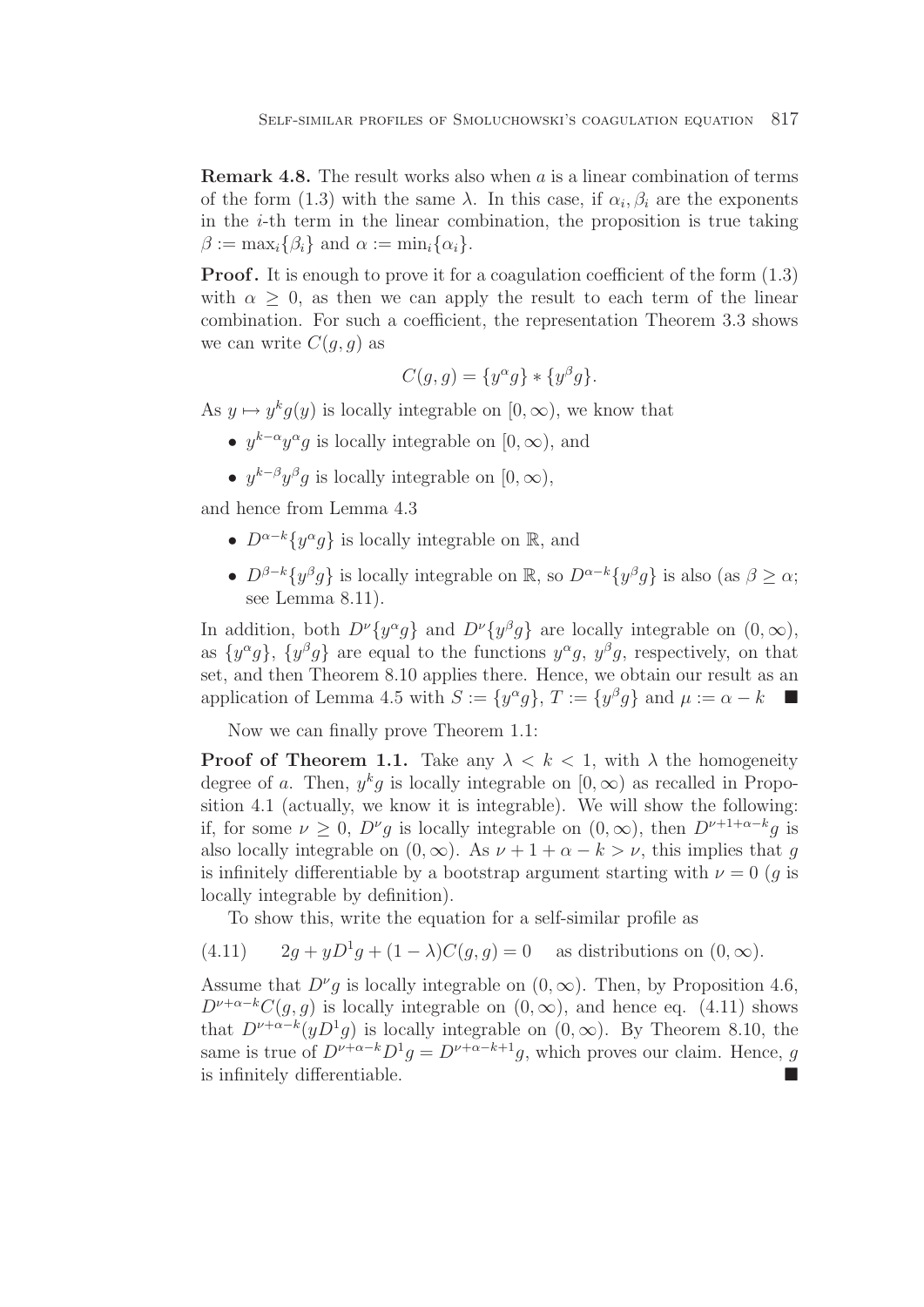# **5. Rewriting the self-similar equation**

One of the techniques that we use in order to study the behavior of scaling profiles near  $y = 0$  and the uniqueness of self-similar solutions is a way of rewriting equation (2.3) in which we "solve" the differential part of the equation as far as possible. We introduce this method next:

**Lemma 5.1.** (Solution of an o.d.e.). Let q be an absolutely continuous function, and let h,  $\mu$  be locally integrable functions, all of them defined on  $(0, \infty)$ . If the following equation holds

(5.1) 
$$
\mu(y)g(y) + y g'(y) = h(y) \quad \text{for almost all } y > 0,
$$

then g is given by

$$
g(y) = K(y) e^{-\Lambda(y)} \quad \text{for all } y > 0,
$$

where  $\Lambda$  and  $K$  are absolutely continuous functions which satisfy that

(5.2) 
$$
\Lambda'(y) = \frac{\mu(y)}{y} \quad \text{for almost all } y > 0,
$$

(5.3) 
$$
K'(y) = \frac{1}{y} e^{\Lambda(y)} h(y) \quad \text{for almost all } y > 0.
$$

**Proof.** We remark that one may find the expression of g by the method of variation of constants. To prove the result, a direct check shows that if we take functions  $\Lambda$ , K satisfying (5.2), (5.3) and define

$$
\tilde{g}(y) := K(y) e^{-\Lambda(y)},
$$

then equation (5.1) holds with  $\tilde{g}$  instead of g. We may add a constant to K so that  $q(1) = \tilde{q}(1)$ , for instance. Now, if we regard (5.1) as an ordinary differential equation for q, then both q and  $\tilde{q}$  are solutions of it in the sense of Carathéodory, and then general uniqueness theorems (see, e.g.,  $[8]$ ) prove that  $g = \tilde{g}$ .

**Lemma 5.2.** (Primitive of C). Assume that the coagulation coefficient a is of the form (1.3) with  $\alpha = 0$ , and take a function  $g \in L^1_1 \cap L^1_\lambda$  (this is, with<br>finite mass and finite memorial of order)). Then the primitive of  $C(a, a)$ finite mass and finite moment of order  $\lambda$ ). Then the primitive of  $C(q, q)$ can be written as

(5.4) 
$$
D_{-1}C(g,g) = G * (y^{\lambda}g) - M_{\lambda}[g]G,
$$

where  $G$  is the function given by

(5.5) 
$$
G(y) := \int_{y}^{\infty} g(z) dz
$$
 for  $y > 0$ ,  $G(y) := 0$  for  $y \le 0$ .

We remark that this equality is an equality of distributions on  $\mathbb{R}$ .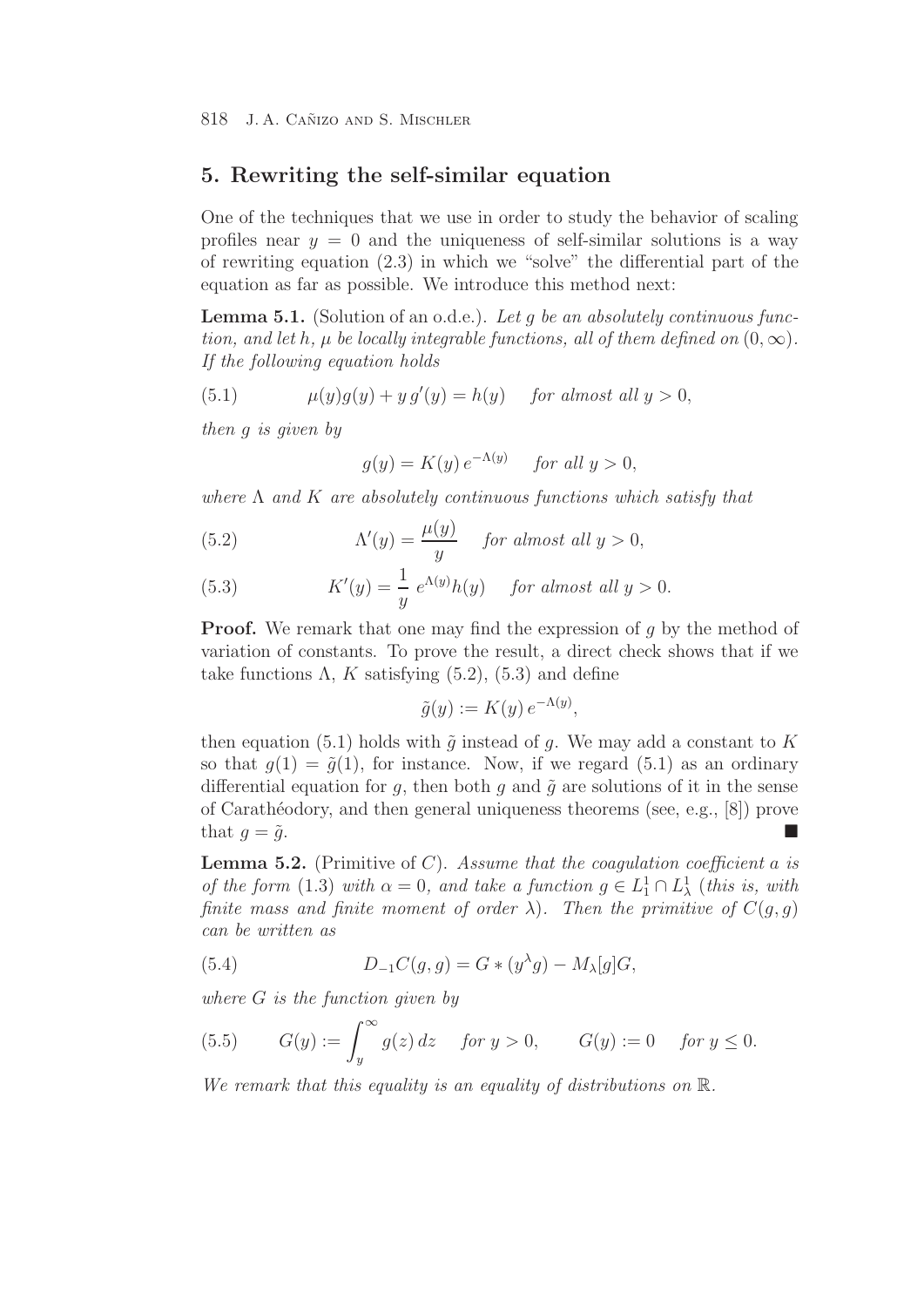**Remark 5.3.** This is not a new result: one may arrive at the same expression by taking a characteristic function of the interval  $(y, \infty)$  as the function  $\phi$  in (2.2). The main point of the lemma is that it is rigorously proved as an equality of distributions.

**Proof.** The representation of  $C(g, g)$  in Theorem 3.3 gives

(5.6) 
$$
C(g,g) = \{g\} * \{y^{\lambda}g\} = \{g\} * (y^{\lambda}g) - M_{\lambda}[g]\{g\},
$$

as g has finite  $\lambda$ -moment. Hence, taking the primitive  $D_{-1}$  (see eq. (8.11)) we have

$$
D_{-1}C(g,g) = (D_{-1}\{g\}) * (y^{\lambda}g) - M_{\lambda}[g]D_{-1}\{g\} = G * (y^{\lambda}g) - M_{\lambda}[g]G,
$$

where we have used the derivation rule for a convolution (cf. theorem 8.8) and the fact that, as distributions on R,

$$
D_{-1}\{g\} = G.
$$

**Lemma 5.4.** Assume that the coagulation coefficient a is of the form  $(1.3)$ with  $\alpha = 0$ . If q is a self-similar solution of Smoluchowski's equation, it holds that

(5.7) 
$$
G(y) = y^{1-\tau} K(y),
$$

for some absolutely continuous function K, where G is given by  $(5.5)$ , and where

(5.8) 
$$
\tau := 2 - (1 - \lambda) M_{\lambda}[g]
$$

(5.9) 
$$
K'(y) = -y^{\tau-2}h(y) \quad \text{for almost all } y > 0,
$$

(5.10)  $h := (1 - \lambda) (G * (y^{\lambda} g))$ ,

We note that for the convolution in  $(5.10)$  it is assumed that  $q(y)$  is 0 for  $y < 0$ .

**Remark 5.5.** Note that the quantity  $\tau$  here is in agreement with that in [17, 7].

**Proof.** It is known that in the case  $\alpha = 0$  the moment of order  $\lambda$  of a solution q is finite [4, 7]. Hence, using  $(5.4)$  we can rewrite equation  $(1.4)$ by taking its primitive:

(5.11) 
$$
G - yg + (1 - \lambda) (G * (y^{\lambda}g) - M_{\lambda}[g]G) = 0,
$$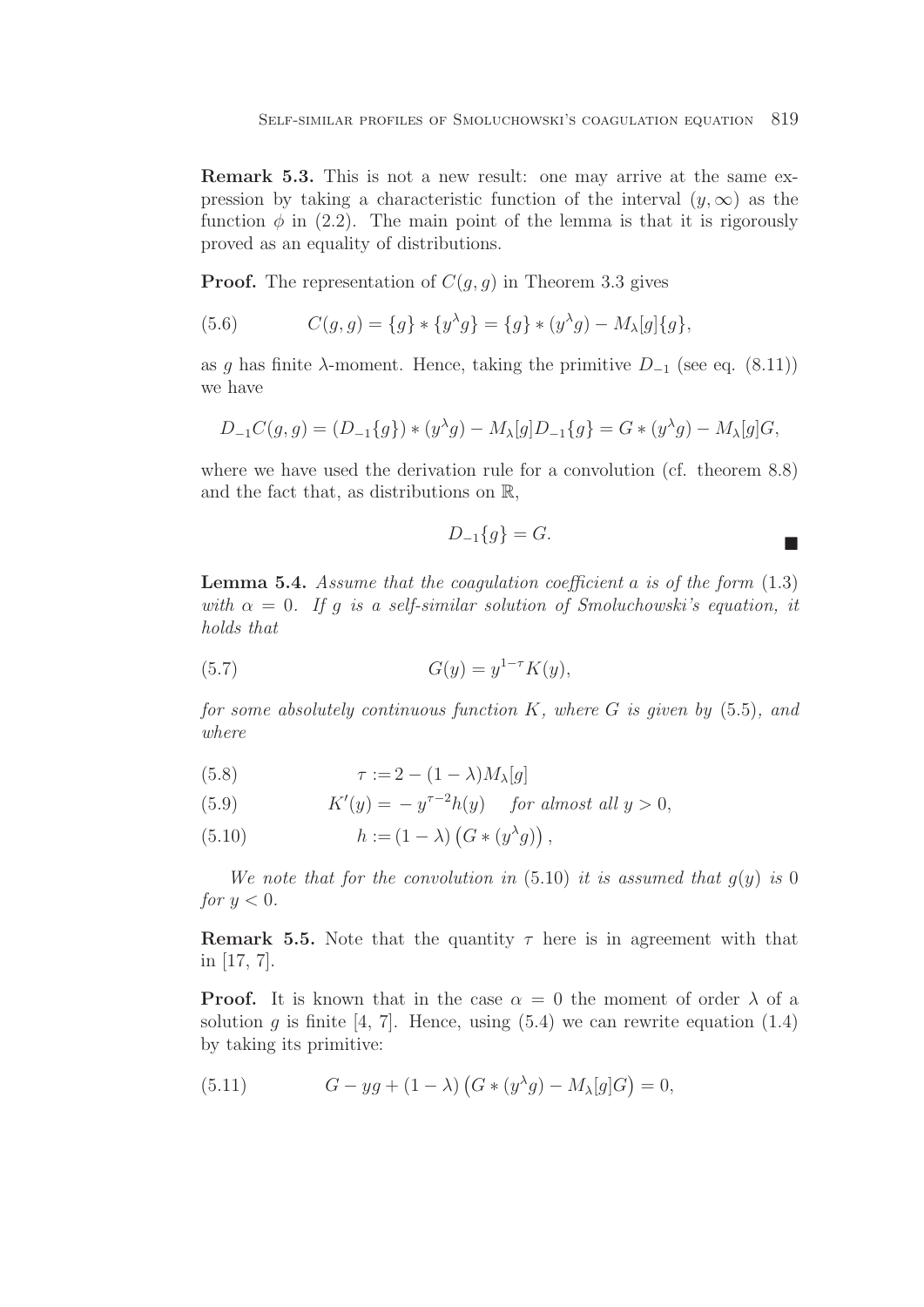which holds for all  $y > 0$ . Equivalently,

(5.12) 
$$
(1 - (1 - \lambda)M_{\lambda}[g]) G - yg + (1 - \lambda) (G * (y^{\lambda}g)) = 0.
$$

Rewrite this as

(5.13) 
$$
(\tau - 1)G - yg + h = 0,
$$

where  $\tau$  and h are given by (5.8) and (5.10). Now, if we solve for G in equation  $(5.13)$  by using Lemma 5.1 with the independent term h, we obtain  $(5.7)$ and  $(5.9)$  in our result.  $\blacksquare$ 

**Lemma 5.6.** Assume that the coagulation coefficient a is of the form (1.3) with  $\alpha < 0$ , and take a self-similar solution q of Smoluchowski's equation. Then it holds that

(5.14) 
$$
g(y) = K(y) e^{-\Lambda(y)}
$$

for some absolutely continuous function K such that

(5.15) 
$$
K'(y) = \frac{1}{y} e^{\Lambda(y)} h(y) \quad \text{for almost all } y > 0,
$$

with

(5.16) 
$$
h := -(1 - \lambda)(y^{\alpha}g) * (y^{\beta}g),
$$

(5.17) 
$$
\Lambda(y) := 2 \log y - (1 - \lambda) \left( \frac{M_\beta}{\alpha} y^\alpha + \frac{M_\alpha}{\beta} y^\beta \right)
$$

when  $\beta > 0$ , and

(5.18) 
$$
\Lambda(y) := (2 - (1 - \lambda)M_{\alpha}) \log y - (1 - \lambda) \frac{M_{\beta}}{\alpha} y^{\alpha}
$$

when  $\beta = 0$ .

**Proof.** Let q be a self-similar profile for Smoluchowski's coagulation equation with such a kernel  $a$ . It is known [4] that it is infinitely differentiable and has finite moments of all orders, and hence satisfies equation (1.4) in a strong way:

$$
2g + y\partial_y g + (1 - \lambda)C(g, g) = 0,
$$

or, separating the gain and loss parts of  $C(g, g)$ ,

$$
(5.19) \ 2g + y\partial_y g + (1 - \lambda)(y^{\alpha}g) * (y^{\beta}g) - (1 - \lambda)M_{\beta}y^{\alpha}g - (1 - \lambda)M_{\alpha}y^{\beta}g = 0,
$$

where  $M_{\alpha}$  and  $M_{\beta}$  are the moments of order  $\alpha$  and  $\beta$ , respectively, of g.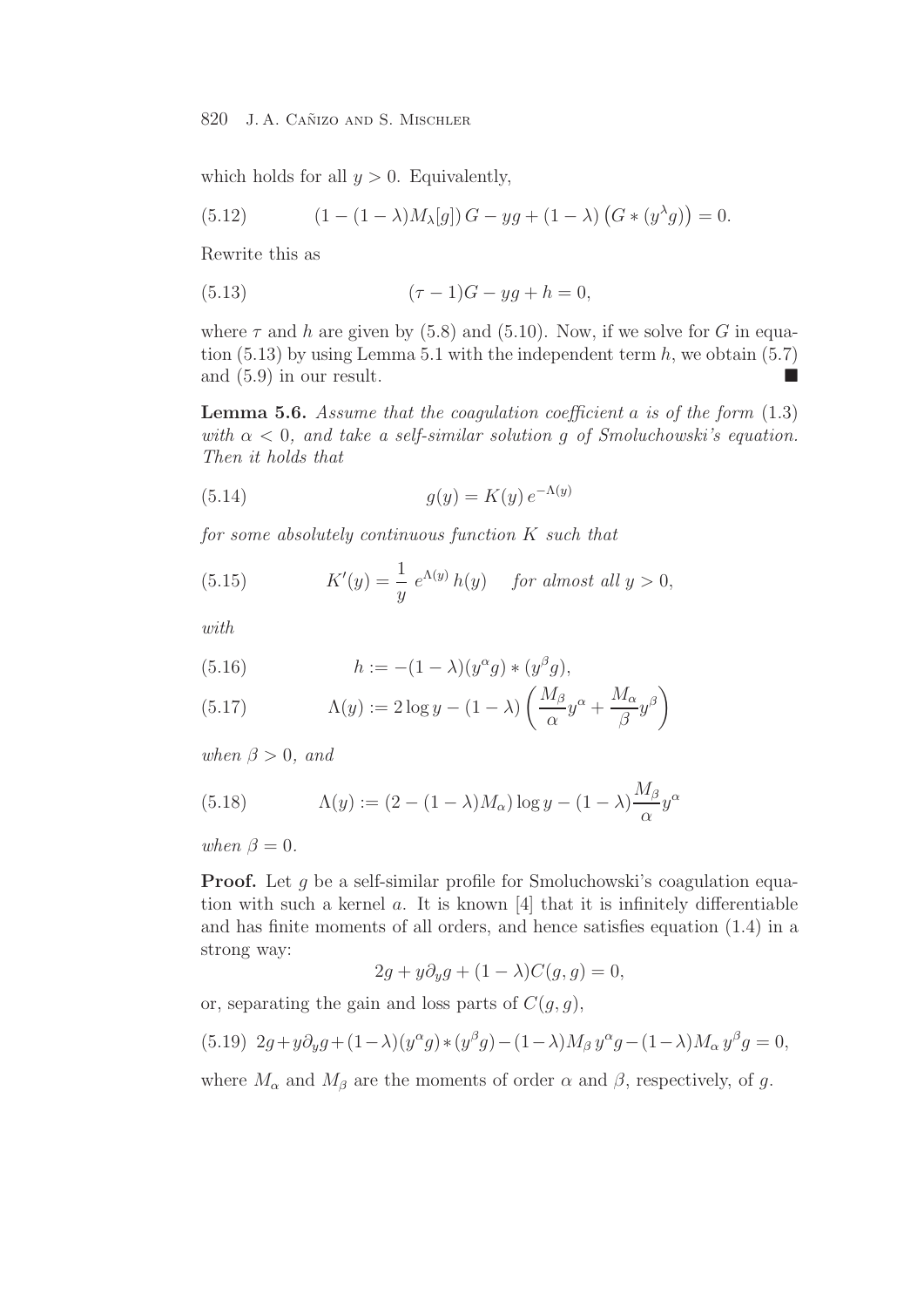Now, if we apply Lemma 5.1 to equation (5.19) with the independent term h given by (5.16) and  $\mu := 2 - (1 - \lambda)(M_\beta y^\alpha + M_\alpha y^\beta)$ , we obtain that

(5.20) 
$$
g(y) = K(y) e^{-\Lambda(y)},
$$

for some absolutely continuous functions  $K$ ,  $\Lambda$  such that

(5.21) 
$$
\Lambda'(y) = \frac{1}{y} (2 - (1 - \lambda)(M_{\beta} y^{\alpha} + M_{\alpha} y^{\beta})) \text{ a.e. } y > 0,
$$

(5.22) 
$$
K'(y) = \frac{1}{y} e^{\Lambda(y)} h(y) \quad \text{a.e. } y > 0.
$$

We may actually choose  $\Lambda$  as a particular primitive, as then the integration constant for  $K$  can be adjusted so that  $(5.20)$  is still true. Then, we can take  $\Lambda$  as in (5.17) (or (5.18) when  $\beta = 0$ ), and the result is proved.  $\blacksquare$ 

## **6.** Asymptotic behavior at  $y = 0$  for kernels with  $\alpha < 0$

In this section we prove Theorem 1.2. Assume that the coagulation coefficient a is of the form (1.3) with  $\alpha < 0$ . Let q be a self-similar profile for Smoluchowski's coagulation equation with such a kernel a. Then from Lemma 5.6 we know it holds that

(6.1) 
$$
g(y) = K(y) e^{-\Lambda(y)},
$$

for some absolutely continuous functions K such that  $(5.15)$ – $(5.16)$  hold, and with  $\Lambda$  given by (5.17) (or (5.18) when  $\beta = 0$ ).

We will prove that K is bounded on  $(0, R)$  for any  $R > 0$ . Obviously, K is bounded on any interval  $(\delta, R)$  with  $0 < \delta < R$ , as is clear from (6.1), so the point is in proving that K is bounded on  $(0, \delta)$  for some  $\delta > 0$ .

Then, take  $\epsilon, \delta > 0$  and define

$$
N_{\epsilon} := \sup_{y \in (0,\delta)} g(y) \, \Phi_{\epsilon}(y),
$$

where

(6.2) 
$$
\Phi_{\epsilon}(y) := \begin{cases} e^{\Lambda(\epsilon)} & \text{if } 0 < y < \epsilon \\ e^{\Lambda(y)} & \text{if } \epsilon \leq y. \end{cases}
$$

The dependence of  $N_{\epsilon}$  on  $\epsilon$  is explicitly noted because we want to take the limit  $\epsilon \to 0$ ; of course,  $N_{\epsilon}$  depends also on  $\delta$ , but we do not write the dependence explicitly, as our intention is to fix  $\delta$  at some value, which has not been chosen yet. We can give a bound for q in terms of  $N_{\epsilon}$ .

(6.3) 
$$
g(y) \le N_{\epsilon} \Phi_{\epsilon}(y)^{-1} \quad \text{for } y \in (0, \delta).
$$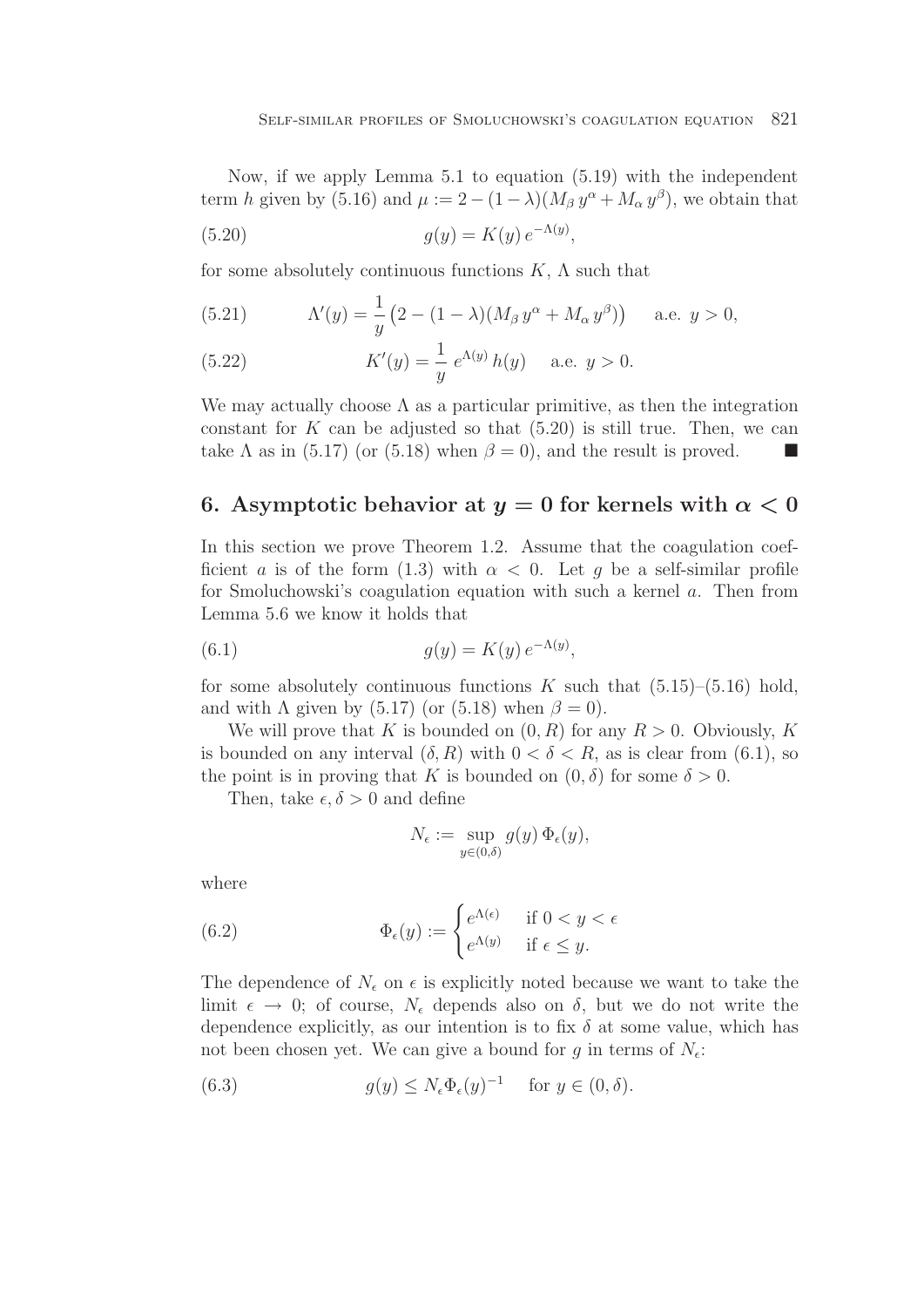On the other hand, from (5.15),

(6.4) 
$$
K(y) = K(\delta) - (1 - \lambda) \int_{y}^{\delta} \frac{1}{z} e^{\Lambda(z)} h(z) dz \text{ for } y > 0.
$$

Let us find a bound for h using  $(6.3)$  and our knowledge that q is a bounded function [4]:

$$
(6.5) \t\t g(y) \le K_1 \t for y > 0.
$$

We have

(6.6) 
$$
h = -(1 - \lambda)(y^{\alpha}g) * (y^{\beta}g).
$$

To bound this for  $y \in (0, \delta)$ , take  $\delta$  small enough so that  $e^{-\Lambda(y)}$  is increasing on  $(0, \delta)$  (and so is  $\Phi_{\epsilon}(y)^{-1}$ ), and then

$$
(6.7) \quad (y^{\alpha}g) * (y^{\beta}g) \leq N_{\epsilon}K_1 \Phi_{\epsilon}(y)^{-1} (y^{\alpha}) * (y^{\beta}) = N_{\epsilon}K_2 \Phi_{\epsilon}(y)^{-1}y^{\lambda+1},
$$

for  $y \in (0, \delta)$ . Then, from  $(6.6)$ ,

(6.8) 
$$
|h(y)| \leq N_{\epsilon} K_3 \Phi_{\epsilon}(y)^{-1} y^{\lambda+1},
$$

and continuing from (6.4), taking into account that  $e^{\Lambda(z)}\Phi_{\epsilon}(z)^{-1}$  is decreasing on  $(0, \delta)$ ,

(6.9) 
$$
|K(y)| \le K(\delta) + (1 - \lambda)N_{\epsilon}K_3 \int_y^{\delta} z^{\lambda} e^{\Lambda(z)} \Phi_{\epsilon}(z)^{-1} dz
$$

$$
\le K(\delta) + N_{\epsilon}K_4 e^{\Lambda(y)} \Phi_{\epsilon}(y)^{-1} \int_y^{\delta} z^{\lambda} dz
$$

$$
\le K(\delta) + N_{\epsilon}K_5 e^{\Lambda(y)} \Phi_{\epsilon}(y)^{-1} \delta^{\lambda+1} \quad \text{for } y \in (0, \delta).
$$

Hence, multiplying by  $e^{-\Lambda(y)}\Phi_{\epsilon}(y)$  (which is always less than 1), taking into account that  $g \Phi_{\epsilon} = K e^{-\Lambda} \Phi_{\epsilon}$ , and taking the supremum over  $(0, y)$ ,

(6.10) 
$$
N_{\epsilon} \leq K(\delta) + N_{\epsilon} K_5 \delta^{\lambda+1},
$$

As  $\lambda + 1 > 0$ , taking  $\delta$  small enough gives a bound for  $N_{\epsilon}$  which is independent of  $\epsilon$ , and hence proves that K is bounded on  $(0, \delta)$ . This in turn implies that it has a strictly positive limit at  $y = 0$ , as it is a nonincreasing function, which can be seen from equations  $(5.15)$ – $(5.16)$ .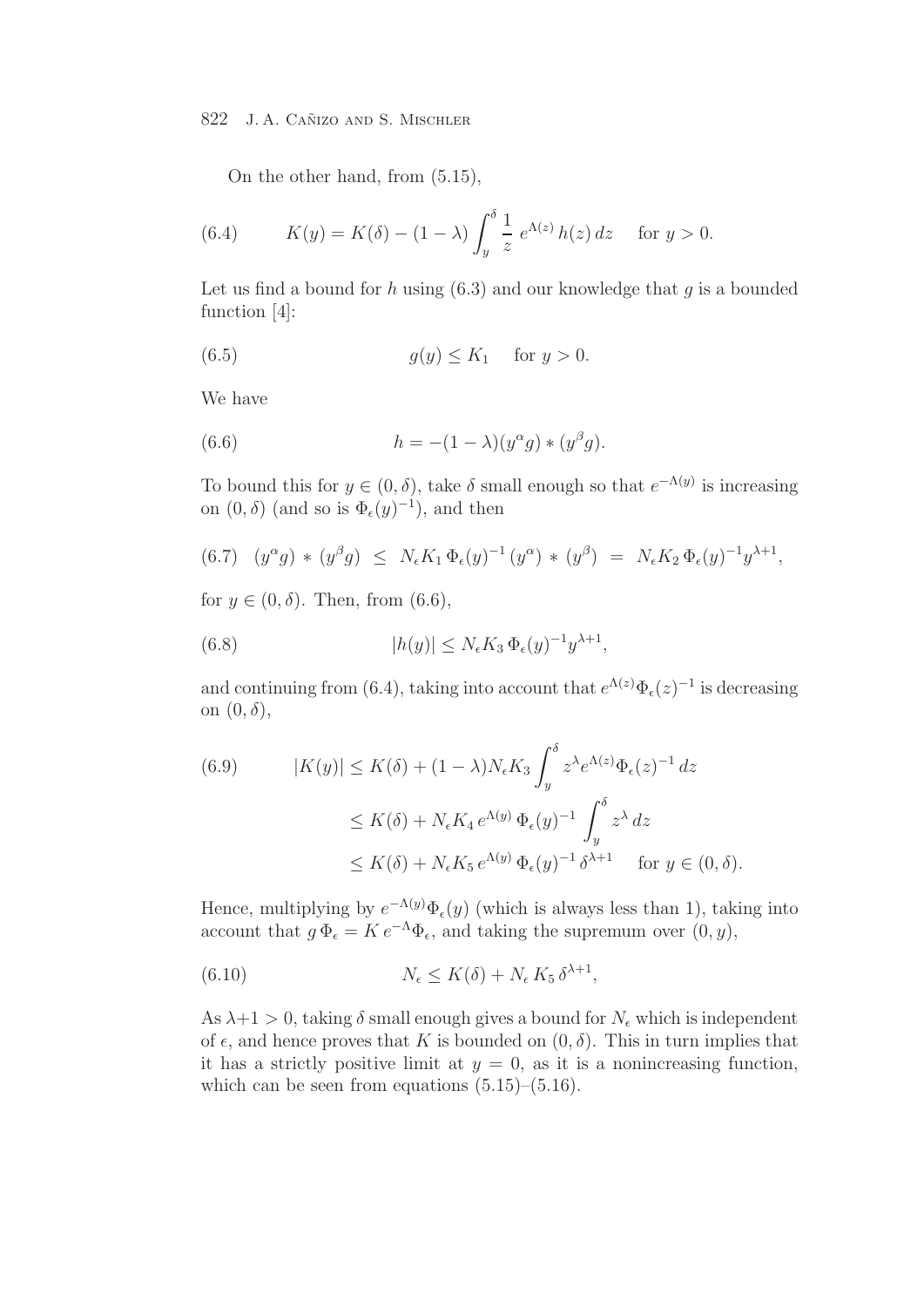## **7. Partial uniqueness of scaling profiles**

Let us prove Theorems 1.6 and 1.7 on the partial uniqueness of scaling profiles. We will prove the following proposition, which already contains Theorem 1.7, and which will be seen to easily imply Theorem 1.6 (see Section 7.2):

**Proposition 7.1.** Assume that the coagulation coefficient a is of the form (1.3) with  $\alpha \leq 0$ . Assume that  $g^1$  and  $g^2$  are two self-similar profiles for Smoluchowski's equation, and also that

1. in the case 
$$
\alpha = 0
$$
,  $M_{\lambda}[g_1] = M_{\lambda}[g_2]$ , and  

$$
\lim_{y \to 0} y^{\tau - 1} G^1(y) = \lim_{y \to 0} y^{\tau - 1} G^2(y),
$$

where  $\tau$  is given by (5.8), and  $G^1$ ,  $G^2$  are the primitives of  $q^1$ ,  $q^2$  based at  $+\infty$ , defined as in (5.5).

2. in the case  $\alpha < 0$ ,  $M_{\alpha}[q_1] = M_{\alpha}[q_2]$ ,  $M_{\beta}[q_1] = M_{\beta}[q_2]$ , and lim  $y\rightarrow 0$  $g^1(y)e^{\Lambda(y)}=\lim$  $y\rightarrow 0$  $g^2(y)e^{\Lambda(y)},$ 

where  $\Lambda$  is given by (5.17).

Then,  $q^1 = q^2$ .

We prove this proposition in two parts: in the next section we prove that the result holds near  $y = 0$ , and in Section 7.2 we prove that the result is global.

## **7.1. Local result**

We will start by proving Proposition 7.1 locally near  $y = 0$ ; this is, we will show that under the same hypotheses there exists  $\delta > 0$  such that  $g^1(y) = g^2(y)$  for  $0 < y < \delta$ .

## **7.1.1.** Proof for  $\alpha = 0$

**Step 1: Rewriting the equation for a difference of profiles.** Assume that the coagulation coefficient a is given by (1.3) with  $\alpha = 0$  (so  $\beta = \lambda$ ). If g is a self-similar profile, then  $(5.7)$ – $(5.10)$  from lemma 5.4 hold, so

(7.1) 
$$
K(y) = K_0 - \int_0^y z^{\tau - 2} h(z) dz,
$$

with  $K_0$  given by

(7.2) 
$$
K_0 := \lim_{y \to 0} K(y) = \lim_{y \to 0} y^{\tau - 1} G(y),
$$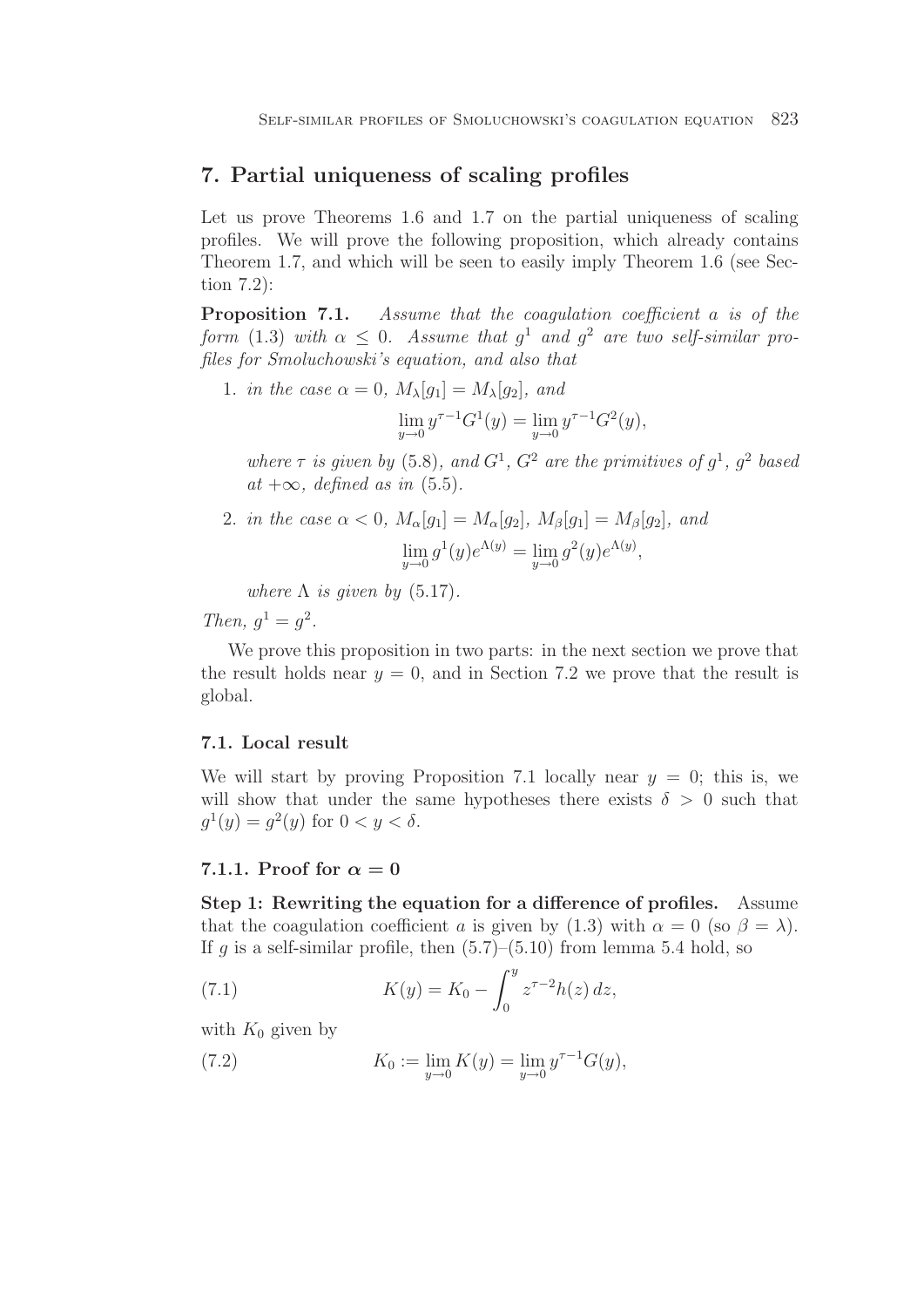which is known to exist and be strictly positive [7]. Note that here we have integrated equation  $(5.9)$  between 0 and y, which can be done once we know K has a limit at  $y = 0$ .

Gathering the above, we have

(7.3) 
$$
y^{\tau-1}G(y) = K_0 - (1 - \lambda) \int_0^y z^{\tau-2} (G * (y^{\lambda} g)) (z) dz,
$$

which is a remarkable equation in the sense that it is *local near* 0, and the term to the right is more regular near 0 than that to the left, as will be precised later. We also remark that in (7.3) the parameters  $\tau$  and  $K_0$ depend on g.

Now, let us obtain the corresponding equation for the difference of two self-similar profiles. Let  $g_1, g_2$  be two solutions of self-similar profiles, and assume that they satisfy the conditions in Proposition 7.1. Then, both  $g_1$ and  $g_2$  satisfy (7.3) with the same  $\tau$  and  $K_0$ , and we can take the difference to get

(7.4) 
$$
y^{\tau-1} \Delta G(y) = -\frac{1-\lambda}{2} \int_0^y z^{\tau-2} \left( (\Delta G) * (y^{\lambda} g_1) \right)(z) dz - \frac{1-\lambda}{2} \int_0^y z^{\tau-2} \left( G_2 * (y^{\lambda} \Delta g) \right)(z) dz,
$$

where

$$
\Delta g := g_1 - g_2, \qquad \Delta G := G_1 - G_2.
$$

Now, to obtain local uniqueness near 0, take  $\epsilon > 0$  and write

(7.5) 
$$
N \equiv N(\epsilon) := \sup_{y \in (0,\epsilon)} y^{\tau-1} |\Delta G(y)|.
$$

Observe that this quantity is known to be bounded thanks to [7]. Let us prove from equation (7.4) that, if we take  $\epsilon$  small enough, then N must be 0.

**Step 2: Estimate for the first term.** Constants independent of  $\epsilon$  will be denoted by  $K_1, K_2, \ldots$  We will use the following bound, which holds [7] for all solutions g of  $(1.4)$  (and in particular for  $g_1$  and  $g_2$ ):

$$
(7.6) \t\t g(y) \le K_1 y^{-\tau} \tfor y > 0
$$

for some constant  $K_1 > 0$ , which implies that

(7.7) 
$$
G(y) \le K_2 y^{1-\tau} \quad \text{for } y > 0,
$$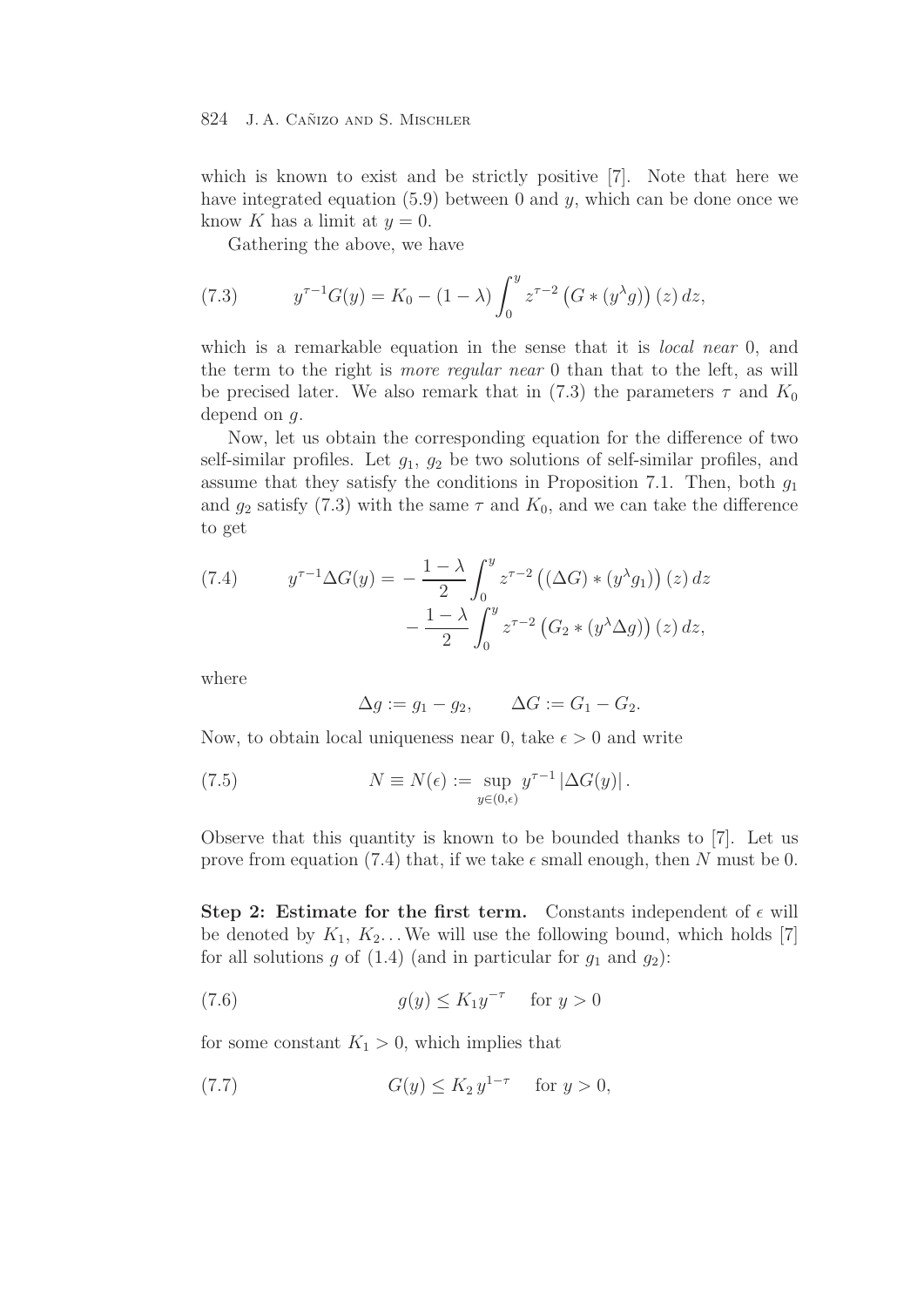for some other constant  $K_2$ . Then, from (7.6),

$$
(7.8) \quad \left| (\Delta G) * (y^{\lambda} g_1)(z) \right| \le \int_0^z \left| \Delta G(x) \right| (x - z)^{\lambda} \left| g_1(x - z) \right| dx
$$
  

$$
\le K_1 N \int_0^z x^{1 - \tau} (x - z)^{\lambda - \tau} dx \le K_3 N y^{2 + \lambda - 2\tau}.
$$

Hence, the first term on the right hand side of (7.4) can be estimated by

$$
(7.9)\ \left|\int_0^y z^{\tau-2} \left( (\Delta G) * (y^\lambda g_1) \right)(z) \, dz \right| \le N K_3 \int_0^y z^{\lambda-\tau} \, dz = N K_4 \, y^{1+\lambda-\tau}.
$$

**Step 3: Estimate for the second term.** For the second term in (7.4) we need to make  $\Delta G$  appear instead of  $\Delta g$ . We use integration by parts to write:

$$
(7.10) \quad \int_0^y z^{\tau-2} \left( G_2 * (y^\lambda \Delta g) \right)(z) dz =
$$
  

$$
= y^{\tau-2} \int_0^y \left( G_2 * (y^\lambda \Delta g) \right)(z) dz
$$
  

$$
+ (2 - \tau) \int_0^y z^{\tau-3} \int_0^z \left( G_2 * (y^\lambda \Delta g) \right)(x) dx dz.
$$

Here, the boundary term at  $y = 0$  in the integration by parts vanishes, which is a consequence of the bound below in eq. (7.15), which we will show next for the term  $\int_0^y G_2 * (y^{\lambda} \Delta g)$  appearing above. Write:

(7.11) 
$$
\int_0^y \left( G_2 * (y^{\lambda} \Delta g) \right)(z) dz = D^{-1} \left( G_2 * (y^{\lambda} \Delta g) \right)(z) dz
$$

$$
= (G_2 * D^{-1} (y^{\lambda} \Delta g)) (y).
$$

Also,

(7.12) 
$$
D^{-1}(y^{\lambda} \Delta g)(y) = -y^{\lambda} \Delta G(y) + \lambda \int_0^y z^{\lambda - 1} \Delta G(z) dz,
$$

so

$$
(7.13) \qquad |D^{-1}(y^{\lambda}\Delta g)(y)| \le |y^{\lambda}\Delta G(y)| + \lambda \int_0^y z^{\lambda-1} |\Delta G(z)| dz
$$
  

$$
\le Ny^{1-\tau+\lambda} + N\lambda \int_0^y z^{\lambda-\tau} dz \le K_5 N y^{1+\lambda-\tau}.
$$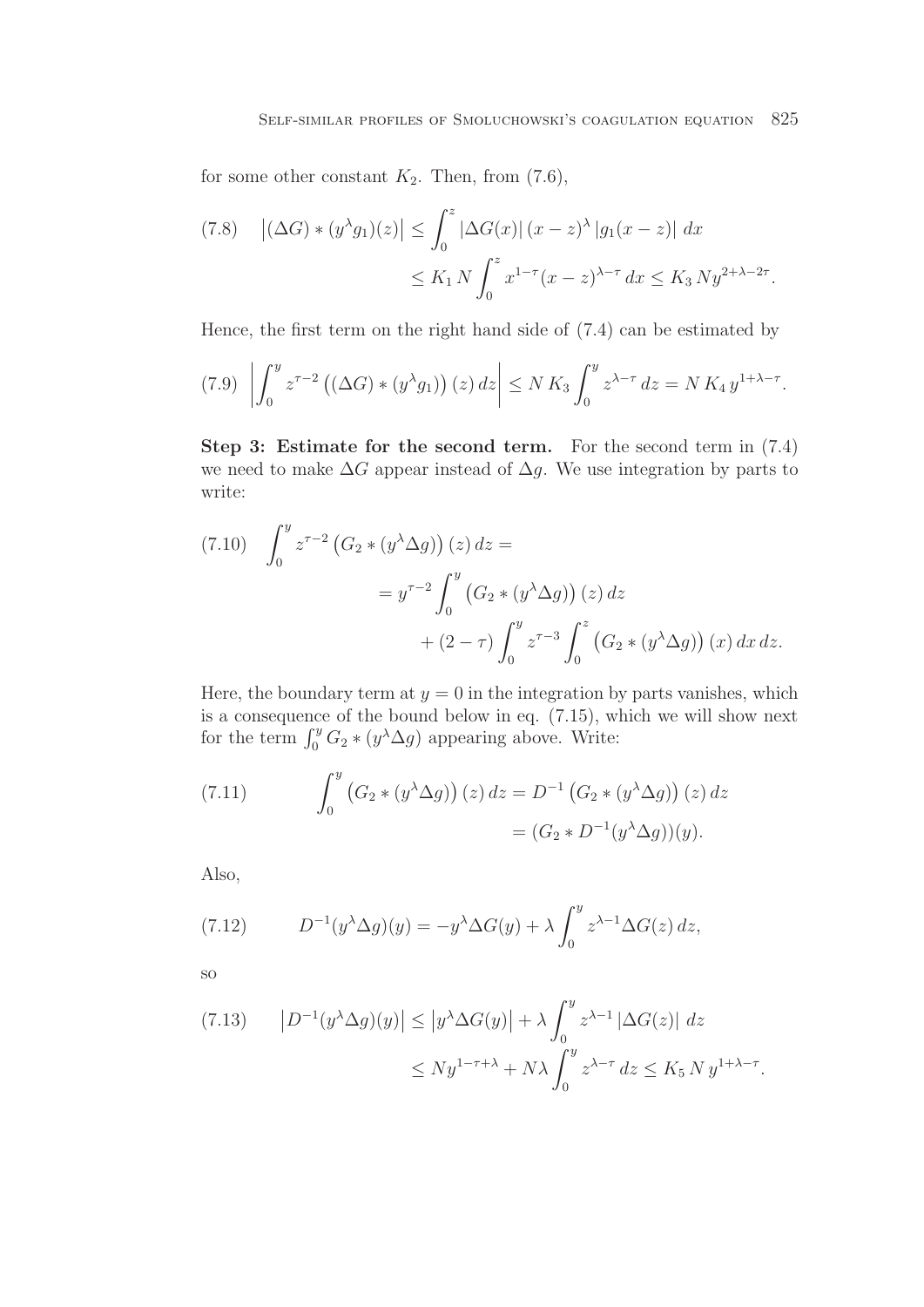Hence, from (7.11),

$$
(7.14) \quad \left| \int_0^y \left( G_2 * (y^{\lambda} \Delta g) \right)(z) \, dz \right| \le \left| (G_2 * D^{-1}(y^{\lambda} \Delta g))(y) \right|
$$
  
 
$$
\le N K_2 K_5 \int_0^y z^{1-\tau} (y-z)^{1+\lambda-\tau} \, dz \le N K_6 y^{3+\lambda-2\tau}.
$$

And finally, gathering (7.10) and (7.14),

$$
(7.15) \quad \left| \int_0^y z^{\tau-2} \left( G_2 * (y^{\lambda} \Delta g) \right)(z) \, dz \right| \le
$$
\n
$$
\le N K_6 y^{\tau-2} y^{3+\lambda-2\tau} + N K_6 |2 - \tau| \int_0^y z^{\tau-3} z^{3+\lambda-2\tau} \, dz
$$
\n
$$
\le N K_7 y^{1+\lambda-\tau}.
$$

**Step 4: Final estimate** Now, from equation (7.4), taking the supremum on  $(0, \epsilon)$  and using  $(7.9)$  and  $(7.15)$  one has

(7.16) 
$$
N(\epsilon) \le N(\epsilon) K_8 \epsilon^{1+\lambda-\tau}.
$$

Note that  $1 + \lambda - \tau > 0$  [7], which is crucial for this argument, and is a particular property of the coagulation kernel we are using. Hence, for  $\epsilon > 0$ small enough, we have that

$$
N \equiv N(\epsilon) = 0,
$$

and hence that

$$
g_1(y) = g_2(y) \quad \text{ for } 0 < y < \epsilon,
$$

which proves the equality in Proposition 7.1 locally near  $y = 0$  in the case  $\alpha = 0$ .

## **7.1.2. Proof for** *α <* **0**

Assume again that a is of the form (1.3), now with  $\alpha < 0$ . Take two selfsimilar solutions  $g_1, g_2$  in the conditions of Proposition 7.1. Then Lemma 5.6 applies to both  $g_1$  and  $g_2$  with the same  $\Lambda$ , and following the same reasoning as in the  $\alpha = 0$  case we have

(7.17) 
$$
\Delta g(y) = \Delta K(y) e^{-\Lambda(y)},
$$

with

(7.18) 
$$
(\Delta K)'(y) = \frac{1}{y} e^{\Lambda(y)} \Delta h(y) \quad \text{for almost all } y > 0,
$$

(7.19) 
$$
\Delta h = -(1 - \lambda)(y^{\alpha} \Delta g) * (y^{\beta} g_2) - (1 - \lambda)(y^{\alpha} g_2) * (y^{\beta} \Delta g).
$$

Here we denote  $\Delta A := A_1 - A_2$  for any function A, and  $K_1, h_1, K_2, h_2$  are the functions  $K, h$  associated to  $g_1, g_2$  as in Lemma 5.6.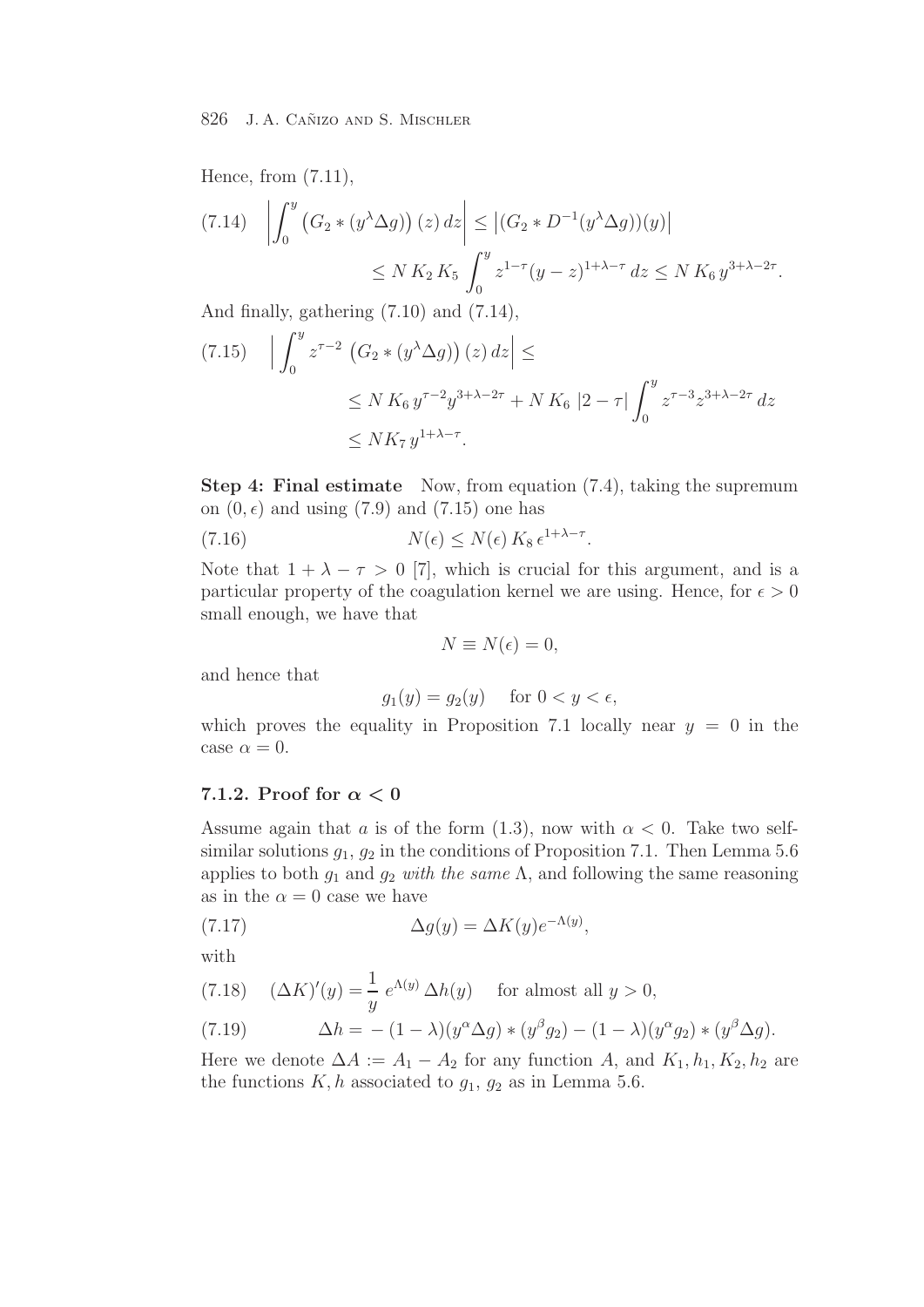Then, from the equality of the limits in (1.9) we see that  $\Delta K(y) \rightarrow 0$  as  $y \rightarrow 0$ , so integrating (7.18),

(7.20) 
$$
\Delta K(y) = \int_0^y \frac{1}{z} e^{\Lambda(z)} \Delta h(z) dz.
$$

Let us find a bound for  $\Delta h$  using  $\Delta K$ . Take  $\epsilon > 0$  and call

(7.21) 
$$
N := \sup_{y \in (0,\epsilon)} |\Delta K(y)|.
$$

Then, for the first term in (7.19),

$$
(7.22) \qquad |(y^{\alpha}\Delta g) * (y^{\beta}g_2)| \le N (y^{\alpha}e^{-\Lambda(y)}) * (y^{\beta}g_2)
$$
  

$$
\le NK_0 e^{-\Lambda(y)} (y^{\beta}) * (y^{\alpha}) \le NK_1 e^{-\Lambda(y)} y^{\lambda+1},
$$

where we have also used that g is bounded on  $(0, \epsilon)$ ; of course, we have much stronger information on its behavior at  $y = 0$ , which has been used through the fact that  $\Delta K$  is bounded and has a limit at  $y = 0$ .

For the second term in (7.19) a similar calculation shows that

(7.23) 
$$
\left| (y^{\alpha} g_2) * (y^{\beta} \Delta g) \right| \le N K_2 y^{\lambda + 1} e^{-\Lambda(y)}.
$$

Putting together (7.22) and (7.23) we obtain a bound for  $\Delta h$ :

$$
(7.24) \qquad |\Delta h(y)| \le N K_3 y^{\lambda+1} e^{-\Lambda(y)},
$$

and continuing from (7.20),

(7.25) 
$$
|\Delta K(y)| \le N K_3 \int_0^y z^{\lambda} dz = N K_4 y^{\lambda+1}.
$$

Finally, taking the supremum on  $(0, \epsilon)$ ,

$$
(7.26)\t\t\t\t N \le NK_4 \,\epsilon^{\lambda+1},
$$

and then (as  $\lambda + 1 > 0$ ) choosing  $\epsilon$  small enough proves that  $N = 0$ . Hence,

(7.27) 
$$
g_1(y) = g_2(y)
$$
 for  $y \in (0, \epsilon)$ .

## **7.2. Global result**

We now extend the local result in the previous section in order to finish the proof of Proposition 7.1. After this it will also be easy to prove Theorem 1.6.

**End of Proof of Proposition 7.1.** Take two self-similar profiles  $q_1$  and  $q_2$ satisfying the hypotheses of the theorem. The results in previous sections show that  $G_1 = G_2$  on some interval  $(0, y_0]$ , for some  $y_0 > 0$ . Following a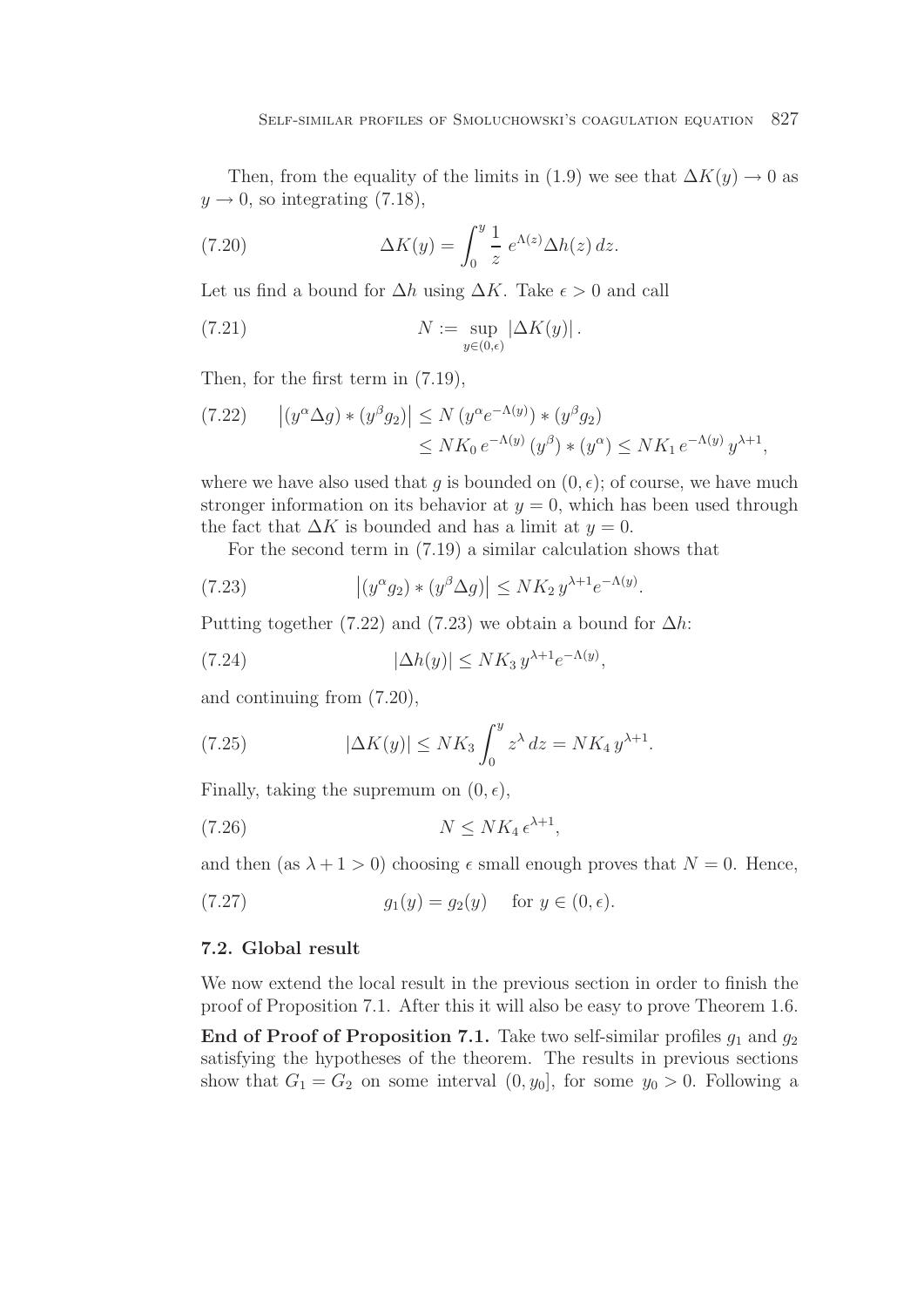strategy usual in uniqueness theorems for ordinary differential equations, we will show that whenever  $G_1 = G_2$  on an interval  $(0, y_0]$ , there is a  $\delta > 0$  such that  $G_1 = G_2$  on  $(0, y_0 + \delta)$ . Together with our local uniqueness result, a well-known argument then shows that  $G_1 = G_2$ , and so  $g_1 = g_2$ , on  $(0, \infty)$ .

So, assume that  $G_1 = G_2$  on  $(0, y_0]$  for some  $y_0 > 0$ . We take  $\delta > 0$  (to be fixed later), and intend to prove that  $G_1 = G_2$  on  $(0, y_0 + \delta)$ .

**Proof for**  $\alpha < 0$ . We follow the notation in Section 7.1.2 and call

$$
N := \sup_{y \in (0, y_0 + \delta)} |\Delta K(y)|,
$$

in analogy with (7.21). From (7.20), and taking into account that  $\Delta h = 0$ on  $(0, y_0)$ ,

$$
N = \|\Delta K(y)\|_{L^{\infty}(0,y_0+\delta)} \le \int_{y_0}^{y_0+\delta} \frac{1}{z} e^{\Lambda(z)} |\Delta h(z)| \ dz.
$$

Now, using the bound (7.24),

$$
N \le N K_3 \int_{y_0}^{y_0+\delta} z^{\lambda} dz \le N K_3 \delta (y_0+1)^{\lambda},
$$

which implies that  $N = 0$  provided we take  $\delta$  small enough.

**Proof for**  $\alpha = 0$ . We now follow the notation in Section 7.1.1, and call

$$
N := \sup_{y \in (0, y_0 + \delta)} y^{\tau - 1} |\Delta G(y)|.
$$

as in (7.5). We have eq. (7.4):

(7.28) 
$$
y^{\tau-1} \Delta G(y) = -\frac{1-\lambda}{2} \int_0^y z^{\tau-2} \left( (\Delta G) * (y^{\lambda} g_1) \right)(z) dz - \frac{1-\lambda}{2} \int_0^y z^{\tau-2} \left( G_2 * (y^{\lambda} \Delta g) \right)(z) dz,
$$

and we can follow the reasoning leading to the estimate (7.9) of the first term, and take into account  $G_1 = G_2$  on  $(0, y_0]$ , to obtain

$$
(7.29) \left| \int_0^y z^{\tau-2} \left( (\Delta G) * (y^\lambda g_1) \right)(z) dz \right| \le N K_3 \int_{y_0}^{y_0 + \delta} z^{\lambda - \tau} dz \le N \delta K_4 y_0^{\lambda - \tau}
$$
  
for  $y \in (y_0, y_0 + \delta)$ 

for  $y \in (y_0, y_0 + \delta)$ .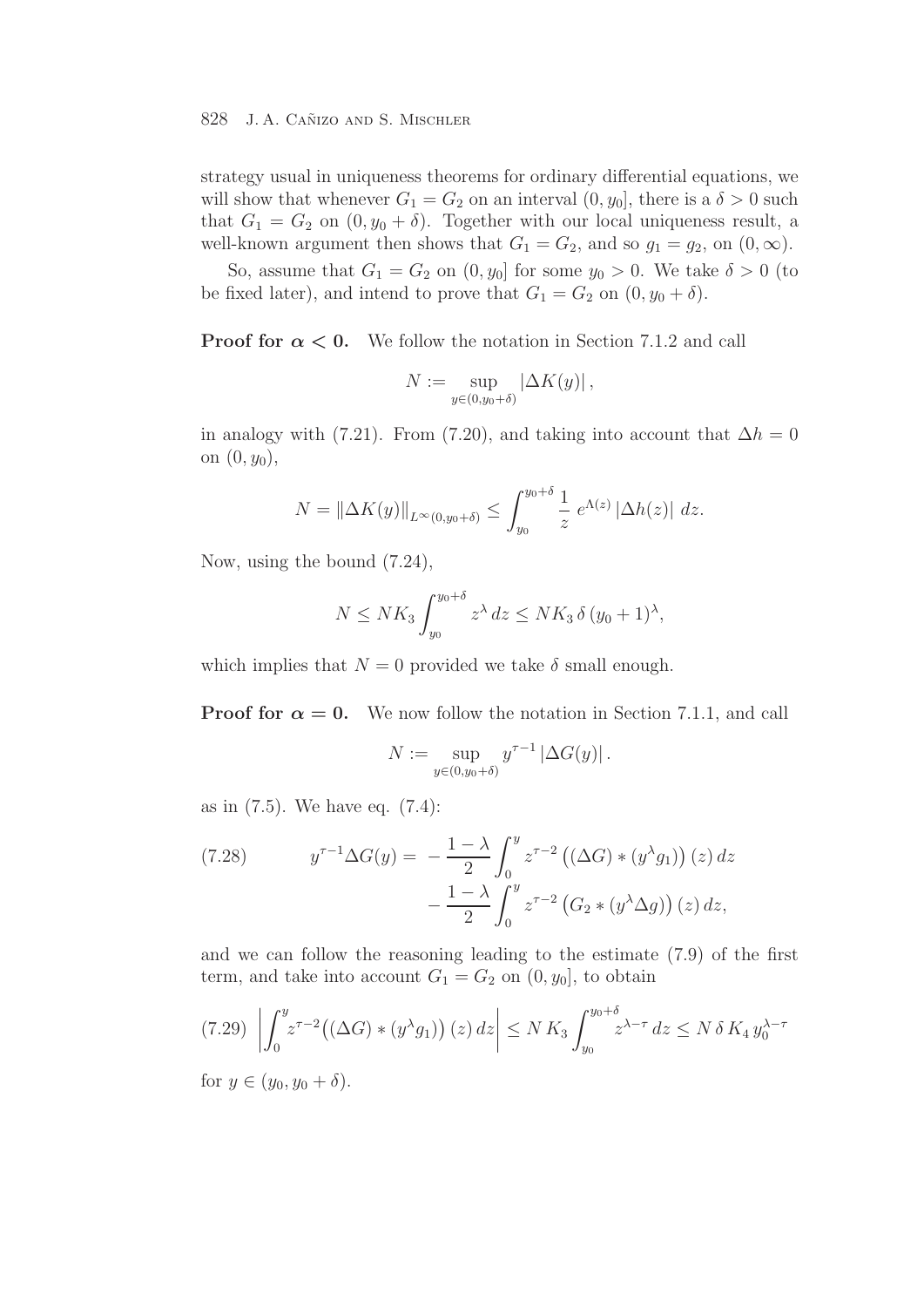For the second term, we repeat the reasoning leading to (7.14) to obtain instead, for  $y \in (y_0, y_0 + \delta)$ 

$$
\left| \int_0^y (G_2 * (y^{\lambda} \Delta g))(z) dz \right| \le |(G_2 * D^{-1}(y^{\lambda} \Delta g))(y)|
$$
  
\n
$$
\le N K_2 K_5 \int_{y_0}^y z^{1+\lambda-\tau} (y-z)^{1-\tau} dz
$$
  
\n
$$
\le N K_2 K_5 (y_0+1)^{1+\lambda-\tau} \int_{y_0}^y (y-z)^{1-\tau} dz \le N K_9 \delta^{2-\tau},
$$

for some number  $K_9$  independent of  $\delta$ . With this we obtain the corresponding to (7.15):

(7.30) 
$$
\left| \int_0^y z^{\tau-2} \left( G_2 * (y^{\lambda} \Delta g) \right)(z) dz \right| \le N K_{10} \delta^{2-\tau},
$$

for  $y \in (y_0, y_0 + \delta)$  and some number  $K_{10}$ . Using (7.30) and (7.29) in (7.28), and taking the supremum on  $(0, y_0 + \delta)$ ,

$$
N \le \frac{1-\lambda}{2} \big( N \, \delta \, K_4 \, y_0^{\lambda-\tau} + N \, \delta^{2-\tau} \, K_{10} \big),
$$

which shows  $N = 0$  once we take  $\delta$  small enough.

Let us finally prove Theorem 1.6:

**Proof of Theorem 1.6.** Assume that a is of the form  $(1.3)$  with  $\alpha = 0$ , and take two solutions  $g_1, g_2$  of equation (1.4) in the conditions of Theorem 1.6, this is,

$$
\int_0^\infty y g_1(y) dy = \int_0^\infty y g_2(y) dy,
$$

$$
\int_0^\infty y^\lambda g_1(y) dy = \int_0^\infty y^\lambda g_2(y) dy.
$$

Then, for any  $\mu > 0$ , the function

$$
\tilde{g}_1(y) := \mu^{1+\lambda} g_1(\mu y) \quad \text{ for } y > 0
$$

is another solution of equation (1.4), which is a simple consequence of the homogeneity of the coagulation coefficient  $a$  (see, for example, [7]). We also check easily that

(7.31) 
$$
\int_0^\infty y^\lambda \tilde{g}_1(y) dy = \int_0^\infty y^\lambda g_1(y) dy
$$

(7.32) 
$$
\int_0^\infty y \, \tilde{g}_1(y) \, dy = \mu^{\lambda - 1} \int_0^\infty y \, g_1(y) \, dy
$$

(7.33) 
$$
\lim_{y \to 0} y^{\tau - 1} \int_y^{\infty} \tilde{g}_1(z) dz = \mu^{1 + \lambda - \tau} \lim_{y \to 0} y^{\tau - 1} \int_y^{\infty} g_1(z) dz,
$$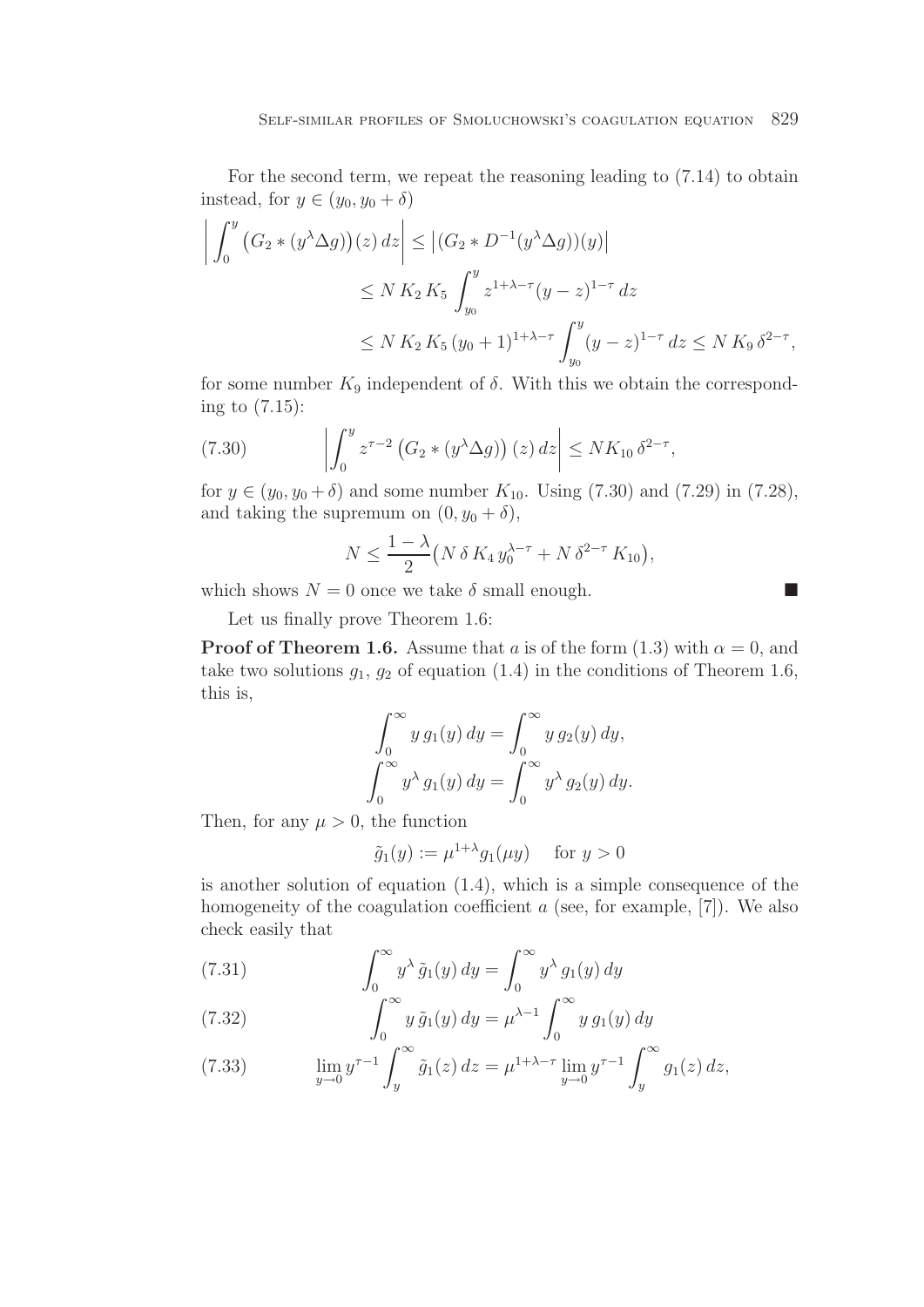where  $\tau := 2 - (1 - \lambda) M_{\lambda}[g_1]$ . Hence, the moment of order  $\lambda$  of  $\tilde{g}_1$  is the same no matter which  $\mu$  we take, so we can choose  $\mu > 0$  in such a way that

$$
\int_0^\infty y^\lambda \tilde{g}_1(y) dy = \int_0^\infty y^\lambda g_2(y) dy
$$
  

$$
\lim_{y \to 0} y^{\tau - 1} \int_y^\infty \tilde{g}_1(z) dz = \lim_{y \to 0} y^{\tau - 1} \int_y^\infty g_2(z) dz.
$$

Hence, with this value of  $\mu$ , by Proposition 7.1 we have that  $\tilde{g}_1 = g_2$ , and in particular their masses are equal; as the masses of  $g_1$  and  $g_2$  are also equal, from (7.32) we deduce that in fact  $\mu$  must be equal to 1, so  $g_1 = \tilde{g}_1 = g_2$ , which shows the result.

## **8. Appendix: fractional derivatives**

The extension of the concept of integration and differentiation to include derivatives and integrals of noninteger order is a well established theory [16, 15, 14]. Here we give a brief but self-contained introduction to it and state without proof the main standard results. Some particular properties needed in the rest of this paper and which are not commonly encountered will be given with complete proofs below.

For our purposes, the simplest and most general definition of fractional derivatives is given in the context of distributions, and can be found in the book by Schwartz [16, VI.5]. The reader can check that our definitions are the same as those given there, even if the presentation is somewhat different. Other expositions are found in [15, 14], and we refer to those sources for the proof of the main results on fractional differentiation given below.

In the following we will use the space  $\mathcal{C}_{R}^{\infty}$  consisting of all infinitely dif-<br>intiable functions  $f : \mathbb{R} \to \mathbb{R}$  which have support bounded below: this ferentiable functions  $f : \mathbb{R} \to \mathbb{R}$  which have support bounded below; this is, those f which have support contained in  $[a, +\infty)$  for some  $a \in \mathbb{R}$ . The notation  $\mathcal{C}_{R}^{\infty}$  is intended to suggest that the important part of a function f<br>is to the right if one represents the real line of usual <sup>1</sup>. Analogously we do is to the right, if one represents the real line as usual.<sup>1</sup> Analogously, we define  $\mathcal{C}_L^{\infty}$  as the set of all infinitely differentiable functions  $f : \mathbb{R} \to \mathbb{R}$  whose support is bounded above.

We will first define fractional derivatives for smooth functions, and then extend the concept to distributions with a common duality method.

<sup>&</sup>lt;sup>1</sup>We prefer to write  $\mathcal{C}_R^{\infty}$  instead of  $\mathcal{D}_+$ , used in Schwartz's book, as in the literature related to Smoluchowski's equation the subscript '+' is frequently used to denote that functions in the involved space are nonnegative, which could cause confusion here, where we want to stress a property of *their support*.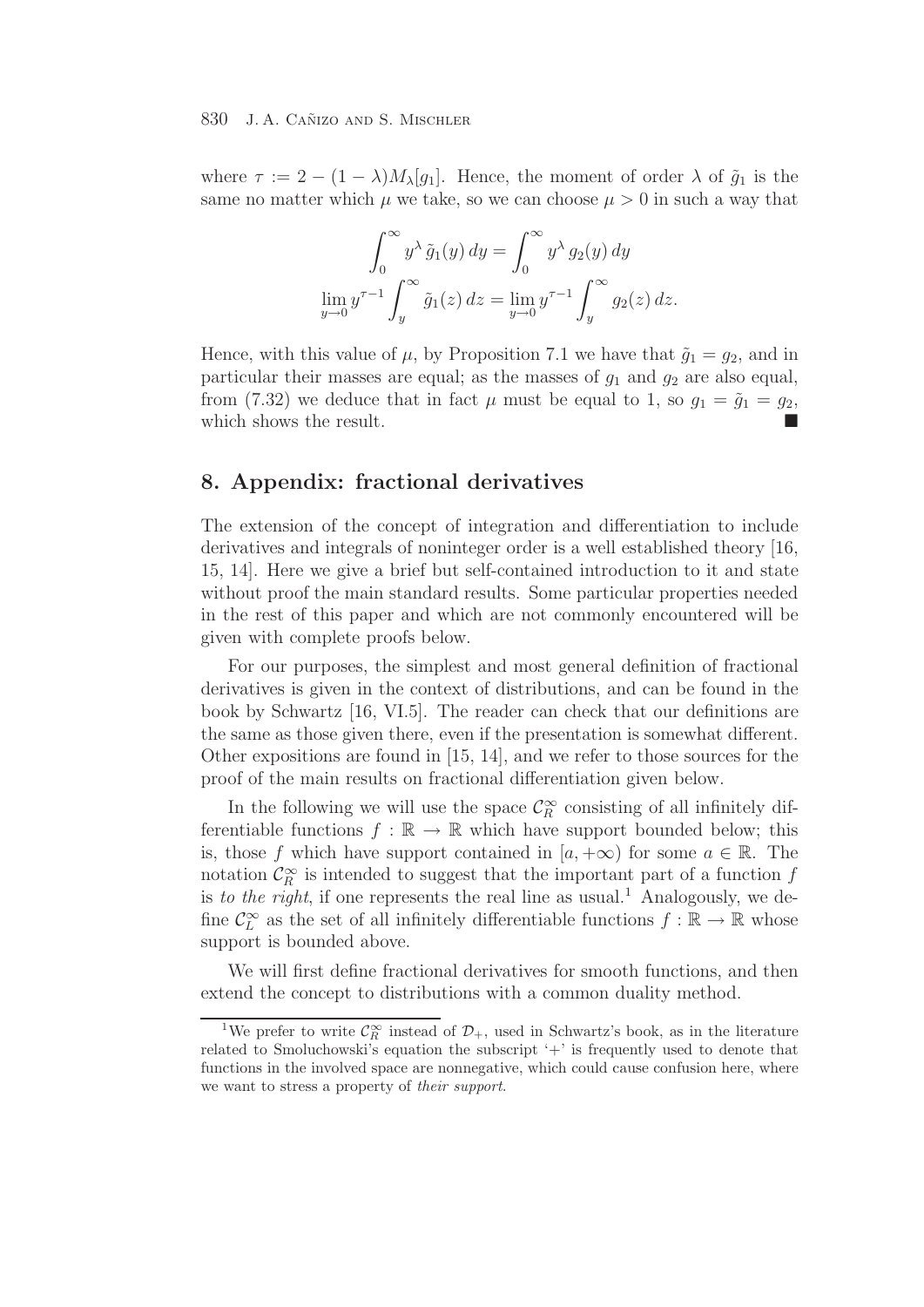### **8.1. Fractional derivatives of smooth functions**

**Definition 8.1.** (Left fractional derivatives). For  $f \in C_R^{\infty}$  and real  $k > 0$ , we define the left integral or order  $k$  of  $f$  as

(8.1) 
$$
D^{-k}f(y) := \frac{1}{\Gamma(k)} \int_{-\infty}^{y} f(z)(y - z)^{k-1} dz \text{ for } y \in \mathbb{R},
$$

where  $\Gamma$  is the Gamma function. For  $k = 0$  we just write  $D^k f = f$ . For real  $k \geq 0$  we write k as  $k = n - s$ , with  $n > 0$  an integer and  $0 \leq s < 1$ , and define the left derivative of order k of f to be

(8.2) 
$$
D^k f := \frac{d^n}{dy^n} (D^{-s} f).
$$

The above is a usual definition of fractional integrals and derivatives [15], sometimes called the Riemann-Lebesgue definition. Names given to the above also differ slightly from place to place: we may refer to  $D^k f$  as the left derivative of order k of f, or just the k-th derivative of f, for any real  $k$  (even for  $k < 0$ , thus emphasizing that all  $D<sup>k</sup>$  are part of a family of operators with common properties.

There is a completely analogous concept of *right derivative* where integrals are taken  $from +\infty$ :

**Definition 8.2** (Right fractional derivatives). For  $f \in C_L^{\infty}$  and real  $k > 0$ , we define the right integral or order  $k$  of  $f$  as

(8.3) 
$$
D_{-k}f(y) := \frac{1}{\Gamma(k)} \int_y^{\infty} f(z)(z-y)^{k-1} dz \quad \text{for } y \in \mathbb{R},
$$

where  $\Gamma$  is the Gamma function. For  $k = 0$  we just write  $D_k f = f$ . For real  $k > 0$  we write k as  $k = n - s$ , with  $n > 0$  an integer and  $0 \leq s < 1$ , and define the left derivative of order k of f to be

(8.4) 
$$
D_k f := (-1)^n \frac{d^n}{dy^n} (D_{-s} f).
$$

Some easy consequences are the following:

- 1. For  $k \in \mathbb{R}$  and  $f \in C_R^{\infty}$ ,  $D^k f$  is again on  $C_R^{\infty}$ , and the analogous result holds for  $D$  and  $C^{\infty}$ holds for  $D_k$  and  $\mathcal{C}_L^{\infty}$ .
- 2. For integer  $k \geq 0$ ,  $D^k$  is just the usual k-th derivative of f, while  $D^{-k}$  is the k-fold iteration of the primitive based at  $-\infty$ ; in particular,  $D^{-1}f$ is the only primitive of f which is 0 at  $-\infty$ . Analogously,  $D_k$  is the usual k-th derivative of f, times  $(-1)^k$  (see next for a natural reason for this definition), while  $D_{-k}$  is the k-fold iteration of the primitive based at  $+\infty$ .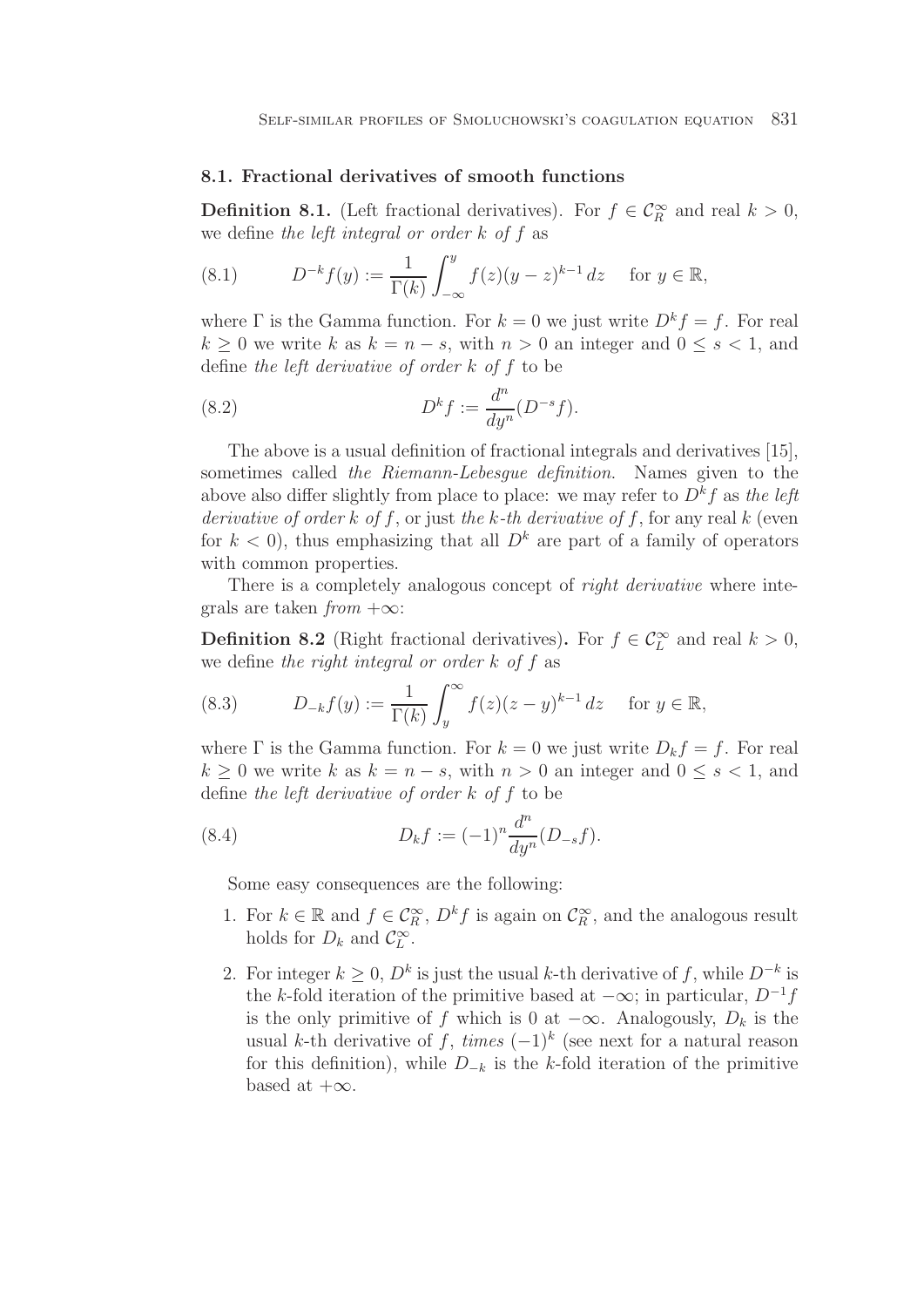3. Right derivatives are the concept symmetric to that of left derivatives under the reflection of  $\mathbb{R}$ : if we define the reflection of a function  $f : \mathbb{R} \to \mathbb{R}$  to be the function  $\mathcal{R}f : \mathbb{R} \to \mathbb{R}$  given by  $\mathcal{R}f(y) := f(-y)$ , then

(8.5) 
$$
D_k(f) := \mathcal{R}(D^k(\mathcal{R}f)) \quad \text{for } k \in \mathbb{R}, f \in \mathcal{C}_L^{\infty}.
$$

Alternatively, one can take this as a definition of right derivatives from the perhaps more natural concept of left derivatives. Note that the alternating sign in equation (8.4) is unavoidable if we want to conserve this symmetry property.

Remarkably, the following composition result holds:

**Theorem 8.3.** For real  $k, j$ ,

(8.6) 
$$
D^{j}(D^{k}f) = D^{j+k}f \quad \text{for any } f \in \mathcal{C}^{\infty}_{R},
$$

(8.7) 
$$
D_j(D_k f) = D_{j+k} f \quad \text{for any } f \in C_L^{\infty}.
$$

A proof follows from elementary analysis arguments. For this result to hold it is essential that our Definitions 8.1 and 8.2 above have picked specific primitives (those which are 0 at  $-\infty$  or  $+\infty$ , respectively) out of all the possible primitives of a function f. Said in another way, the spaces  $C_R^{\infty}$ ,  $C^{\infty}$  in which we are working only contain and of all the possible primitives  $C_L^{\infty}$  in which we are working only contain *one* of all the possible primitives of a given function f, and thus the above composition rule can hold of a given function  $f$ , and thus the above composition rule can hold.

Also, it is easy to see that  $D_k$  is the dual of  $D^k$  in the following sense:

**Lemma 8.4.** For  $f \in C_R^{\infty}$  and  $g \in C_L^{\infty}$  it holds that

(8.8) 
$$
\int_{-\infty}^{+\infty} D^k f(y) g(y) dy = \int_{-\infty}^{+\infty} f(y) D_k g(y) dy.
$$

This suggests the definition for distributions given below.

## **8.2. Fractional derivatives of distributions**

Consider the set  $\mathcal{D}'_L$  of distributions on R which have compact support have due to  $\mathcal{D}'_L$  or  $\mathcal{D}'_L$  is the duel of  $\mathcal{C}^{\infty}$  when the letter bounded below. One can show that  $\mathcal{D}'_L$  is the dual of  $\mathcal{C}^\infty$  when the latter<br>is equipped with a natural topology (which extends that of  $\mathcal{C}^\infty$ ) [16, VI 5] is equipped with a natural topology (which extends that of  $\mathcal{C}_0^{\infty}$ ) [16, VI.5]. So,  $\mathcal{D}'_L$  should be thought of as  $(\mathcal{C}^\infty_L)'$ , which is useful for remembering that distributions in this space have support contained in  $(a,\infty)$  for some  $a \in \mathbb{R}$ distributions in this space have support contained in  $(a, \infty)$  for some  $a \in \mathbb{R}$ . For these distributions, one can define  $\langle T, \psi \rangle$  for any  $\psi \in C_L^{\infty}$  as

$$
\langle T, \psi \rangle := \langle T, \tilde{\psi} \rangle
$$

for any  $\tilde{\psi} \in C_0^{\infty}(\mathbb{R})$  which coincides with  $\psi$  on the support of T. Of course, this definition does not depend on the particular extension chosen. We define  $\mathcal{D}'_L$  analogously, and also the pairing  $\langle T, \phi \rangle$  for any  $T \in \mathcal{D}'_L$ ,  $\phi \in \mathcal{C}_R^{\infty}$ .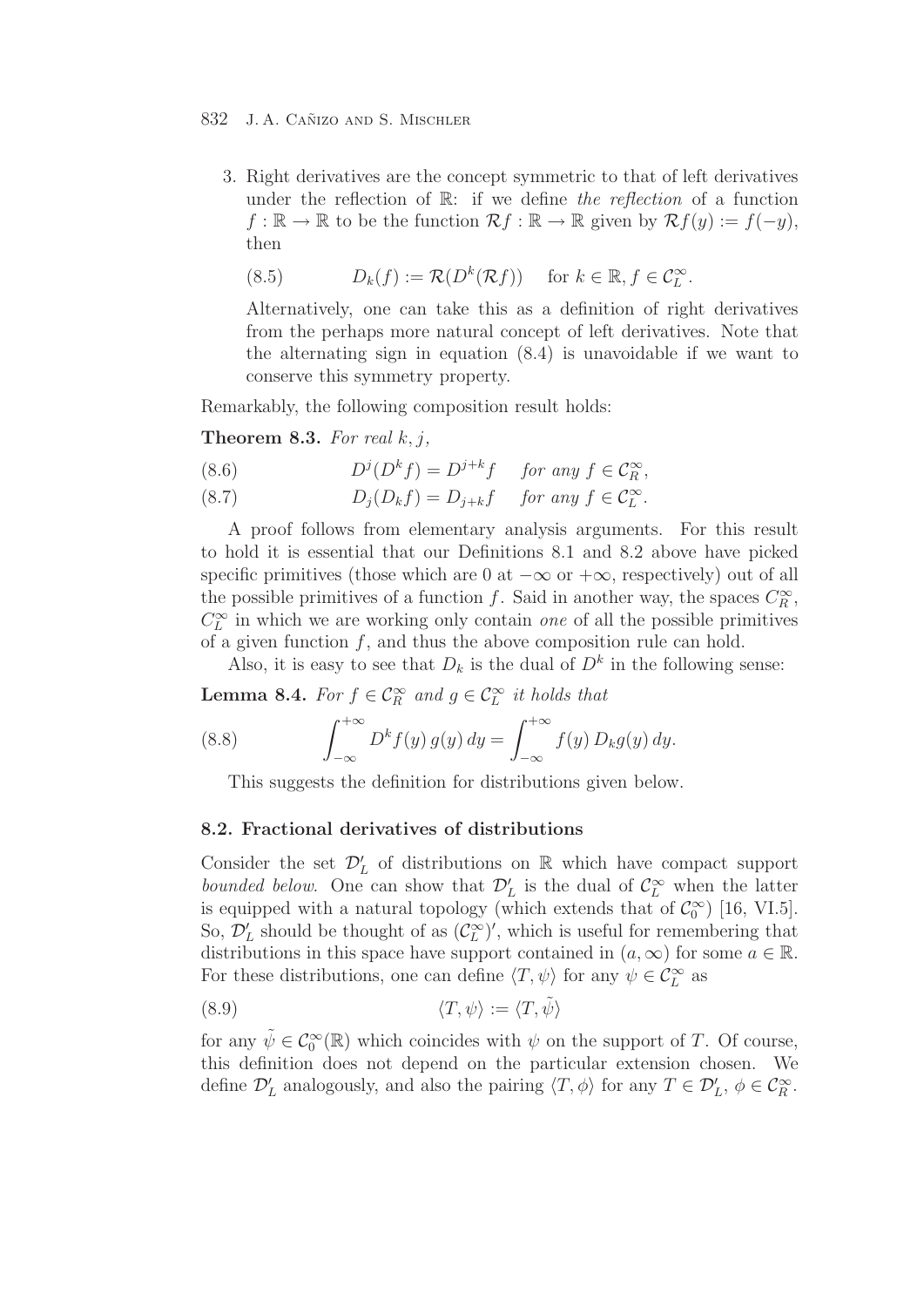**Definition 8.5.** (Fractional derivatives of distributions). Take  $k \in \mathbb{R}$ . For a distribution  $T \in \mathcal{D}'_L$  we define the distribution  $D^kT$  as

(8.10) 
$$
\langle D^k T, \psi \rangle := \langle T, D_k \psi \rangle \quad \text{for } \psi \in C_L^{\infty}(\mathbb{R}).
$$

Analogously, for a distribution  $T \in \mathcal{D}_R'$  we define the distribution  $D_k T$  as

(8.11) 
$$
\langle D_k T, \psi \rangle := \langle T, D^k \phi \rangle \quad \text{for } \phi \in C_L^{\infty}(\mathbb{R}).
$$

Here,  $D^k \phi$  and  $D_k \psi$  are the right and left fractional derivatives, respectively, defined in Section 8.1. Note that the duality products here are well defined as indicated in (8.9). Also, this agrees with Definitions 8.1 and 8.2 when T is a function in  $\mathcal{C}_R^{\infty}$  (or  $\mathcal{C}_L^{\infty}$ ), as can be seen from (8.8).

Then, the  $D^k$  are linear operators for which the composition rule (8.6) still holds: for any  $j, k \in \mathbb{R}$ ,

(8.12) 
$$
D^{j}(D^{k}T) = D^{j+k}T \quad \text{for any } T \in \mathcal{D}'_{R}
$$

(8.13) 
$$
D_j(D_kT) = D_{j+k}T \quad \text{for any } T \in \mathcal{D}'_L.
$$

The convolution of two distributions in  $\mathcal{D}'_R$  (or two distributions in  $\mathcal{D}'_L$ )<br>relations 116, VL5, as we show helow: is well defined [16, VI.5], as we show below:

**Definition 8.6.** (Convolution of a distribution and a smooth function). Given  $T \in \mathcal{D}_R'$  and  $\phi \in \mathcal{C}_L^{\infty}$  we define  $T * \phi$  as the distribution in  $\mathcal{D}_L'$ given by

(8.14) 
$$
\langle T * \phi, \psi \rangle := \langle T, (\mathcal{R}\phi) * \psi \rangle \quad \text{for } \psi \in \mathcal{C}_R^{\infty}.
$$

Note that  $(\mathcal{R}\phi) * \psi \in \mathcal{C}_R^{\infty}$ . For  $T \in \mathcal{D}'_L$  and  $\psi \in \mathcal{C}_R^{\infty}$  the convolution  $T * \psi$ is defined analogously.

The convolution with a function in  $\mathcal{C}_{R}^{\infty}$  (or  $\mathcal{C}_{L}^{\infty}$ ) is regularizing, as it<br>poops in the more familiar case of convolution with a  $\mathcal{C}^{\infty}$  function with happens in the more familiar case of convolution with a  $C^{\infty}$  function with bounded support: if  $T \in \mathcal{D}'_L$  and  $\psi \in \mathcal{C}^\infty_R$ , then one can prove that  $T * \psi$  is equal to a function in  $\mathcal{C}_R^{\infty}$ , given by

(8.15) 
$$
T * \psi(y) = \langle T, \tau_y \psi \rangle \quad \text{for } y \in \mathbb{R},
$$

where  $(\tau_y \psi)(x) := \psi(x - y)$  is the translation of  $\psi$  by y. Similarly the convolution  $T * \phi$  for  $T \in \mathcal{D}_R'$  and  $\phi \in \mathcal{C}_L^{\infty}$  is a function in  $\mathcal{C}_L^{\infty}$ .

**Definition 8.7.** (Convolution of two distributions). Given  $T, S \in \mathcal{D}'_R$ , we define  $T * S$  as the distribution in  $\mathcal{D}'$  given by define  $T * S$  as the distribution in  $\mathcal{D}'_R$  given by

(8.16) 
$$
\langle T * S, \psi \rangle := \langle T, (\mathcal{R}S) * \psi \rangle \quad \text{for } \psi \in \mathcal{C}_R^{\infty}.
$$

(As remarked before (8.15),  $(RS) * \psi \in C_R^{\infty}$ .) The convolution  $T * S$  for  $T S \subset T'$  is defined analogously  $T, S \in \mathcal{D}'_L$  is defined analogously.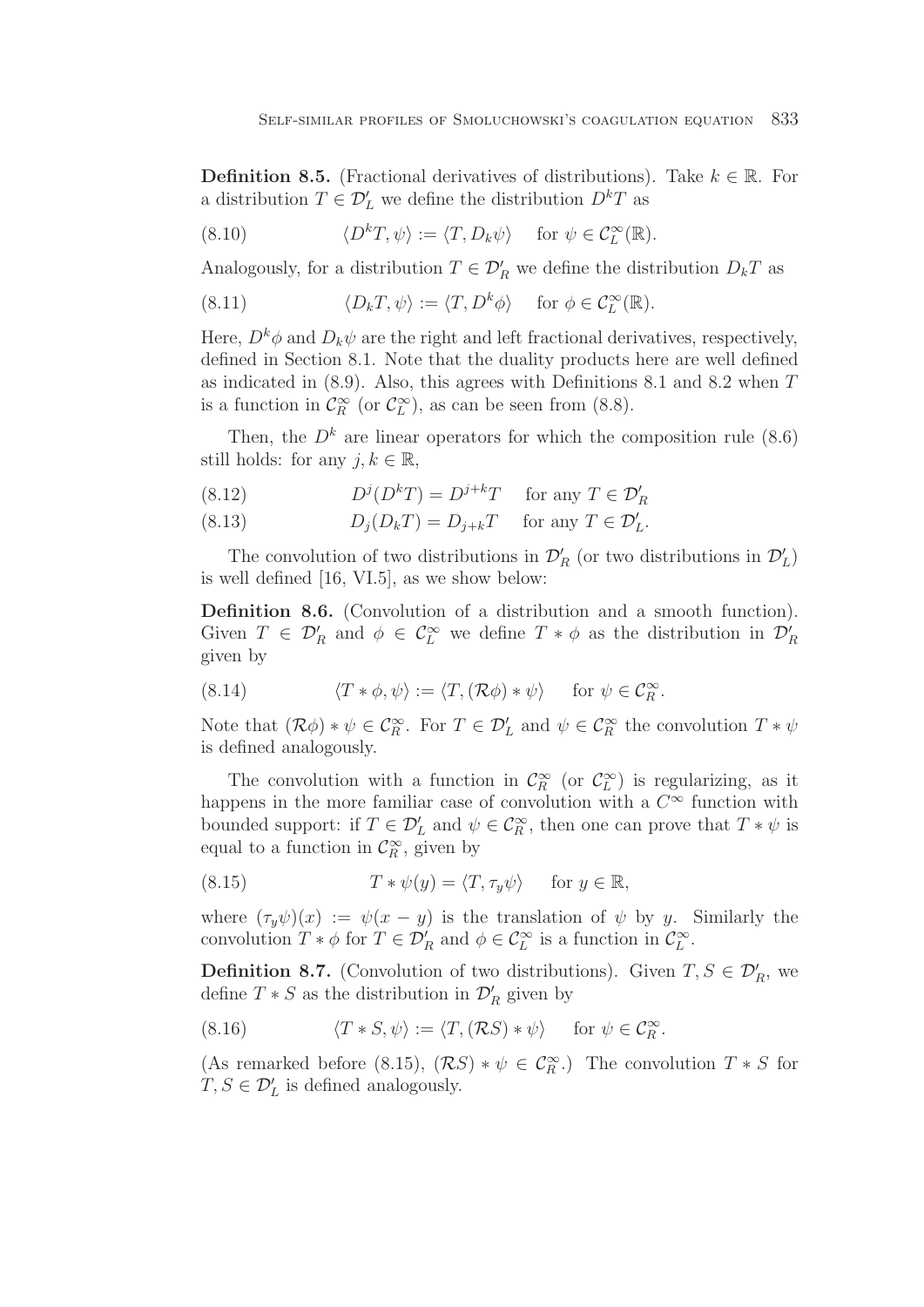The following well-known result on the derivation of a convolution holds in complete generality with these definitions:

**Theorem 8.8.** For any  $T, S \in \mathcal{D}'_L$  and any  $k \in \mathbb{R}$ ,

$$
D^k(T * S) = (D^kT) * S.
$$

Although fractional derivation and integration operators of non-integer order are not local, their regularity properties nevertheless depend only on local properties of the function they act on, as can be easily proved by observing that  $D^k f$  can be written as a convolution of f with a distribution which is  $\mathcal{C}^{\infty}$  away from 0 [16, VI.5, p. 174]. A manifestation of this is the following result:

**Theorem 8.9.** Let  $T$  be a distribution on  $\mathbb{R}$  with compact support to the left (this is,  $T \in \mathcal{D}'_L$ ), and such that  $T$  is  $\mathcal{C}^{\infty}(U)$ , for  $U \subseteq \mathbb{R}$  a given open set.<br>Then  $D^kT \in \mathcal{C}^{\infty}(U)$  for all  $k \in \mathbb{R}$ Then,  $D^kT \in C^{\infty}(U)$  for all  $k \in \mathbb{R}$ .

It is well known that multiplying a distribution by a  $\mathcal{C}^{\infty}$  function preserves its local regularity, and this is still true when one measures this regularity in terms of the integrability of a given fractional derivative. As this result is not easily found in the literature and its proof is not obvious, we give it in Section 8.3 below:

**Theorem 8.10.** Let  $T$  be a distribution on  $\mathbb{R}$  with compact support to the left (this is,  $T \in \mathcal{D}'_L$ ), and assume that  $D^{\mu}T$  is locally integrable for some  $\mu > 0$ . Then, for any empath function  $\Phi$  on  $\mathbb{P}_L D^{\mu}(\Phi T)$  is locally integrable.  $\mu > 0$ . Then, for any smooth function  $\Phi$  on  $\mathbb{R}$ ,  $D^{\mu}(\Phi T)$  is locally integrable.

Of course, the analogous result holds for a distribution with compact support to the right and right derivatives  $D_{\mu}$ .

Let us also prove a result which is used in this paper, which says that the property that  $D^kT$  is locally integrable is stronger the higher k is:

**Lemma 8.11.** Let  $T \in \mathcal{D}'_L$  be a distribution on R with compact support to the left and assume that  $D^kT$  is locally integrable on  $\mathbb{P}$  for some  $k \in \mathbb{P}$ the left, and assume that  $D^kT$  is locally integrable on  $\mathbb R$  for some  $k \in \mathbb R$ . Then,  $D^{k-m}T$  is locally integrable for all real  $m \geq 0$ .

**Proof.** It is enough to prove it for  $k = 0$ , as then the general result is obtained by applying this particular case to the distribution  $D<sup>k</sup>T$ , taking into account the composition law (8.12).

Then, to prove it for  $k = 0$ , take T a locally integrable function on R with support contained on  $(R, \infty)$ . Fix a compact interval  $[a, b]$  with  $b > R$ . For a test function  $\phi \in C_0^{\infty}(\mathbb{R})$  with compact support contained on  $(a, b)$  and any  $m > 0$  we have

$$
\left\langle D^{-m}T,\phi\right\rangle = \frac{1}{\Gamma(m)}\int_{R}^{b}T(y)\int_{y}^{b}\phi(z)(z-y)^{m-1}dz\,dy,
$$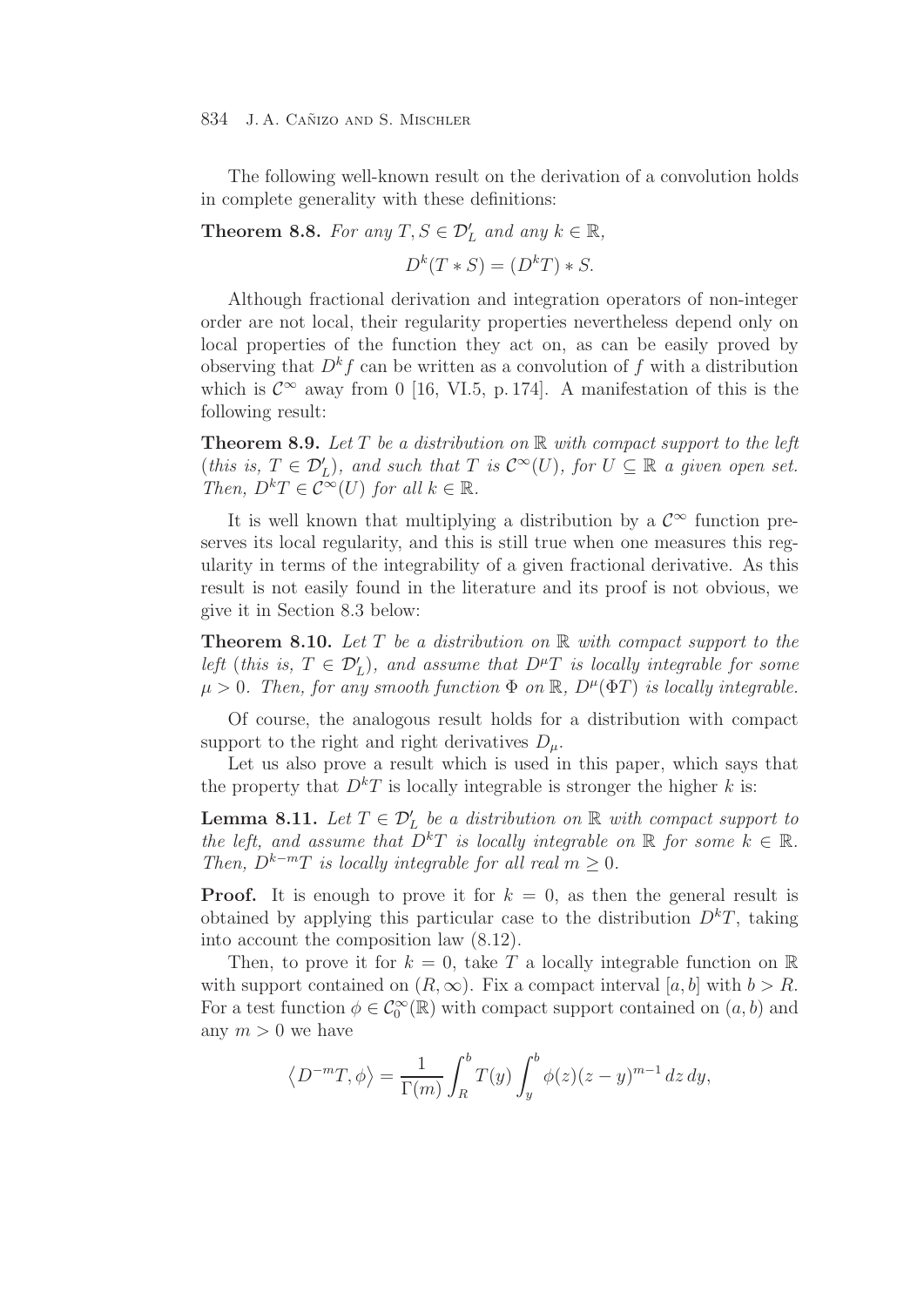and hence

$$
\left| \langle D^{-m}T, \phi \rangle \right| \leq ||\phi||_{\infty} \frac{1}{\Gamma(m)} \int_{R}^{b} |T(y)| \int_{y}^{b} (z - y)^{m-1} dz dy
$$
  

$$
= ||\phi||_{\infty} \frac{1}{\Gamma(m)} \int_{R}^{b} |T(y)| \int_{0}^{b-y} z^{m-1} dz dy
$$
  

$$
\leq ||\phi||_{\infty} \frac{(b - R)^{m}}{m\Gamma(m)} \int_{R}^{b} |T(y)| dy,
$$

which proves that  $D^{-m}T$  is locally integrable on  $(a, b)$ .

### **8.3. Regularity of a product by a smooth function**

In this section we give the proof of Theorem 8.10 on the regularity of fractional order of a product by a  $\mathcal{C}^{\infty}$  function. We recall its statement:

 $\Box$ 

**Theorem 8.12.** Let  $T \in \mathcal{D}'_L$  be a distribution on R with compact support to the left and assume that  $D^{\mu}T$  is locally integrable for some  $\mu > 0$ . Then to the left, and assume that  $D^{\mu}T$  is locally integrable for some  $\mu > 0$ . Then, for any smooth function  $\Phi$  on  $\mathbb{R}$ ,  $D^{\mu}(\Phi T)$  is locally integrable.

The proof is broken into several lemmas. The following one sometimes serves as a weaker substitute for the rule of differentiation of a product:

**Lemma 8.13.** Take  $0 < k < 1$ . If  $\phi, \psi \in C^{\infty}(\mathbb{R})$  and have compact support to the right, then the following equality holds:

$$
D_k(\phi D_{-k}\psi)(y) =
$$
  
=  $\phi(y)\psi(y) - \frac{\sin(\pi k)}{\pi} \int_y^{\infty} \psi(x) \frac{1}{x-y} \int_y^x \phi'(z)(x-z)^k (z-y)^{-k} dz dx.$ 

**Proof.** We have  $D_k(\phi D_{-k}\psi) = D_1D_{k-1}(\phi D_{-k}\psi)$ . Let us calculate this:

$$
(8.17) \quad D_{k-1}(\phi D_{-k}\psi)(y) =
$$
  
= 
$$
\frac{1}{\Gamma(k)\Gamma(1-k)} \int_y^\infty \phi(z) \int_z^\infty \psi(x)(x-z)^{k-1}(z-y)^{-k} dx dz
$$
  
= 
$$
K_1 \int_y^\infty \psi(x) \int_y^x \phi(z)(x-z)^{k-1}(z-y)^{-k} dz dx,
$$

where we have set  $K_1 := 1/(\Gamma(k)\Gamma(1-k))$  for short. By a change of variables  $u = (z - y)/(x - y)$ , the inner integral can be written as

$$
\int_{y}^{x} \phi(z)(x-z)^{k-1}(z-y)^{-k} dz = \int_{0}^{1} \phi(u(x-y) + y)(1-u)^{k-1}u^{-k} du,
$$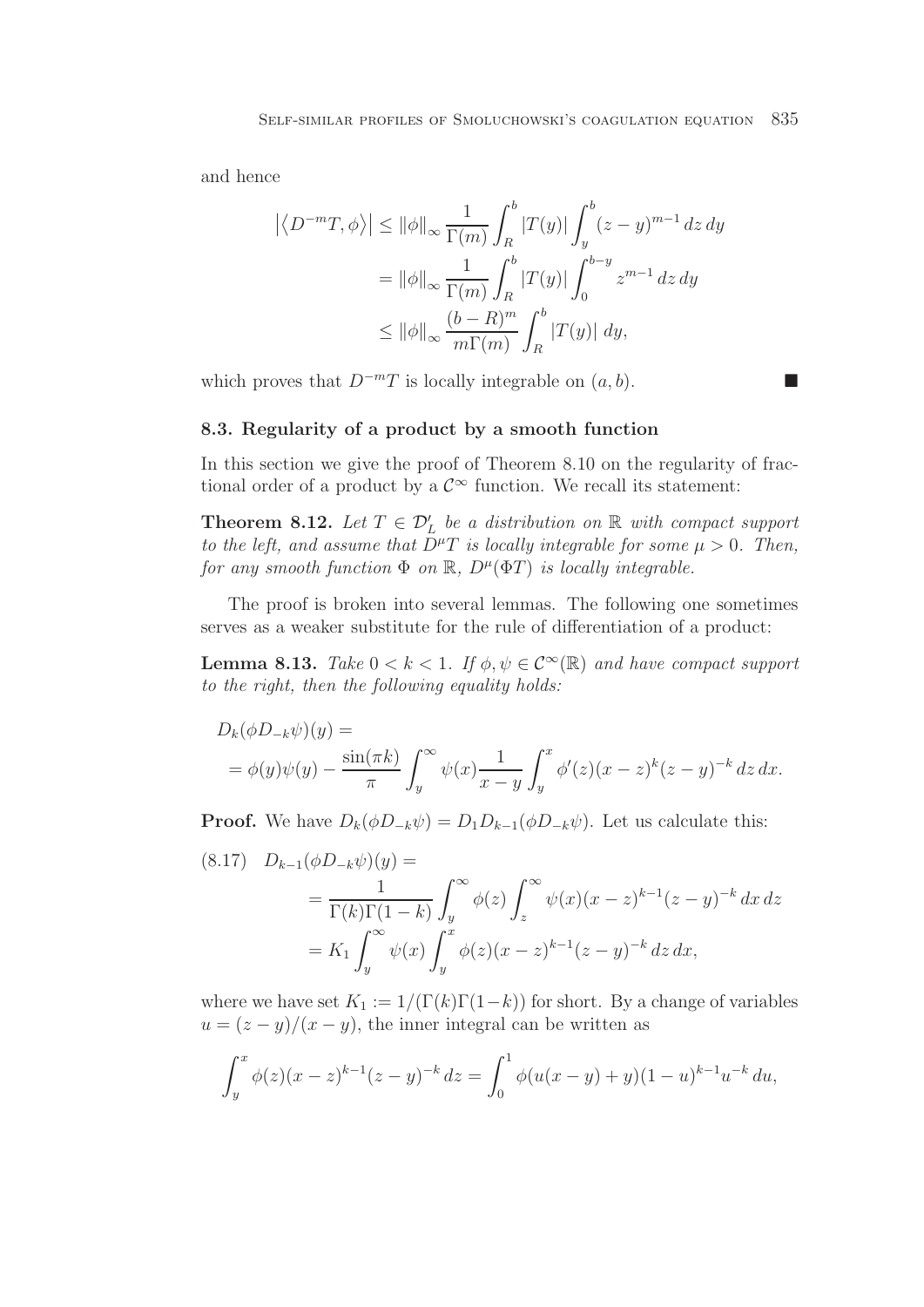so we can calculate the derivative in  $y$  of  $(8.17)$  and obtain

$$
D_k(\phi D_{-k}\psi)(y) = -K_1 \frac{d}{dy} \int_y^{\infty} \psi(x) \int_y^x \phi(z)(x-z)^{k-1} (z-y)^{-k} dz dx
$$
  
=  $-K_1 \frac{d}{dy} \int_y^{\infty} \psi(x) \int_0^1 \phi(u(x-y) + y)(1-u)^{k-1} u^{-k} du dx$   
=  $\frac{B(k, 1-k)}{\Gamma(k)\Gamma(1-k)} \psi(y)\phi(y)$   
 $-K_1 \int_y^{\infty} \psi(x) \int_0^1 \phi'(u(x-y) + y)(1-u)^k u^{-k} du dx$   
=  $\psi(y)\phi(y) - K_1 \int_y^{\infty} \psi(x) \frac{1}{x-y} \int_0^1 \phi'(z)(x-z)^k (z-y)^{-k} dz dx$ ,

where  $B(k, 1-k)$  is the Beta function for the parameters  $(k, 1-k)$ . We have used the well-known relationship between the Beta and Gamma functions, and have undone our previous change of variables. This is the expression in the lemma; note that  $K_1$  is the constant that appears there.

**Lemma 8.14.** Take  $k \geq 0$  and  $\Phi \in C_b^{\infty}(\mathbb{R})$ . Then, for all  $\psi \in C_0^{\infty}(\mathbb{R})$  with compact contained on a fixed interval  $(\infty, b)$  it holds that compact support contained on a fixed interval  $(-\infty, b)$  it holds that

(8.18) 
$$
|D_{-k}(\Phi D_{k-1}\psi)(y)| \le (b-y) ||\psi||_{\infty} ||\Phi||_{\infty} \quad \text{for all } y < b.
$$

**Proof.** For  $y \ge b$ ,  $D_{-k}(\Phi D_{k-1}\psi)(y)$  is zero. For  $y < b$  we have

$$
\begin{split} \left| D_{-k}(\Phi D_{k-1}\psi)(y) \right| &\leq \\ &\leq \frac{1}{\Gamma(k)\Gamma(1-k)} \int_{y}^{b} |\Phi(z)| (z-y)^{k-1} \int_{z}^{b} |\psi(x)| (x-z)^{-k} dx dz \\ &\leq \frac{1}{\Gamma(k)\Gamma(1-k)} \|\psi\|_{\infty} \|\Phi\|_{\infty} \int_{y}^{b} \int_{y}^{x} (z-y)^{k-1} (x-z)^{-k} dz dx \\ &\leq \frac{B(k, 1-k)}{\Gamma(k)\Gamma(1-k)} (b-y) \|\psi\|_{\infty} \|\Phi\|_{\infty} = (b-y) \|\psi\|_{\infty} \|\Phi\|_{\infty}, \end{split}
$$

taking into account the relationship between the Gamma and Beta functions.

-

**Lemma 8.15.** Take  $\Phi \in C_b^{\infty}(\mathbb{R})$  and  $0 \le k < 1$ . Fix  $a < b \in \mathbb{R}$ . Then, for all sh  $\subset C^{\infty}(\mathbb{R})$  with general expressed contained on a fixed interval (e.g. b) all  $\psi \in \mathcal{C}_0^{\infty}(\mathbb{R})$  with compact support contained on a fixed interval  $(-\infty, b)$ it holds that

$$
||D_k(\Phi D_{-k}\psi)||_{L^{\infty}(a,b)} \leq K ||\psi||_{\infty},
$$

where  $K \geq 0$  is a constant that only depends on k,  $\Phi$  and the interval  $(a, b)$ .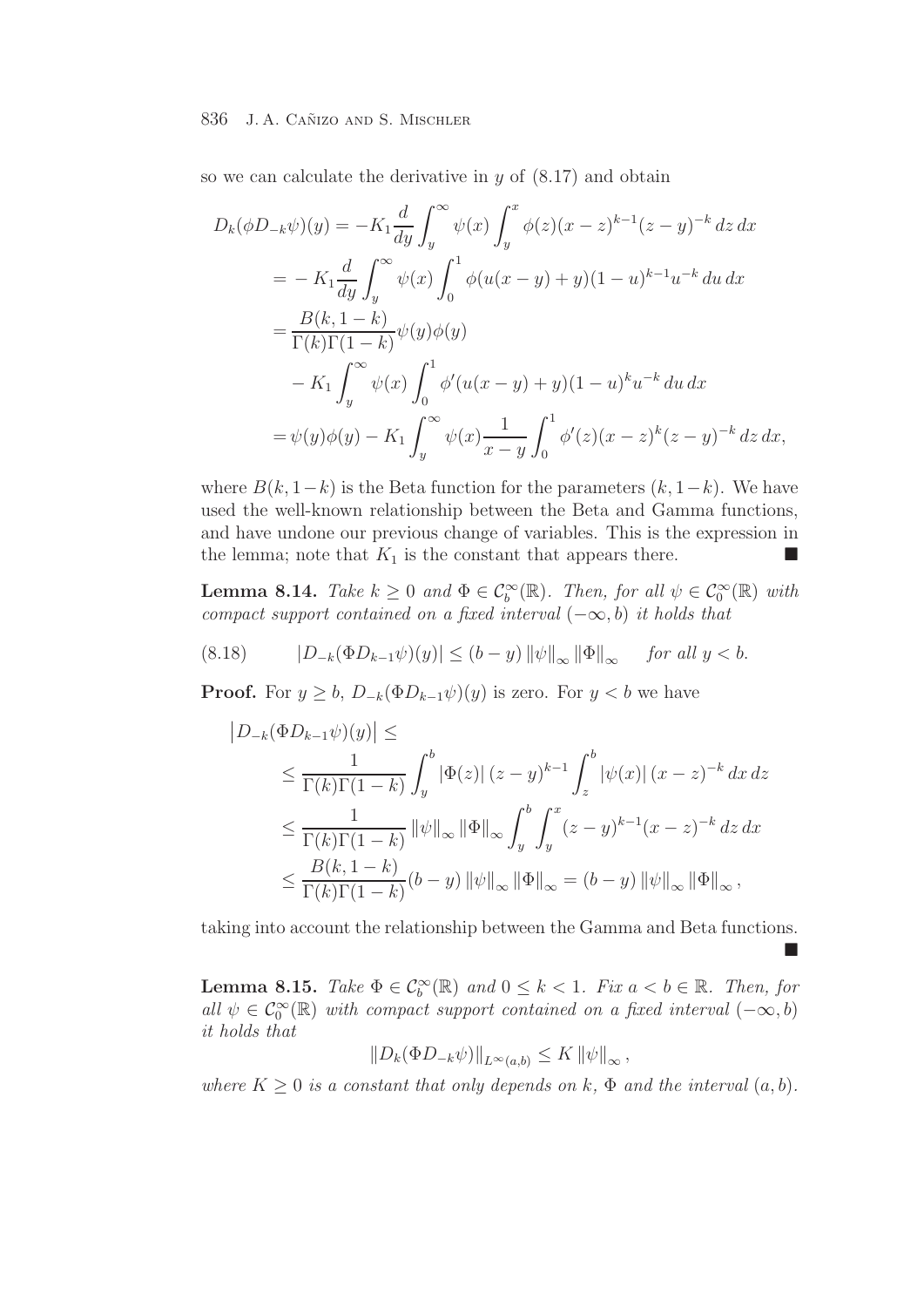**Proof.** For  $k = 0$  the statement is trivial. For  $0 < k < 1$ , we use Lemma 8.13 to write, for  $y < b$ ,

$$
D_k(\Phi D_{-k}\psi)(y) = \Phi(y)\psi(y)
$$
  
 
$$
- \frac{\sin(\pi k)}{\pi} \int_y^b \psi(x) \frac{1}{x - y} \int_y^x \Phi'(z) (x - z)^k (z - y)^{-k} dz dx,
$$

where we have also taken into account that  $\psi(x)$  is 0 for  $x > b$ . Here, the first term has the straightforward bound  $\|\Phi\psi\|_{\infty} \leq \|\Phi\|_{\infty} \|\psi\|_{\infty}$ . As for the second one,

$$
\left| \int_{y}^{b} \psi(x) \frac{1}{x - y} \int_{y}^{x} \Phi'(z) (x - z)^{k} (z - y)^{-k} dz dx \right| \le
$$
  
\$\leq \| \psi \|\_{\infty} \| \Phi' \|\_{\infty} \int\_{y}^{b} \frac{1}{x - y} \int\_{y}^{x} (x - z)^{k} (z - y)^{-k} dz dx\$  
= K (b - y) \| \psi \|\_{\infty} \| \Phi' \|\_{\infty},

where the constant K is  $B(1+k, 1-k)$ . Using this for  $a < y < b$  proves the statement.  $\blacksquare$ 

**Lemma 8.16.** Take  $\Phi \in C_b^{\infty}(\mathbb{R})$  and  $k < 1$ . Fix  $a < b \in \mathbb{R}$ . Then, for all  $\phi \in C^{\infty}(\mathbb{R})$  with compact cunnert contained on a fixed interval  $(\infty, b)$  is  $\psi \in \mathcal{C}_0^{\infty}(\mathbb{R})$  with compact support contained on a fixed interval  $(-\infty, b)$  it holds that

$$
||D_k(\Phi D_{-k}\psi)||_{L^{\infty}(a,b)} \leq K ||\psi||_{\infty},
$$

where  $K \geq 0$  is a constant that only depends on k,  $\Phi$  and the interval  $(a, b)$ .

**Proof.** Lemma 8.15 proves this when  $0 \leq k < 1$ , and we can prove the general case inductively: if the result is valid for a given  $k < 1$ , then

$$
D_{k-1}(\Phi D_{1-k}\psi) = D_{k-1}(\Phi D_1(D_{-k}\psi))
$$
  
=  $D_{k-1}D_1(\Phi D_{-k}\psi) - D_{k-1}((D_1\Phi)(D_{-k}\psi))$   
=  $D_k(\Phi D_{-k}\psi) - D_{k-1}((D_1\Phi)(D_{-k}\psi)).$ 

For the first term we can use our induction hypothesis, and the second one can be bounded thanks to Lemma  $(8.18)$ . This shows the lemma.

**Proof of Theorem 8.10.** Take  $R \in \mathbb{R}$  so that T has support contained in  $(R, \infty)$ . Fix a compact interval  $(a, b)$  with  $b > R$ . For a function  $\psi \in C_0^{\infty}(\mathbb{R})$ with compact support on  $(a, b)$  we have

$$
\langle D^{\mu}(\Phi T), \psi \rangle = \langle \Phi T, D_{\mu} \psi \rangle = \langle T, \Phi D_{\mu} \psi \rangle
$$
  
= 
$$
\langle D^{-\mu} D^{\mu} T, \Phi D_{\mu} \psi \rangle = \langle D^{\mu} T, D_{-\mu} \Phi D_{\mu} \psi \rangle.
$$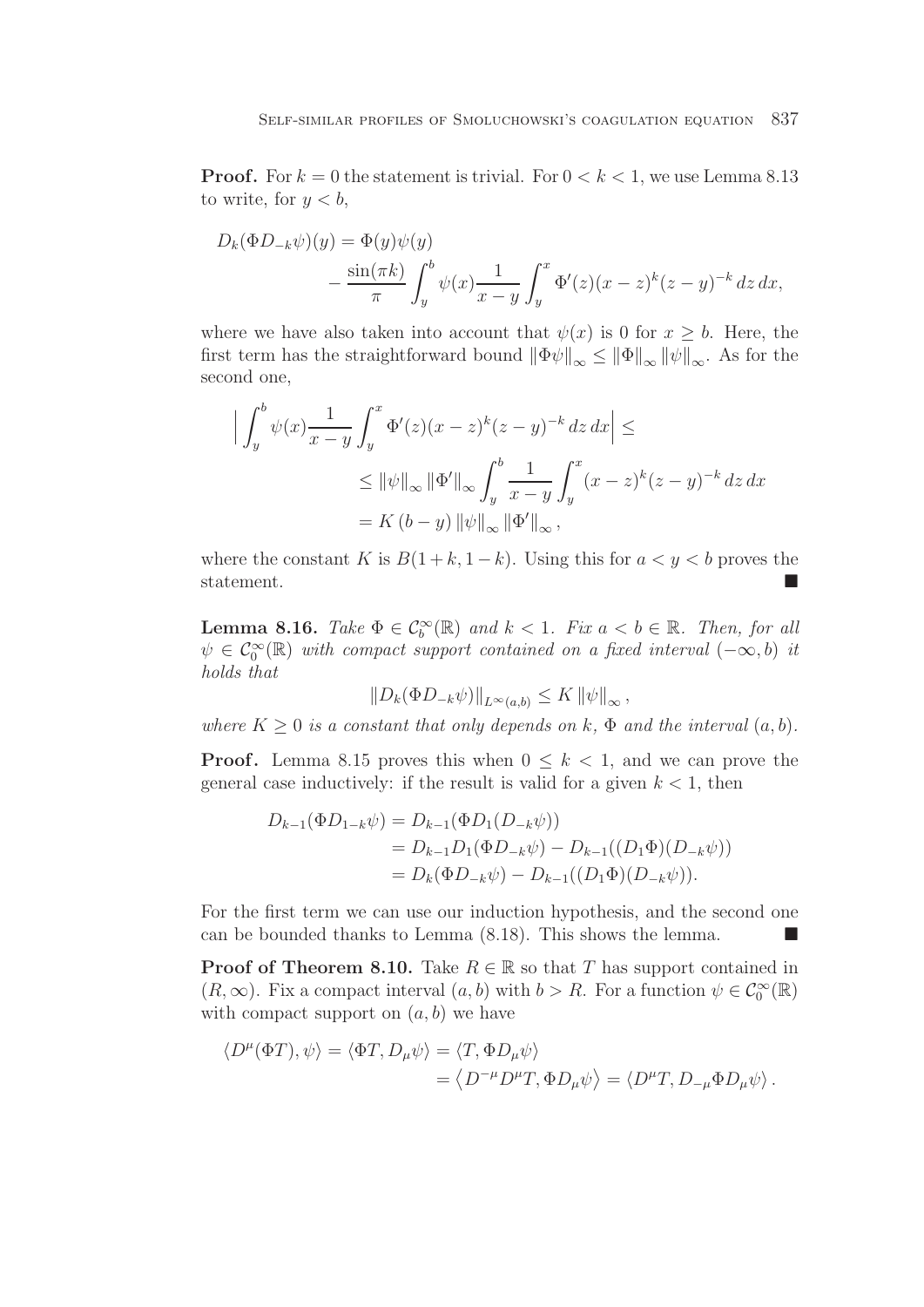Taking into account that  $D^{\mu}T$  has support contained in  $(R,\infty)$  and that  $D_{-\mu}\Phi D_{\mu}\psi$  is smooth and has support contained in  $(-\infty, b)$ , we have

 $|\langle D^{\mu}(\Phi T), \psi \rangle| \leq ||D^{\mu}T||_{L^{1}(R,b)} ||D_{-\mu}\Phi D_{\mu}\psi||_{L^{\infty}(R,b)} \leq K ||D^{\mu}T||_{L^{1}(R,b)} ||\psi||_{\infty},$ 

thanks to Lemma 8.16.

# **References**

- [1] ALDOUS, D. J.: Deterministic and stochastic models for coalescence (aggregation, coagulation): a review of the mean-field theory for probabilists. *Bernouilli* **5** (1999), no. 1, 3–48.
- [2] CUEILLE, S. AND SIRE, C.: Nontrivial polydispersity exponents in aggregation models. *Phys. Rev. E* **55** (1997), 5465–5478.
- [3] Drake, R. L.: A general mathematical survey of the coagulation equation. In *Topics in Current Aerosol Research* (*Part 2*)*, volume 3*, 201–376. International Reviews in Aerosol Physics and Chemistry. Pergamon, 1972.
- [4] ESCOBEDO, M. AND MISCHLER, S.: Dust and self-similarity for the Smoluchowski coagulation equation. *Ann. Inst. H. Poincaré Anal. Non Linéaire* **23** (2006), no. 3, 331–362.
- [5] Escobedo, M., Mischler, S. and Ricard, R. M.: On self-similarity and stationary problem for fragmentation and coagulation models. *Ann. Inst. H. Poincar´e Anal. Non Lin´eaire* **22** (2005), no. 1, 99–125.
- [6] FOURNIER, N. AND LAURENÇOT, P.: Existence of self-similar solutions to Smoluchowski's coagulation equation. *Comm. Math. Phys.* **256** (2005), no. 3, 589–609.
- [7] FOURNIER, N. AND LAURENÇOT, P.: Local properties of self-similar solutions to Smoluchowski's coagulation equation with sum kernels. *Proc. Roy. Soc. Edinburgh Sect. A* **136** (2006), no. 3, 485–508.
- [8] Hartman, P.: *Ordinary Differential Equations.* Classics in Applied Mathematics **38**. Society for Industrial and Applied Mathematics, Philadelphia, PA, 2002.
- [9] Kreer, M. and Penrose, O.: Proof of dynamical scaling in Smoluchowski's coagulation equation with constant kernel. *J. Statist. Phys.* **75** (1994), no. 3-4, 389–407.
- [10] LAURENCOT, P. AND MISCHLER, S.: On coalescence equations and related models. In *Modeling and computational methods for kinetic equations*, 321–356. Model. Simul. Sci. Eng. Technol. Birkh¨auser, Boston, MA, 2004.
- [11] Leyvraz, F.: Scaling theory and exactly solved models in the kinetics of irreversible aggregation. *Physics Reports* **383** (2003), no. 2-3, 95–212.